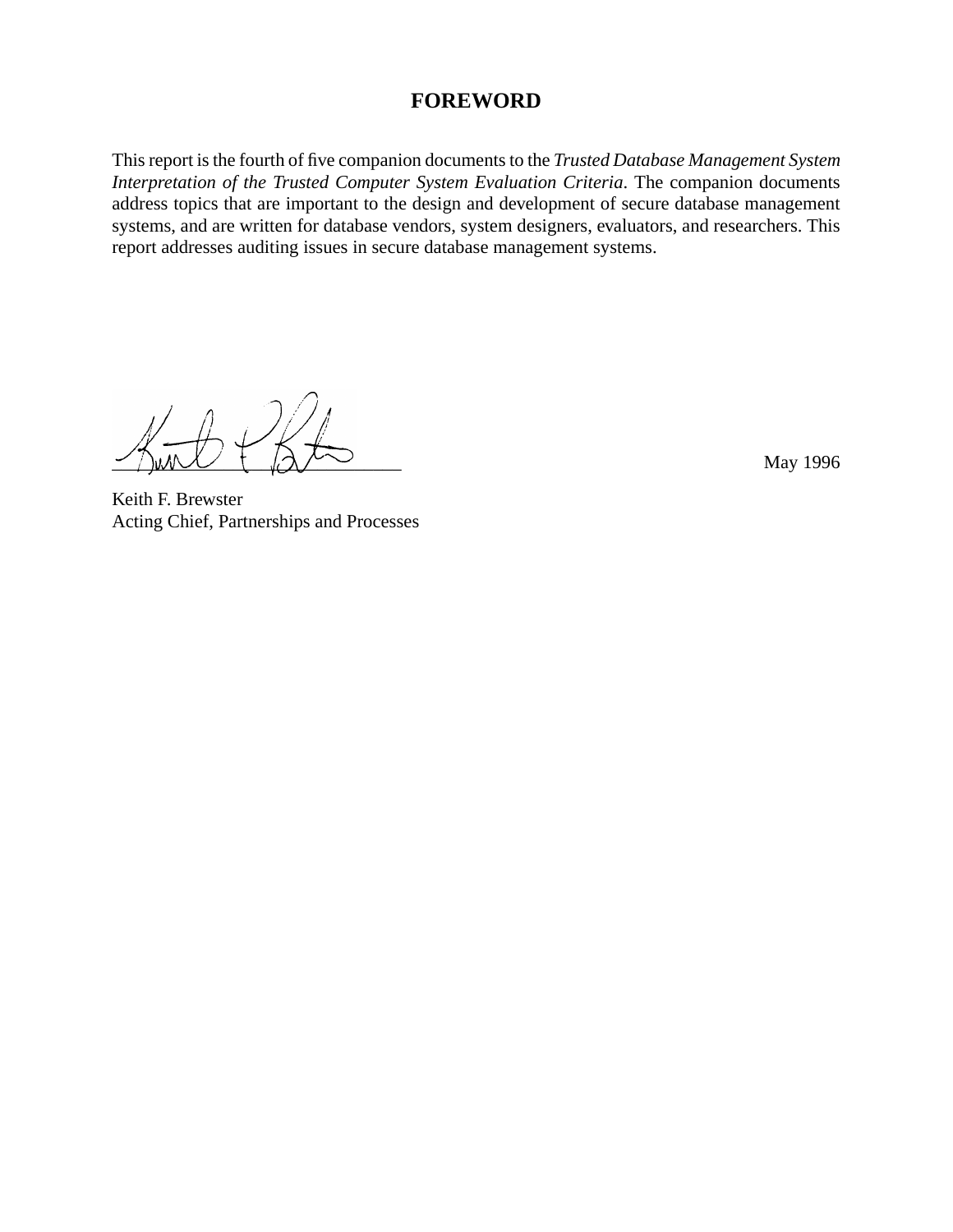## **ACKNOWLEDGMENTS**

The National Computer Security Center extends special recognition to the authors of this document. The initial version was written by Richard Graubart of the MITRE Corporation. The final version was written by Stan Wisseman, Bill Wilson, and David Wichers of Arca Systems, Inc.

The documents in this series were produced under the guidance of Shawn P. O'Brien of the National Security Agency, LouAnna Notargiacomo and Barbara Blaustein of the MITRE Corporation, and David Wichers of Arca Systems, Inc.

We wish to thank the members of the information security community who enthusiastically gave of their time and technical expertise in reviewing these documents and in providing valuable comments and suggestions.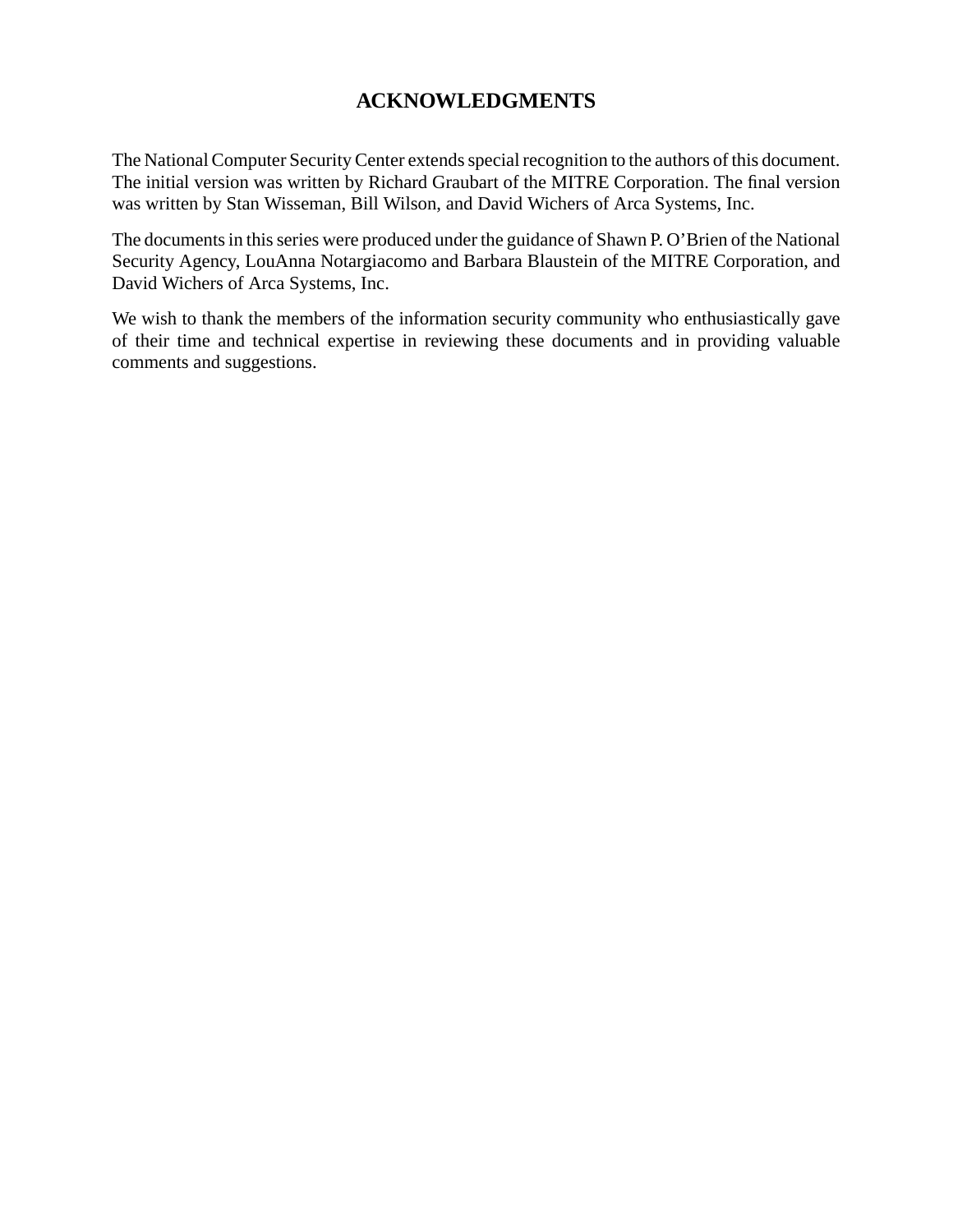## **TABLE OF CONTENTS**

| 3.3.2 Content and Context Dependent Access Control<br>4.0 AUDIT STORAGE, PERFORMANCE, AND PROTECTION<br>4.2.1 Audit Setting Precedence for Views and Base Tables | <b>SECTION</b><br><b>PAGE</b> |
|------------------------------------------------------------------------------------------------------------------------------------------------------------------|-------------------------------|
|                                                                                                                                                                  |                               |
|                                                                                                                                                                  |                               |
|                                                                                                                                                                  |                               |
|                                                                                                                                                                  |                               |
|                                                                                                                                                                  |                               |
|                                                                                                                                                                  |                               |
|                                                                                                                                                                  |                               |
|                                                                                                                                                                  |                               |
|                                                                                                                                                                  |                               |
|                                                                                                                                                                  |                               |
|                                                                                                                                                                  |                               |
|                                                                                                                                                                  |                               |
|                                                                                                                                                                  |                               |
|                                                                                                                                                                  |                               |
|                                                                                                                                                                  |                               |
|                                                                                                                                                                  |                               |
|                                                                                                                                                                  |                               |
|                                                                                                                                                                  |                               |
|                                                                                                                                                                  |                               |
|                                                                                                                                                                  |                               |
|                                                                                                                                                                  |                               |
|                                                                                                                                                                  |                               |
|                                                                                                                                                                  |                               |
|                                                                                                                                                                  |                               |
|                                                                                                                                                                  |                               |
|                                                                                                                                                                  |                               |
|                                                                                                                                                                  |                               |
|                                                                                                                                                                  |                               |
|                                                                                                                                                                  |                               |
|                                                                                                                                                                  |                               |
|                                                                                                                                                                  |                               |
|                                                                                                                                                                  |                               |
|                                                                                                                                                                  |                               |
|                                                                                                                                                                  |                               |
|                                                                                                                                                                  |                               |
|                                                                                                                                                                  |                               |
|                                                                                                                                                                  |                               |
|                                                                                                                                                                  |                               |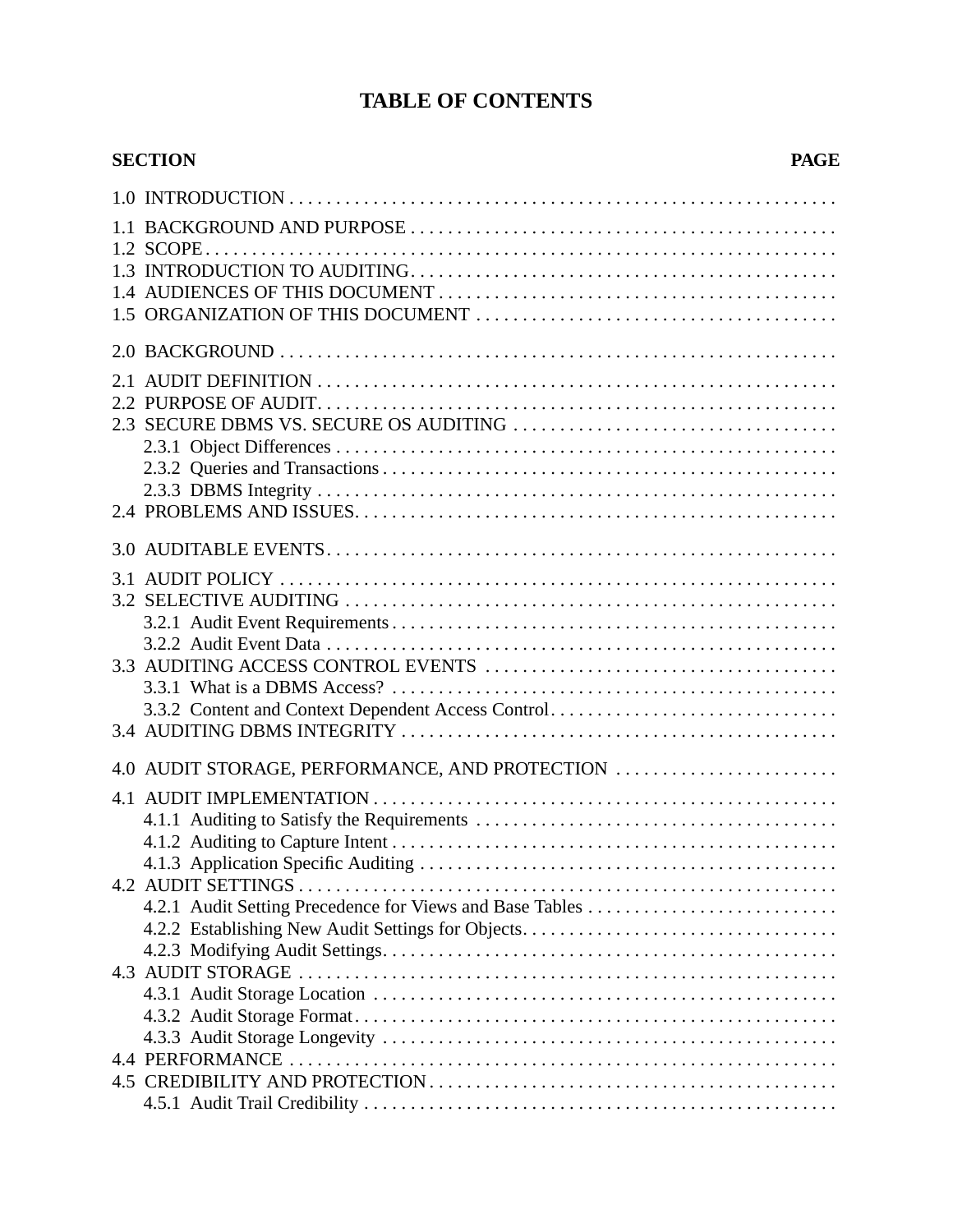| 5.2.4 Manually Trained Audit Analysis Tools (static profiling) |
|----------------------------------------------------------------|
|                                                                |
|                                                                |
| 5.6 DETECTING EXPLOITATION OF COVERT CHANNELS                  |
|                                                                |
|                                                                |
|                                                                |
| 6.1.2 Auditing Issues in the Integrity-Lock Architecture       |
|                                                                |
|                                                                |
| 6.2.2 Auditing Issues in the Distributed DBMS Architecture     |
|                                                                |
|                                                                |
| 6.3.2 Auditing issues in a Trusted Subject Architecture        |
|                                                                |
|                                                                |
|                                                                |
|                                                                |
|                                                                |
|                                                                |
|                                                                |
|                                                                |
|                                                                |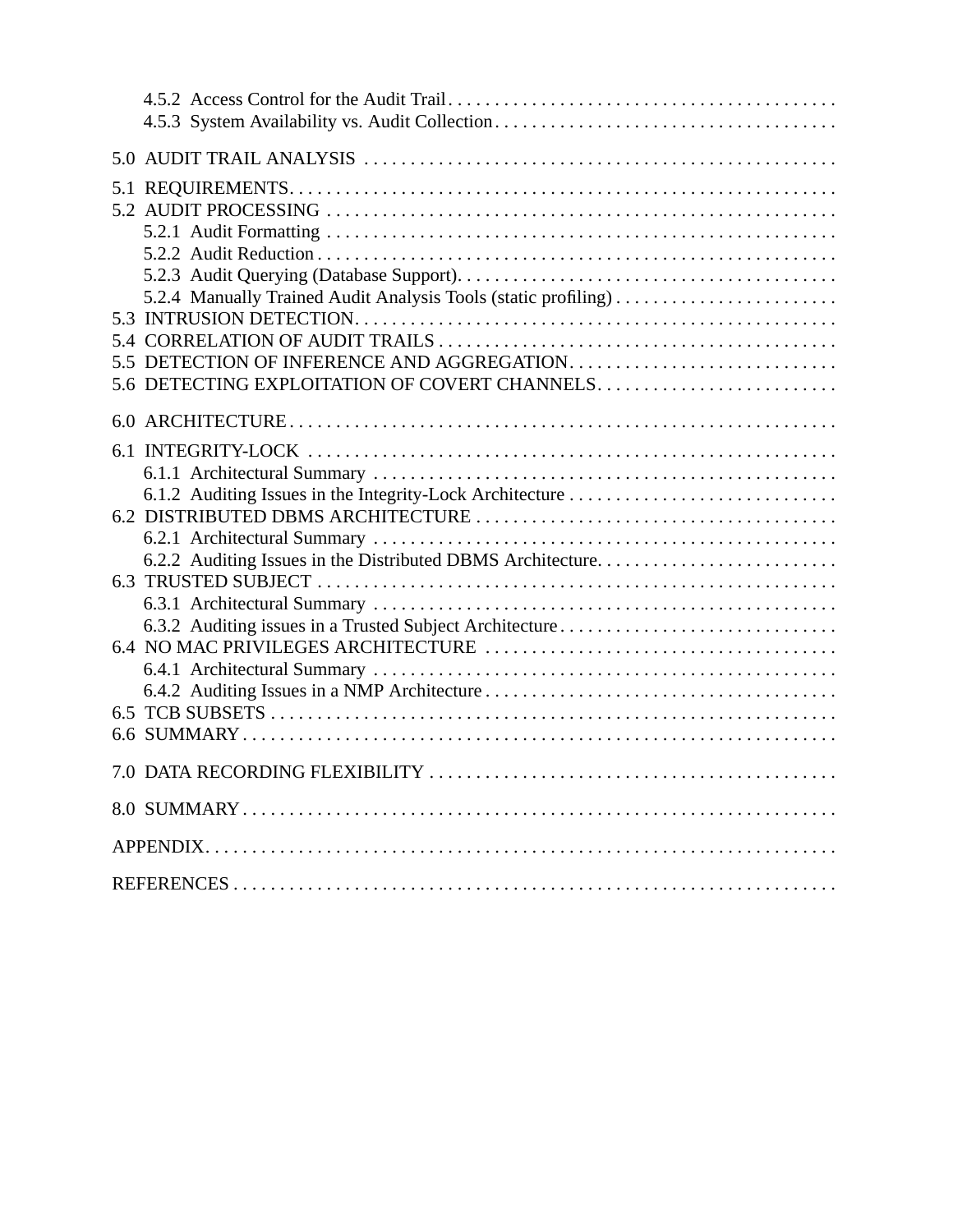## **LIST OF FIGURES**

| FIGURE                                                     | PAGE |
|------------------------------------------------------------|------|
|                                                            |      |
|                                                            |      |
|                                                            |      |
|                                                            |      |
| 6.3: EXAMPLE OF UNAUTHORIZED ACCESS REQUEST                |      |
|                                                            |      |
| 6.5: TRUSTED SUBJECT ARCHITECTURE OPTIMIZED FOR AUDITING   |      |
| 6.6: TRUSTED SUBJECT ARCHITECTURE OPTIMIZED FOR MODULARITY |      |
|                                                            |      |

# **LIST OF TABLES**

| <b>TABLE</b><br>PAGE |                                                       |  |
|----------------------|-------------------------------------------------------|--|
|                      | 2.1: ROADMAP TO DISCUSSIONS ON DBMS SECURITY DILEMMAS |  |
|                      |                                                       |  |
|                      |                                                       |  |
|                      |                                                       |  |
|                      |                                                       |  |
|                      |                                                       |  |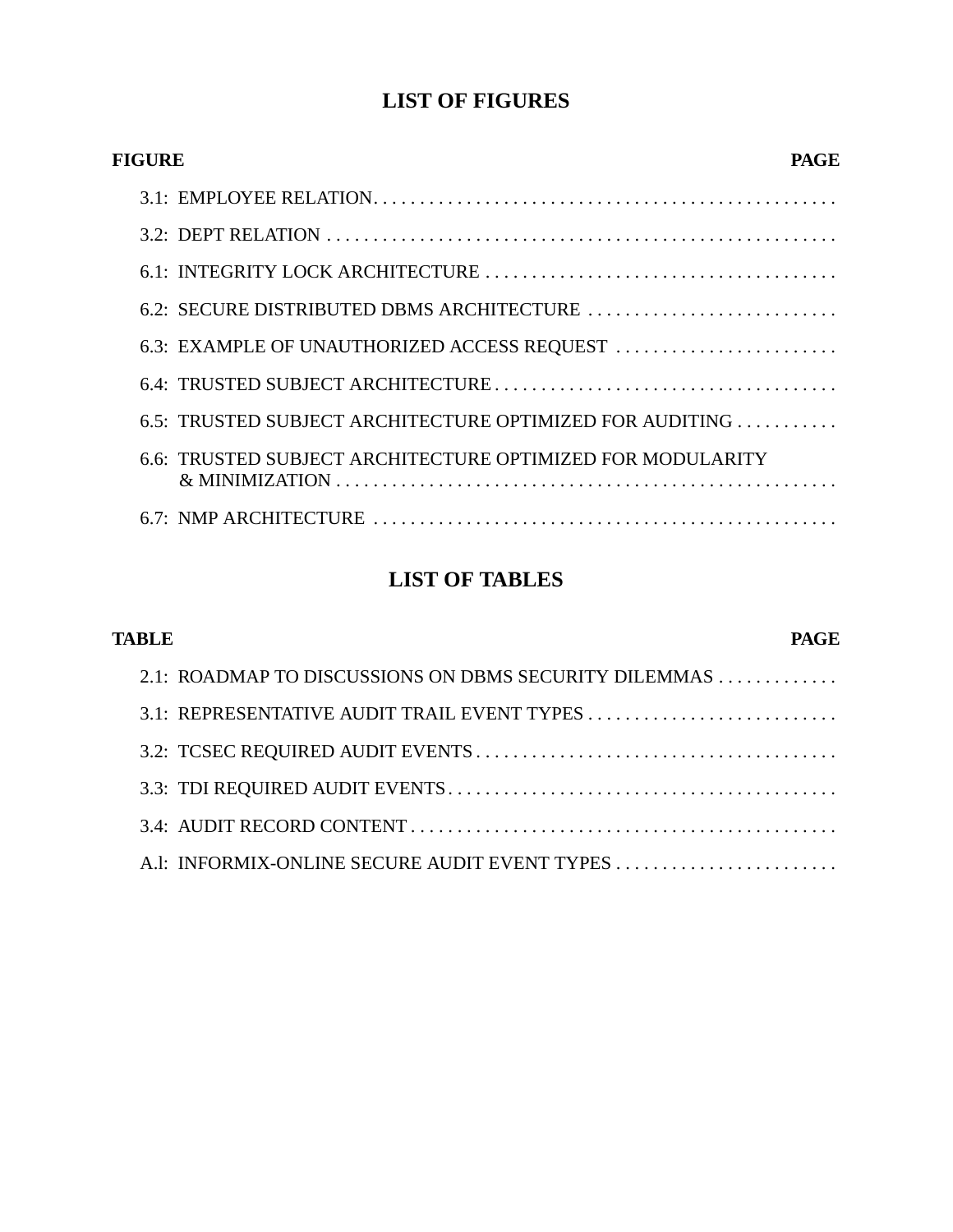# **SECTION 1 INTRODUCTION**

This document is the fourth volume in the series of companion documents to the *Trusted Database Management System Interpretation of the Trusted Computer System Evaluation Criteria* [TDI 91; DoD 85]. This document examines auditing issues in secure database management systems and summarizes the research to date in this area.

#### **1.1 BACKGROUND AND PURPOSE**

In 1991 the National Computer Security Center published the *Trusted Database Management System Interpretation* (TDI) of the *Trusted Computer System Evaluation Criteria* (TCSEC). The TDI, however, does not address many topics that are important to the design and development of secure database management systems (DBMSs). These topics (such as inference, aggregation, and database integrity) are being addressed by ongoing research and development. Since specific techniques in these topic areas had not yet gained broad acceptance, the topics were considered inappropriate for inclusion in the TDI.

The TDI is being supplemented by a series of companion documents to address these issues specific to secure DBMSs. Each companion document focuses on one topic by describing the problem, discussing the issues, and summarizing the research that has been done to date. The intent of the series is to make it clear to DBMS vendors, system designers, evaluators, and researchers what the issues are, the current approaches, their pros and cons, how they relate to a TCSEC/TDI evaluation, and what specific areas require additional research. Although some guidance may be presented, nothing contained within these documents should be interpreted as criteria.

These documents assume the reader understands basic DBMS concepts and relational database terminology. A security background sufficient to use the TDI and TCSEC is also assumed; however, fundamentals are discussed wherever a common understanding is important to the discussion.

#### **1.2 SCOPE**

This document addresses audit in secure DBMSs. It is the fourth of five volumes in the series of TDI companion documents, which includes the following documents:

- *Inference and Aggregation Issues in Secure Database Management Systems* [Inference 96]
- *Entity and Referential Integrity Issues in Multilevel Secure Database Management Systems* [Entity 96]
- *Polyinstantiation Issues in Multilevel Secure Database Management Systems* [Poly 96]
- *Auditing Issues in Secure Database Management Systems*
- *Discretionary Access Control Issues in High Assurance Secure Database Management System*s [DAC 96]

This series of documents uses terminology from the relational model to provide a common basis for understanding the concepts presented. This does not mean that these concepts do not apply to other database models and modeling paradigms.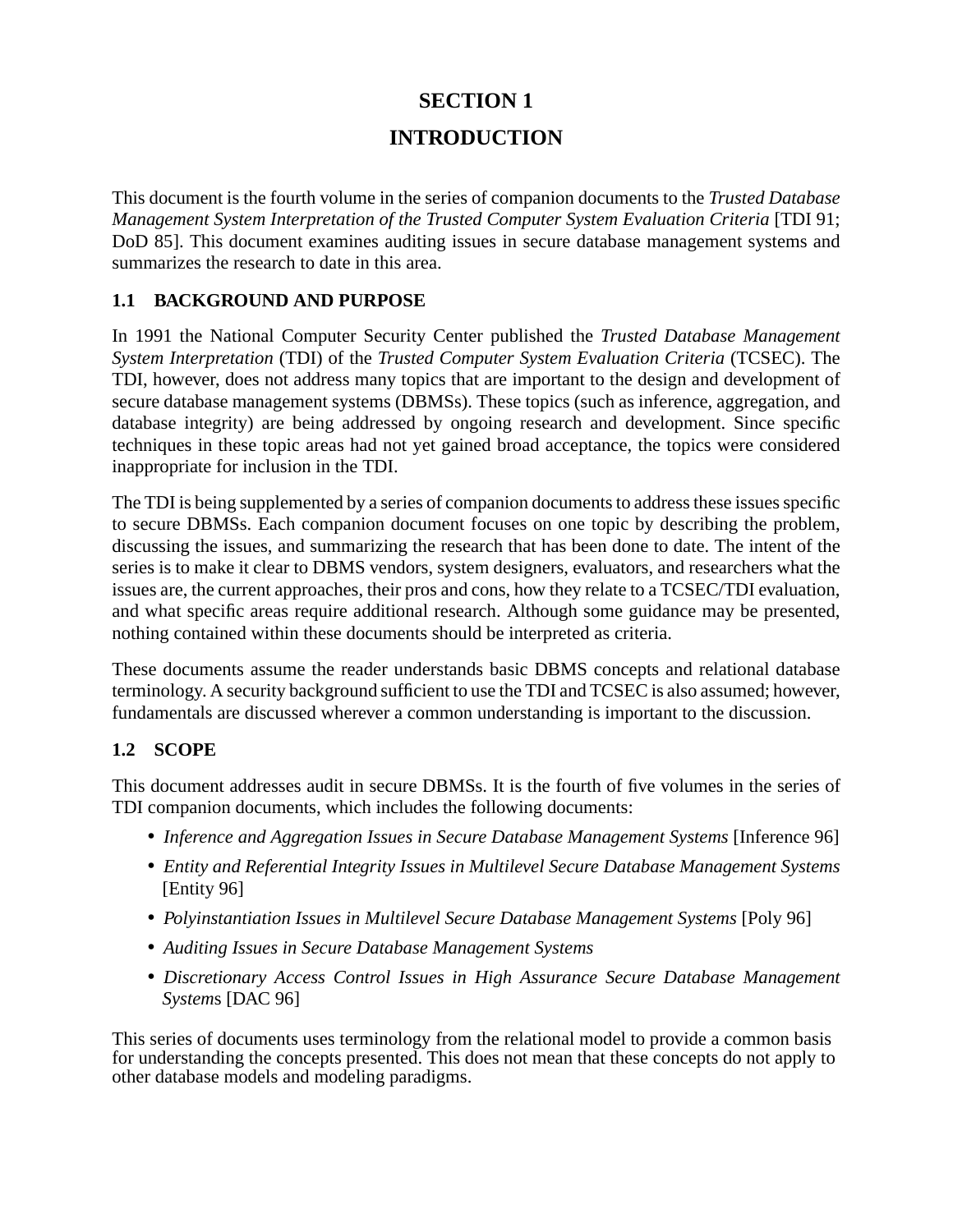#### **1.3 INTRODUCTION TO AUDITING**

Auditing has long been recognized as being a critical element in secure systems. Schaefer et al., examined the historical significance of auditing in [Schaefer 89b]. That discussion is reused here.

The word ''audit" is derived from the Latin *auditus* (hearing) and is defined by the *Oxford English Dictionary* as an ''official examination of accounts with verification by reference to witnesses and vouchers. To make an official systematic examination of (accounts) so as to ascertain their accuracy." From the earliest citations until the present epoch there is a close relationship between the concepts of *audit, accountability, accounting,* and *accuracy.*

The original purposes of audit focused on a quest for establishing the verity of account books and ledgers. A primary interest of the auditor was to ascertain whether the reckoning of accounts represented on paper accurately depicted what could be tied to reality and, if not, why not. ...

In the operating system context, the original intention of audit appears to have begun with an investigation into the accuracy and legitimacy of charges to customers for the use of computing resources. The system of ''witnesses and vouchers" checked by Electronic Data Processing (EDP) auditors consisted largely of a system-generated ''accounting log'' whose entries associated a specific user account with an identified use of some billable resource (e.g., machine store, magnetic tape, CPU time, printer, card punch, etc.) on a specific date and time for some time period....

The accuracy of bills clearly related to the accuracy of the accounting log. If some billable events were not recorded, the computer center would lose revenue. If some events were entered into the accounting log that either did not occur or were caused by another user's actions, some customer would be overbilled. If some customer were capable of altering the accounting log entries, some form of fraud would occur.

The TCSEC audit requirements are derived fairly directly from the needs of EDP auditors. A set of accountable events is defined, and each such must be associated with an accountable user and accurately recorded into a protected security audit log along with the appropriate ''witnesses and vouchers" to the event's context.

In an automated information system (AIS), the audit trail is a chronological record of when users log in, how long they are engaged in various activities, what they were engaged in, and whether an actual or attempted security violation occurred [Stang 93]. The record should be sufficient to enable the reconstruction, review, and sequence of environment surrounding or leading to each event in the path of a transaction from its inception to output of final results. Such trails may be examined by a system security officer (SSO). They may also be examined, depending on the circumstances, by an operating system (SO) security specialist, application specialist, or by an information security (INFOSEC) specialist.

#### **1.4 AUDIENCES OF THIS DOCUMENT**

This document is targeted at four primary audiences: the security research community, database application developers/system integrators, trusted product vendors, and product evaluators. In general, this document is intended to present a basis for understanding secure DBMS auditing. Members of the specific audiences should expect to get the following from this document:

#### Researcher

This document describes the basic issues associated with secure DBMS auditing. Important research contributions are discussed as various topics are covered. This discussion will assist the research community in understanding the scope of the auditing issues and highlight areas that require additional research.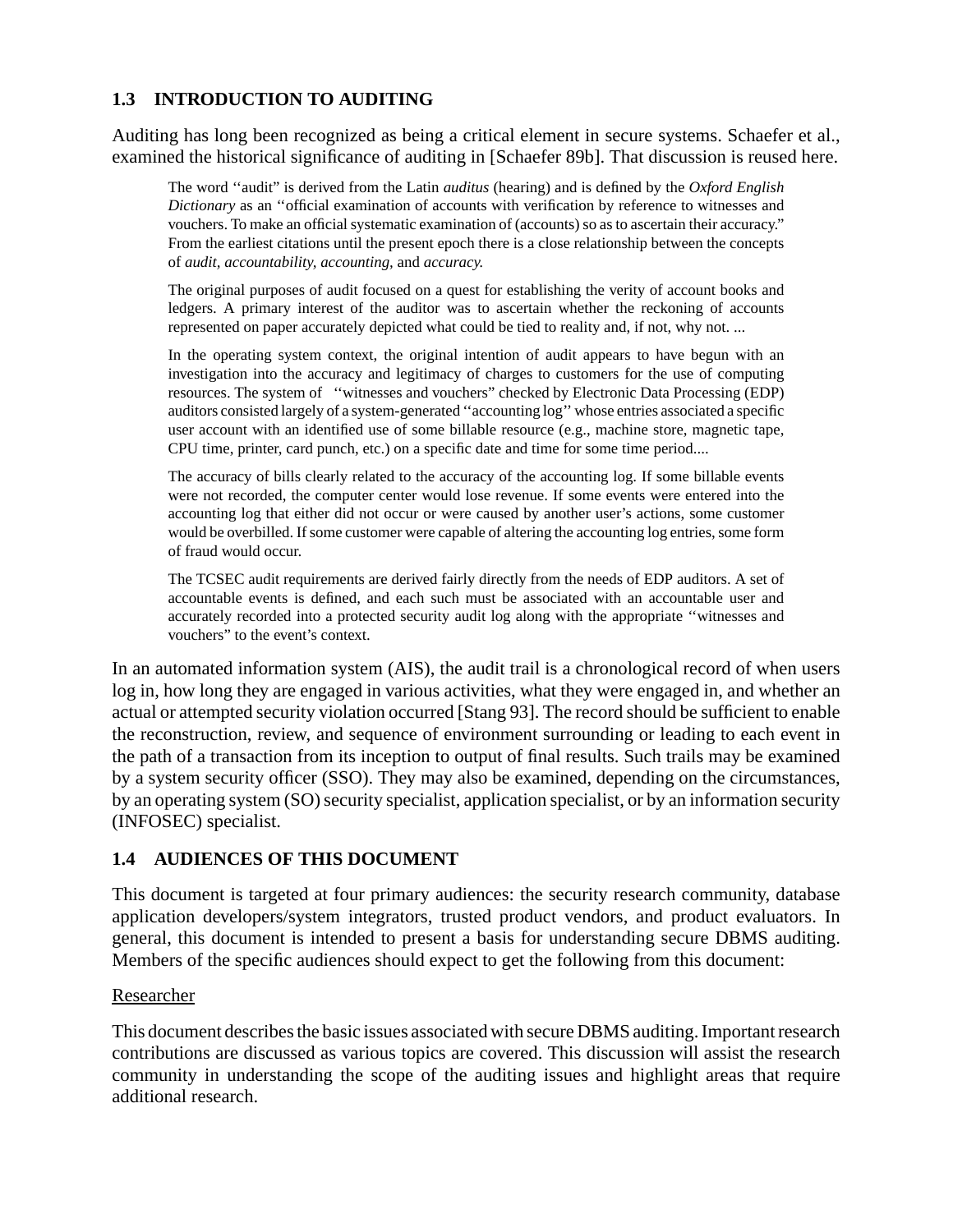#### Database Application Developer/System Integrator

This document highlights the potential hazards and added management complexity resulting from secure DBMS auditing. This document discusses the ramifications a secure DBMS audit trail has on storage, performance, and analysis tools.

#### Trusted Product Vendor

This document identifies likely enhancement paths that would add value to existing audit mechanisms, yet remain TCSEC compliant. It provides the basis for understanding how audit requirements have been interpreted for secure DBMSs in previous NCSC evaluations and how various architectures affect auditing.

#### Evaluator

This document presents an understanding of auditing issues so that evaluators can better evaluate secure DBMS audit mechanisms. It accomplishes this by providing TCSEC/TDI references where applicable, and examples of Trusted DBMSs where available.

#### **1.5 ORGANIZATION OF THIS DOCUMENT**

The organization of the remainder of this document is as follows:

- Section 2 provides the definition and purpose of audit, and compares secure DBMS auditing to that of a secure OS.
- Section 3, based on a DBMS audit policy, discusses what actions to audit, objects to audit, and the data to be collected about each event.
- Section 4 addresses issues of what DBMS data to collect for each auditable event, how to capture that data, where to store the data, and how much to store. Section 4 also discusses performance issues and audit trail credibility/protection.
- Section 5 addresses ways to facilitate use of DBMS audit data for misuse detection and damage assessment.
- Section 6 describes the impact of variations in secure DBMS architectures on assurance and other aspects of auditing.
- Section 7 introduces the concept of recordability, the ability to precisely adjust the amount of data that is recorded for particular audit events.
- Section 8 summarizes the contents of this document.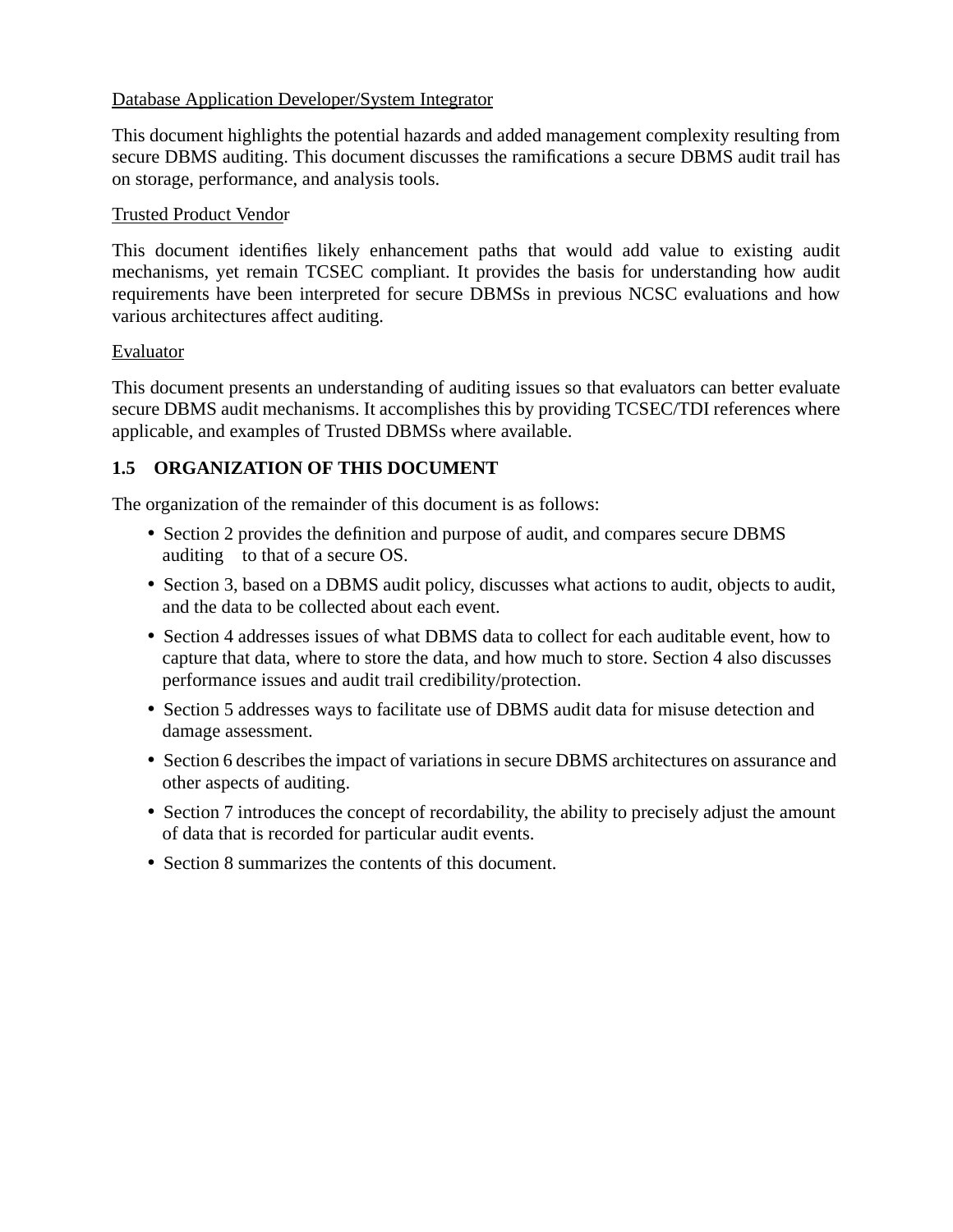# **SECTION 2 BACKGROUND**

A broad definition of audit is that it is the collection and review of a documented history of the use of a system to verify that the system is intact and working effectively [DoD 84]. This section further examines the definition and purpose of auditing. It then compares secure DBMSs to secure OSs, emphasizing those differences that impact auditing. Finally, some of the audit issues examined in this document are enumerated.

#### **2.1 AUDIT DEFINITION**

The auditing activity, viewed in its entirety, encompasses the notion of both an *interna*l and *external* audit.

An *internal audit* is distinguished from an external audit by the fact that internal auditing is designed into the system and runs continuously, whereas an external audit is only performed periodically and by means external to a system. Internal audit consists of automated collection and analysis of documentary evidence of the system's use. An internal audit subsystem must include mechanisms for continuously collecting and recording audit data and for periodically reviewing and analyzing the collected data. The internal audit collection mechanism records data about system activities that have been judged significant to audit; these are referred to as audit events. An audit event may originate in the operating environment (e.g., a network connection to a DBMS), in the operating system (e.g., as a file open), or in the DBMS (e.g., as a database query). The same thread of activity may be audited at three different levels of abstraction with correspondingly different granularity. Data collected about the occurrence of audit events is either recorded in the respective audit trails, or merged together into a composite audit trail. Multiple audit trails may need to be compared and reconciled during the investigation of a suspected or actual security breach. Since it serves as the only internal accountability mechanism, the audit trail, the audit settings, and the audit mechanism itself must be trusted/protected—comparable to the human external auditor's auditing instructions and audit results.

An *external audit* consists of gathering and analyzing documentary evidence about the system by methods that are external to the system. External audit has two facets: (1) operational audit and (2) systems audit. Operational audit is a review of computer operations that covers system security policy, data integrity controls, system development procedures, and backup recovery procedures. Systems audit is an indepth audit of a particular system for accuracy. By tracing the progress of special transactions as they flow through the system auditors gain evidence to certify the accuracy and accountability of the system. The audit process and the collection of documentary audit evidence provide assurance that the system under inspection is functioning properly.

This document discusses internal auditing rather than external, particularly the internal auditing collection mechanism, the automated aspects of the internal audit process, and the audit trail of documentary evidence, all with regard to secure DBMSs.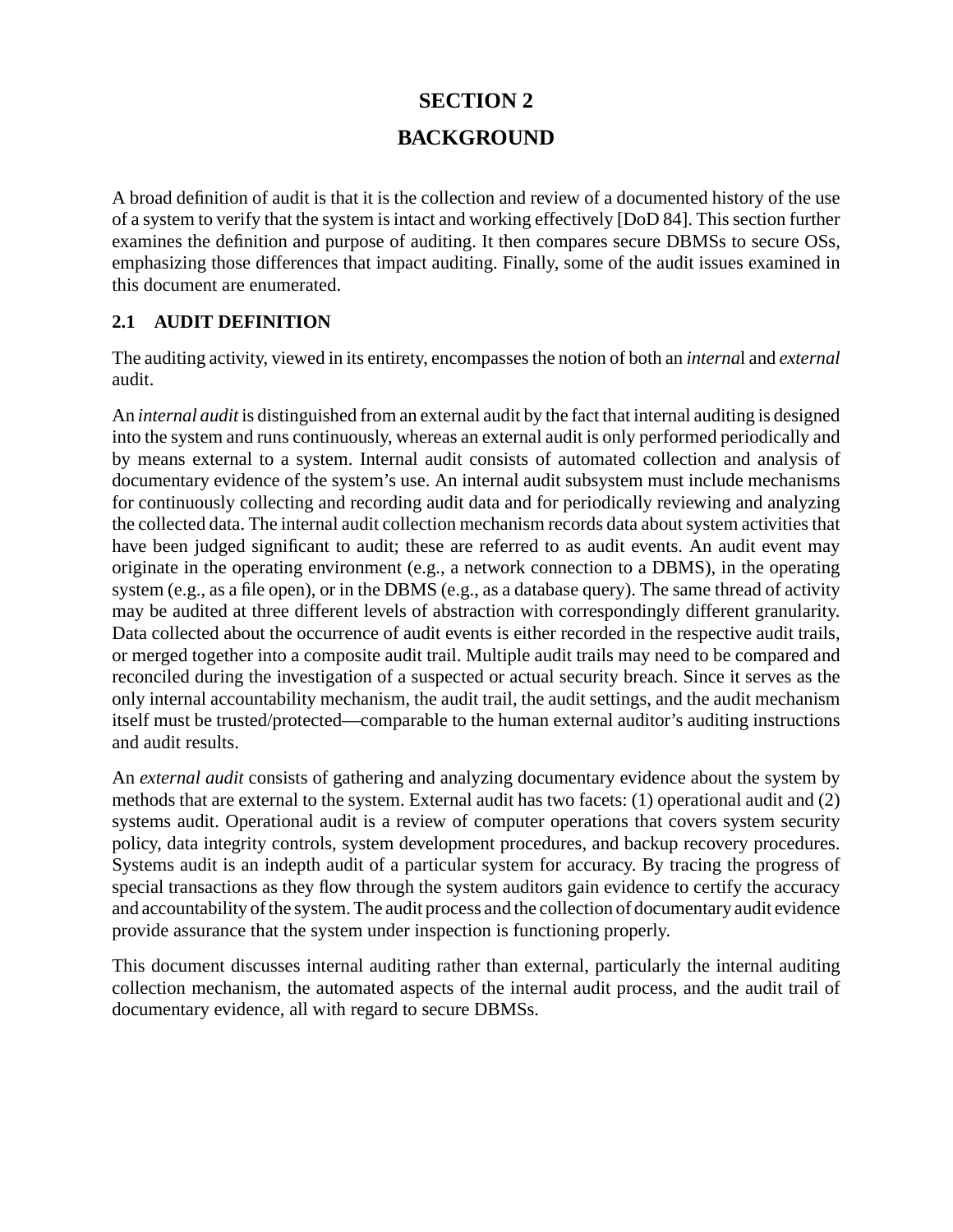#### **2.2 PURPOSE OF AUDIT**

The *Guide to Understanding Audit in Trusted Systems* points out that the purpose of audit is the same regardless of the computer component performing the audit [Audit 88]. That is, the audit objective does not change just because the component performing the audit is a DBMS rather than an operating system. The TCSEC control objective for accountability is:

Systems that are used to process or handle classified or other sensitive information must assure individual accountability whenever either a mandatory or discretionary security policy is invoked. Furthermore, to assure accountability the capability must exist for an authorized and competent agent to access and evaluate accountability information by a secure means, within a reasonable amount of time, and without undue difficulty.

The *Guide to Understanding Audit in Trusted Systems* specifies five auditing goals:

- 1. Allow for reviewing patterns of access
- 2. Allow for discovery of attempts to bypass system controls
- 3. Allow for discovery of use of privilege
- 4. Act as a deterrent
- 5. Provide additional assurance

Auditing should provide a database SSO (DBSSO)<sup>1</sup> with a manageable set of data that can be analyzed to detect where in the AIS security scheme violations have taken place and by whom [Gluck 93]. Auditing is used to detect and deter penetration of an AIS and to reveal instances of misuse [Audit 88]. Audit serves as a deterrent because it documents and adds accountability to user actions which the user can be forced to explain. With the results of this data, an AIS security mechanism can be adjusted to plug ''leaks" that are identified. Auditing allows for the recording and review of all security relevant events and provides an additional level of user assurance that misuse will not go undetected [Seiden 87]. Audit can also verify that the system is intact and working effectively [Filsinger 93].

The computer security research community has sought to further refine auditing characteristics. Jajodia et al., aim for a complete reconstruction of all events in the DBMS, specifically who has been accessing what data in what order [Jajodia 89, 90; Kogan 91]. Hosmer proposes flexibility to match the threat and the needs for analysis [Hosmer 90]. Williams and LaPadula aim for external consistency [Williams 93]. Filsinger aims for both internal and external integrity [Filsinger 93]. The developers of intrusion detection and countermeasure tools seek from auditing evidence of activity known to represent misuse and the identification of user activity discernibly anomalous from historical usage [Halme 95]. Finally, Schaefer et al., go to lengths to examine modes of access related to audit [Schaefer 89b].

#### **2.3 SECURE DBMS vs. SECURE OS AUDITING**

The TCSEC audit requirements for a secure OS also serves as the basis for secure DBMS audit. However, there are some differences in applying auditing requirements to a secure DBMS. In some cases, the differences are due to fundamental variations in the roles of a DBMS versus an OS. In other cases, the distinction is due to the incorporation of features that, while not fundamental to the

<sup>1.</sup>The document uses ''DBSSO" to refer to user/roles that have the appropriate privilege to access the audit mechanism. Note that the TCSEC requirement for such a person/role is not introduced until B3.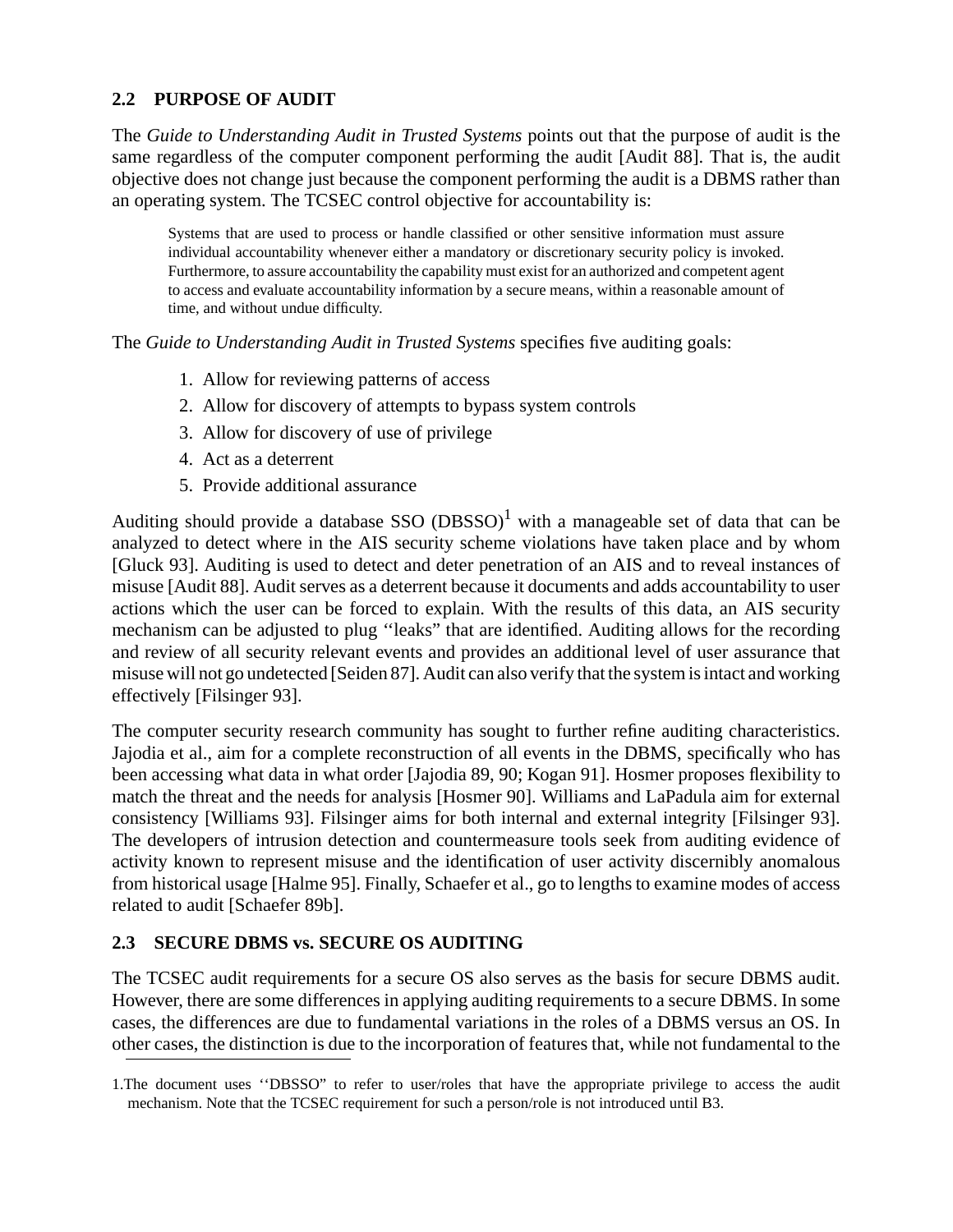DBMS paradigm and not required for OSs, have become de facto requirements of DBMSs. This section describes the differences between DBMSs and OSs and how they impact auditing.

#### **2.3.1 Object Differences**

There is a greater variety of object types in a DBMS than in an OS. The typical object in an OS is a file or segment. In a DBMS, there can be a relation (table), a tuple (row), metadata, an index, and others. The TCSEC requires the audit of objects introduced into the user's address space. The TCSEC defines two classes of objects: named objects, which are generally used for discretionary access control (DAC), and storage objects, which are generally used for mandatory access control (MAC). For auditing, the TCSEC makes no distinction between these two classes of objects.

For many MLS DBMSs, the object of MAC (the storage object) is a row or tuple. But the named object may be a tuple, view, or relation. For example, Trusted Oracle storage objects are tuples and pipe messages. Whereas Trusted Oracle named objects are tables, views, sequences, program units, and snapshots [Oracle 94]. Thus, while there may be some entities that are both named and storage objects, some DBMS objects are only named objects or only storage objects. Since the TCSEC makes no distinction regarding the auditing of named and storage objects, the introduction of both named and storage objects into a user area must be audited.

One unique aspect of DBMS objects is that in some instances they tend to overlap (e.g., views). This overlap can be a problem from an audit perspective if the auditing is done at the wrong level of granularity. For example, two overlapping views may share a common set of data tuples, but the access permissions on the two views may be different. If the DBMS provides only tuple-level auditing, then it is not possible to capture the use of the view or audit whether or not it was a legitimate access. The twofold solution to the problem is to have a system flexible enough to provide auditing at both the view and tuple level, and to ensure that the type of access employed (via the view or via the base tables) impacts the type of auditing provided [Schaefer 89a].

The greater number of DBMS objects means that more data objects will be accessed. If the audit mechanism audits each object accessed, this could greatly increase the size of the audit trail. Given that the number of DBMS objects can potentially be several orders of magnitude greater than the number of OS objects, the impact on the audit trail size could be extremely significant. Such an increase could render meaningful interpretation of the audit trail impossible. Potential solutions to this problem include the development of highly sophisticated audit reduction tools (see Section 5).

#### **2.3.2 Queries and Transactions**

Data accesses are fairly straightforward in an OS since DAC is done only on the object itself. Thus, no matter what path you take to get to an OS object you are subject to that object's DAC controls. In a DBMS there may be numerous access paths that can access the same data, each of which has its own separate DAC controls. This is because of views, and the fact that in most DBMS implementations gaining access to a view implies access to all the information included in the view, regardless of the DAC controls on the underlying base tables or views. In a DBMS, the determination as to whether access is granted or denied is based on the choice of access paths (e.g., through certain views or direct access to the base tables). The determination of which access path to employ is at least partially under user control. Therefore, the access path that the user intended to employ may be reflected in the user's query.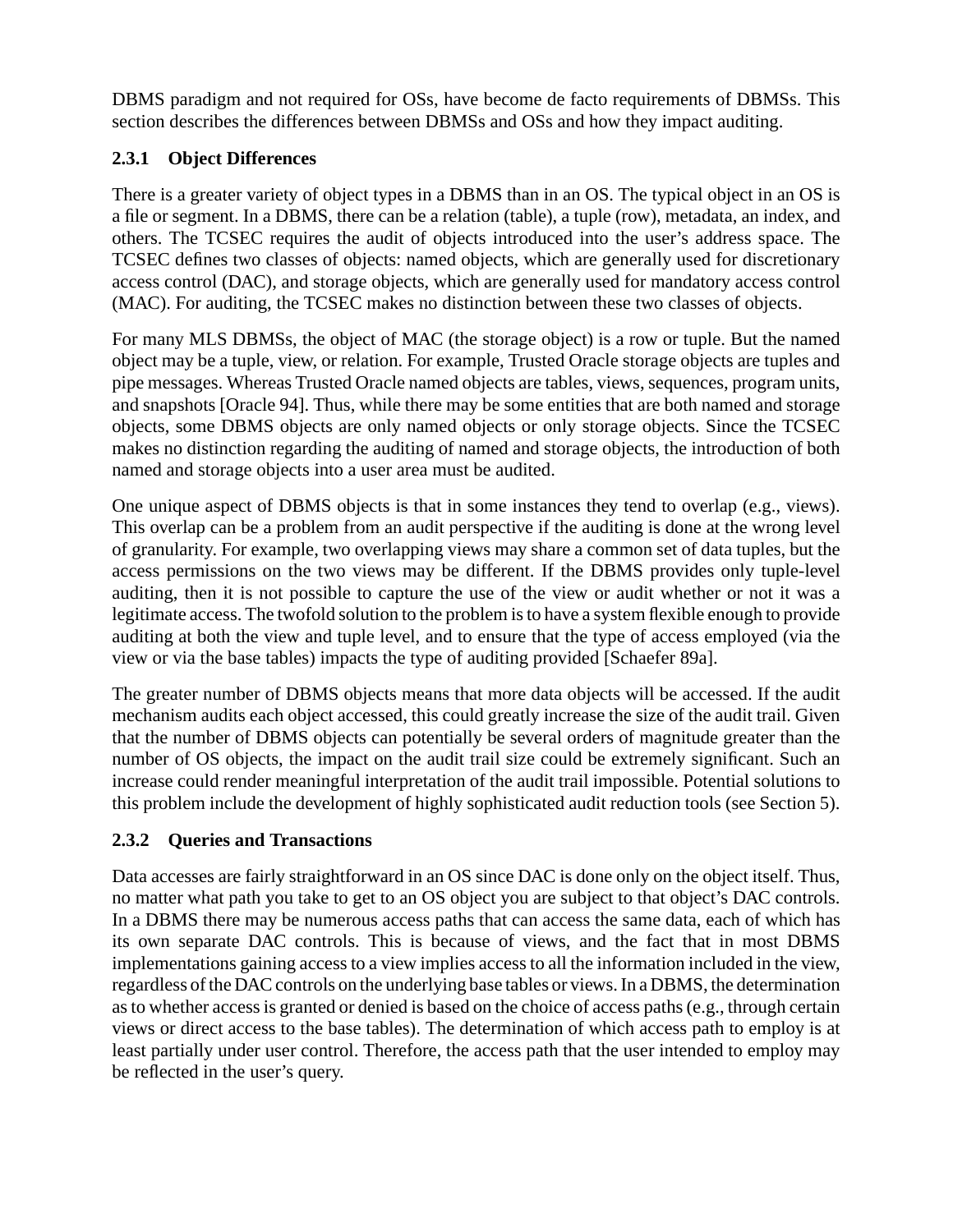The increased sophistication and power of query processing in a DBMS greatly complicates user access and the associated role of auditing. Many operations supported by relational DBMSs can be divided into suboperations. In addition, many of the DBMS operations can also can have a propagating effect. That is, one macro operation may cause, or force, other macro operations to take place. As a result, there are a far greater number of potential audit events. Not only does this increase the size of the audit trail, but it also increases the number of configuration options for audit collection/reduction.

Another distinction between DBMSs and OSs is the concept of transactions and transaction management that applies to DBMSs but not OSs. A transaction is a grouping of statements within a database application that form a logical work unit. By definition, a transaction must leave a database in a consistent state. If a transaction fails during its execution (e.g., because one of the comprising statements cannot obtain a lock of a DBMS resource), the transaction will abort, and those actions that were performed by the transaction up to that point must be undone (rolled back). In some instances, the transaction will automatically repeat at various subsequent time intervals until it finally succeeds. If these subsequent transactions also fail to complete, those transactions will also be aborted and rolled back as well. Once again we see potential for a significant increase in the number of auditable events, and in the size of the audit trail.

#### **2.3.3 DBMS Integrity**

One of the features found in most relational DBMSs is support for integrity policies. The integrity policies enforced by DBMSs are more than the label-based concept of integrity reflected in [Biba 77]. Rather, integrity in the DBMS sense includes concepts of correctness (e.g., value integrity) and consistency (e.g., referential integrity). Neither the TCSEC nor the TDI consider incorporating such integrity concepts in their definition of security. Enforcement of referential and entity integrity is an aspect of DBMSs that makes them unique from OSs. The point that needs to be noted here is that auditing of DBMS integrity events, which is not required by the TDI, could greatly increase the size and complexity of an audit trail. For additional relevant work, consult the associated TDI companion document *Entity and Referential Integrity Issues in Multilevel Secure Database Management Systems* [Entity 96].

Given the additional complexities of a DBMS, including finer object granularity, support for views, queries, transactions (including rollback), and integrity policies (and possible auditing thereof), the complexity of auditing in a secure DBMS may greatly exceed that of a secure OS.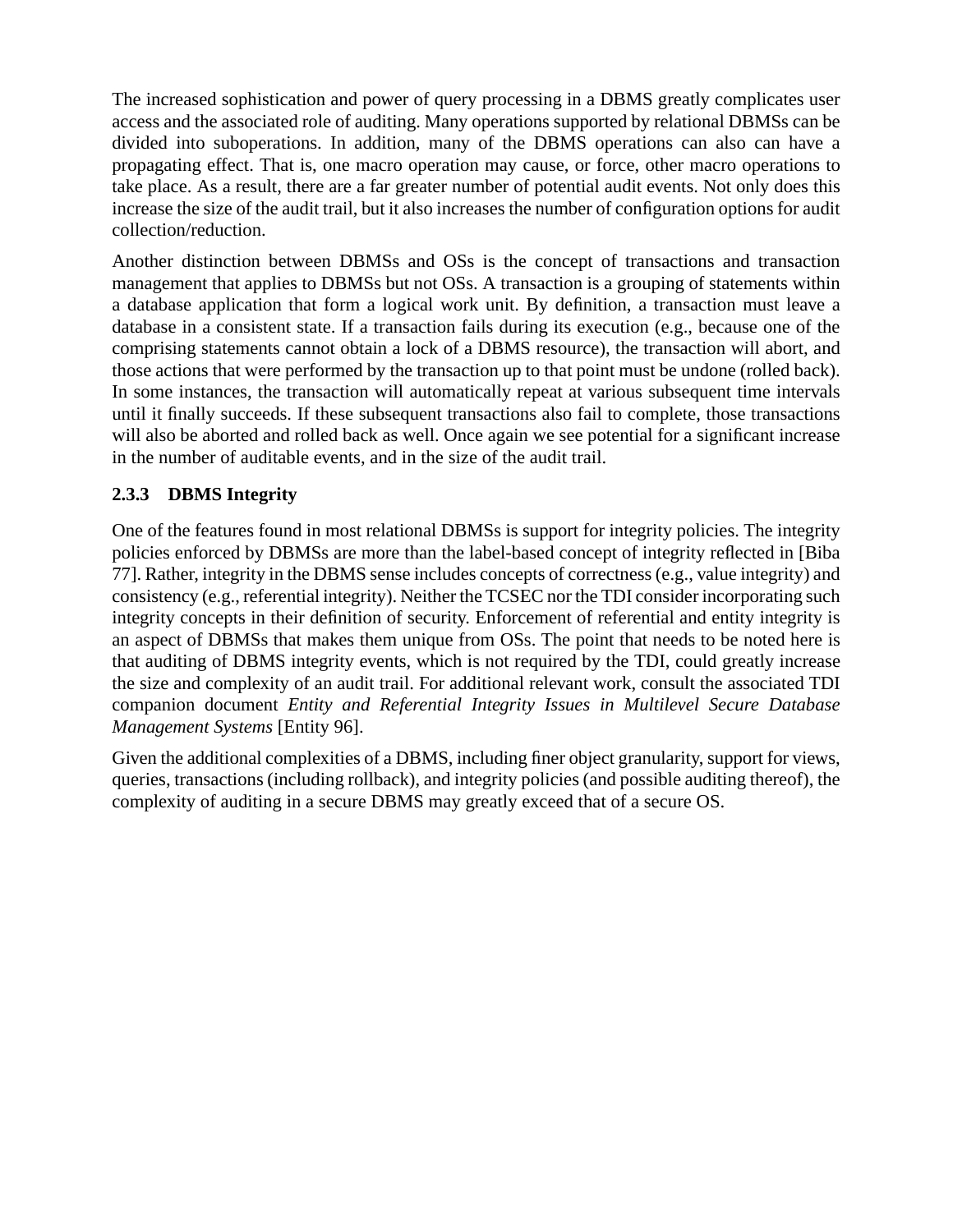#### **2.4 PROBLEMS AND ISSUES**

As has been observed through the previous discussions, DBMS auditing poses many serious issues. Table 2.1 offers pointers to where some of these issues are discussed within this document. Secure DBMS vendors have implemented audit mechanisms and have addressed many of the issues raised above. Approaches from the two DBMSs that have completed NCSC evaluation (Oracle and INFORMIX) are cited throughout the document to provide examples of NCSC acceptable implementations.

| <b>Topic</b>                                                                                                                                                                                                                                                                                                                                                         | <b>Issues</b>                                                                                                                           | <b>References</b>                                                                                                                                                                                                                                                                     |  |
|----------------------------------------------------------------------------------------------------------------------------------------------------------------------------------------------------------------------------------------------------------------------------------------------------------------------------------------------------------------------|-----------------------------------------------------------------------------------------------------------------------------------------|---------------------------------------------------------------------------------------------------------------------------------------------------------------------------------------------------------------------------------------------------------------------------------------|--|
| <b>Audit Policy</b><br>What events should be audited? How<br>should an appropriate audit policy for<br>the perceived risks be determined and<br>adapted when the threat changes?                                                                                                                                                                                     |                                                                                                                                         | • Discussion, $\P$ 3.1<br>• Named and stored objects, 1 2.3.1<br>• The TCB boundary, $\P$ 3.31<br>• Use of OS audit trail, $\P$ 4.1.3<br>• Class B2 covert channel<br>requirement, $\P$ 5.6                                                                                           |  |
| Auditable<br>What events should the DMBS be<br>capable of recording? What data about<br>Events<br>each event should be recorded?                                                                                                                                                                                                                                     |                                                                                                                                         | • Discussion, $\P$ 3<br>• Satisfying requirements, $\P$ 4.1.1<br>• Audit settings, $\P$ 4.2<br>• INFORN Online Secure events<br>in Appendix                                                                                                                                           |  |
| Audit<br>If the level of granularity of audit within<br>a DBMS is too fine, the resulting<br>Storage<br>volume of audit records generated will<br>be too high to permit effective<br>identification of security-relevant<br>events. Will denial of service occur if<br>the DBMS shuts down when the audit<br>trail overflows or the audit mechanism<br>malfunctions? |                                                                                                                                         | • Discussions, $\P$ 3.2, 4.3.<br>• Storage of DBMS audit records in<br>OS audit trail, $\P$ 4.1.3<br>• View-based access events, $\P$ 4.2.1<br>• NPM architecture impact, $\P$ 6.4.1<br>• Data recording flexibility, $\P$ 7                                                          |  |
| Audit<br>Creditabilit<br>y<br>$\&$<br>Protection                                                                                                                                                                                                                                                                                                                     | Is the audit mechanism credible? How<br>is the DBMS audit mechanism/guarded<br>against disclosure, alteration, purging<br>or disabling? | • Discussion, $\P$ 4.5<br>• DBMS protection, $\P$ 4.1.3<br>• Protecting against intruders, $\P$ 4.3.1e                                                                                                                                                                                |  |
| Retrieving an item of interest is quite<br>Audit<br>Analysis<br>difficult given the sheer volume of audit<br>records produced when DBMS<br>auditing is enabled. Should the audit<br>trail be stored is database itself to<br>facilitate analysis?                                                                                                                    |                                                                                                                                         | • Discussion, $\P$ 5<br>• The need for tools, $\P$ 4.1.2<br>• Centralized audit trail, ¶4.3.1a&e<br>• Distributed audit trail, $\P$ 4.3.1b<br>• OS-based analysis, $\P$ 4.3.1c<br>• Tool performance, $\P$ 4.3.2<br>• Summary of analysis issues and<br>current capabilities, $\P$ 8. |  |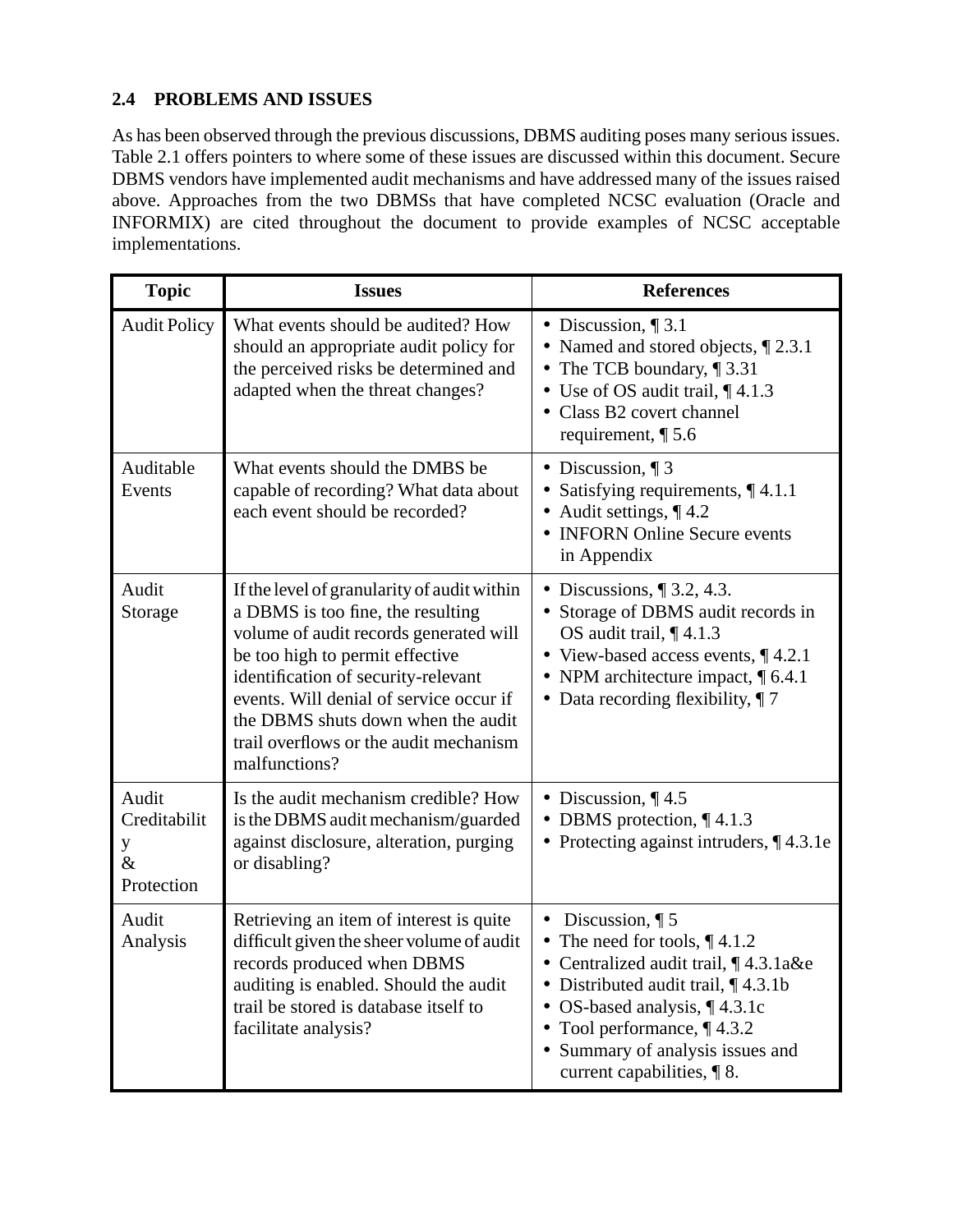**Table 2.1: Roadmap to Discussions on DBMS Security Dilemmas**

# **SECTION 3 AUDITABLE EVENTS**

Audit can be performed on either a continuous basis, or triggered by a particular events [Albert 92]. Audit, in an accounting sense, for fraud is continuous. In contrast, triggered auditing only takes place when a security relevant event is deemed to occur and the need for security auditing is elevated (e.g., to gather evidence and log the damage so it can be repaired). This section opens with a description of what an audit policy covers and its variables. Following this is a discussion of each variable, introducing the actions to audit, objects to audit, and the data to be collected about each event. This section should answer the questions, what could you and should you audit.

#### **3.1 AUDIT POLICY**

An audit policy is a statement of high-level rules, goals, and practices that describe how the organization collects, manages, and protects its audit data [Filsinger 93]. Audit policies impose a structure on DBMS auditing encompassing technical, administrative, and procedural aspects of DBMS audit. The technical aspects of the audit policy define which objects and events to audit. The policy should be sufficiently detailed that it can be implemented with the technical capabilities of the target DBMS.

The audit policy can help to delineate which audit options are to be used: part, some, or all of the time. Once it has been determined what objects are to be controlled and which events are security relevant, then the DBMS audit options can be set to target the objects of interest and optimize the audit resources. The audit policy may vary depending on the level of risk and the perceived threats. For example, a policy of auditing only modifications to data may be changed to another which audits both access and modification [Hosmer 94]. The DBSSO normally establishes these policies using risk management principles, so that there is more auditing where there is more risk.

#### **3.2 SELECTIVE AUDITING**

Selectable audit events can be provided by the DBMS as a way to balance the trade-off between too much audit data against too little or none. Historically, audit options have been relatively inflexible, requiring DBSSOs to enable large amounts of auditing even if their audit policy only warranted a small amount of audit activity. Extensive auditing can degrade performance in AISs not designed to handle such activity and the resulting audit trail space requirements can exceed capacity. Selective auditing may be the only viable alternative to manage rapid DBMS audit trail growth.

Extreme flexibility should be the hallmark of a good DBMS audit mechanism, allowing the DBMS owner to tradeoff performance, storage capacity, security, and mission needs. Audit options enable the DBSSO to maintain performance, conserve space, and to focus on the significant audit data. DBMS audit mechanisms should provide a highly configurable set of audit capabilities to ensure that the data captured is no more or less than necessary. For example, some DBMSs provide the ability to audit over 200 separate database events [Oracle 94a].

Different users, groups, and objects in a system may have different audit requirements. For example,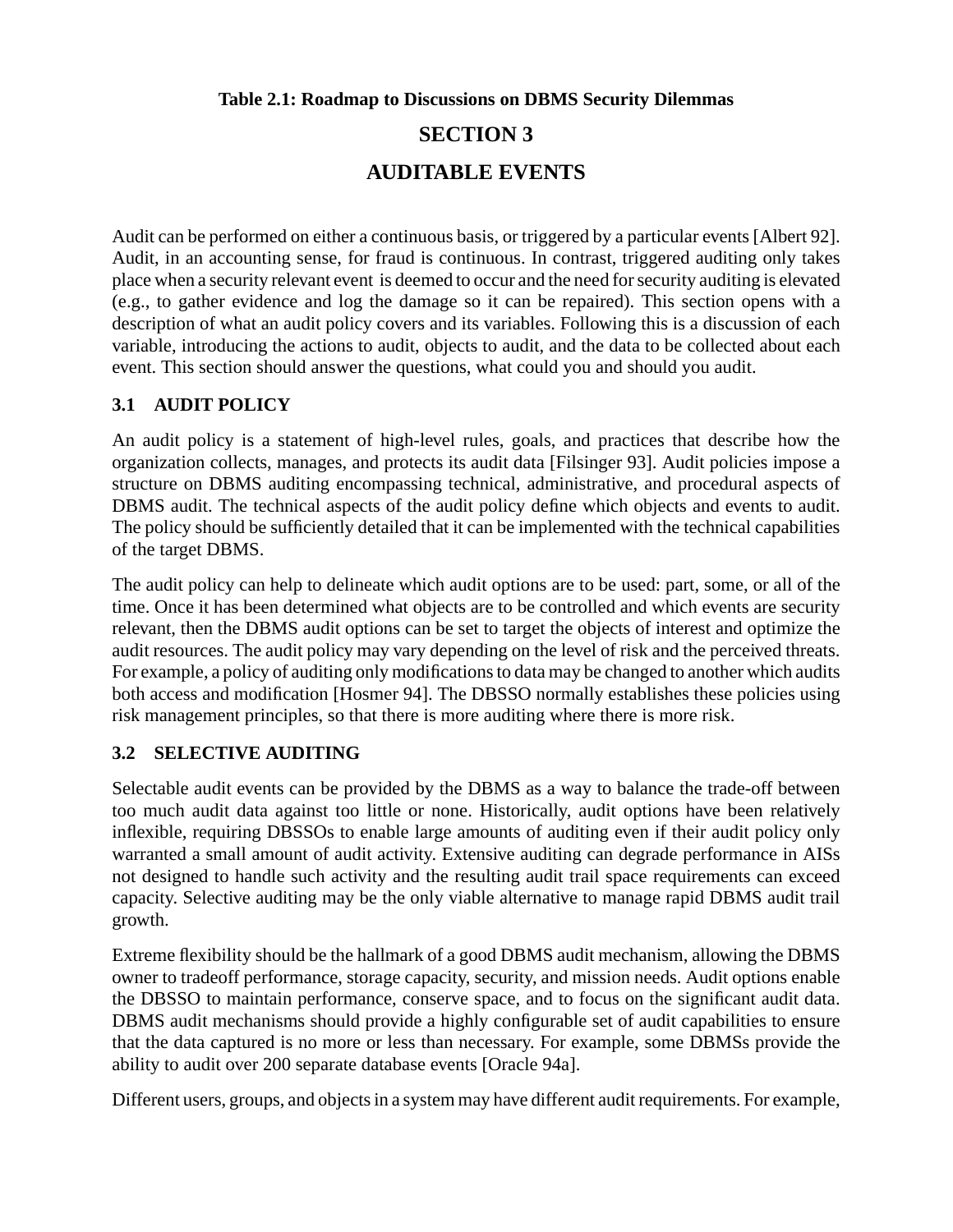a DBSSO may want to single out a particular user or group of users and gather extensive data. Similarly, a highly sensitive view of a database may require a significantly higher level of audit than other views. Audit events can be divided into groups with similar types. Albert et al., divide database audit events into several different classes as shown in Table 3.1 [Albert 92].

| <b>Event Types</b>              | Data Included in Audit Trail                                                               |
|---------------------------------|--------------------------------------------------------------------------------------------|
| End User                        | All actions taken by a DBMS on the part of the end-user<br>(includes SQL commands)         |
| Database Admin                  | Actions by operators and database administrators to<br>control or configure DBMS operation |
| Database Security Admin         | Granting and revocation of privileges and permissions,<br>and setting labels               |
| Database Metadata               | Operations relating to the structure of the database                                       |
| Database System Level           | Utility commands, deadlock detection, rollback and<br>recovery, etc.                       |
| <b>Opening System Interface</b> | Utilities used and configuration changes performed<br>between the OS and the DBMS          |
| Application                     | Application specific security relevant events supplied by<br>the application               |

#### **Table 3.1: Representative Audit Trail Event Types**

Enabling and disabling of audit options can be implemented in different ways. Oracle has the AUDIT SQL command to turn on/off audit options [Oracle 94b]. INFORMIX uses audit masks to specify a set of user events to be audited [INFORMIX 94]. Audit masks are implemented as a sequence of bits, one for each predetermined auditable event. The following describes the type of audit masks a database security administrator (DBSA) can use:

- Compulsory Mask Events which are always audited for all users
- Individual User Mask Events for a particular user that need to be audited
- Default Mask Events which are audited for those users without an individual audit mask
- Template Mask A pre-defined set of auditable events that may be used to quickly change another audit mask
- DBSA Mask Events which are audited for all DBSAs

In the INFORMIX implementation, each individual user always has the compulsory and individual (or default) mask applied to their actions. The DBSA uses a trusted interface tool, SAFE, to manage the audit masks. The compulsory, default, and DBSA audit masks cannot be deleted. Audit mask changes take effect immediately upon changes to a user's individual mask.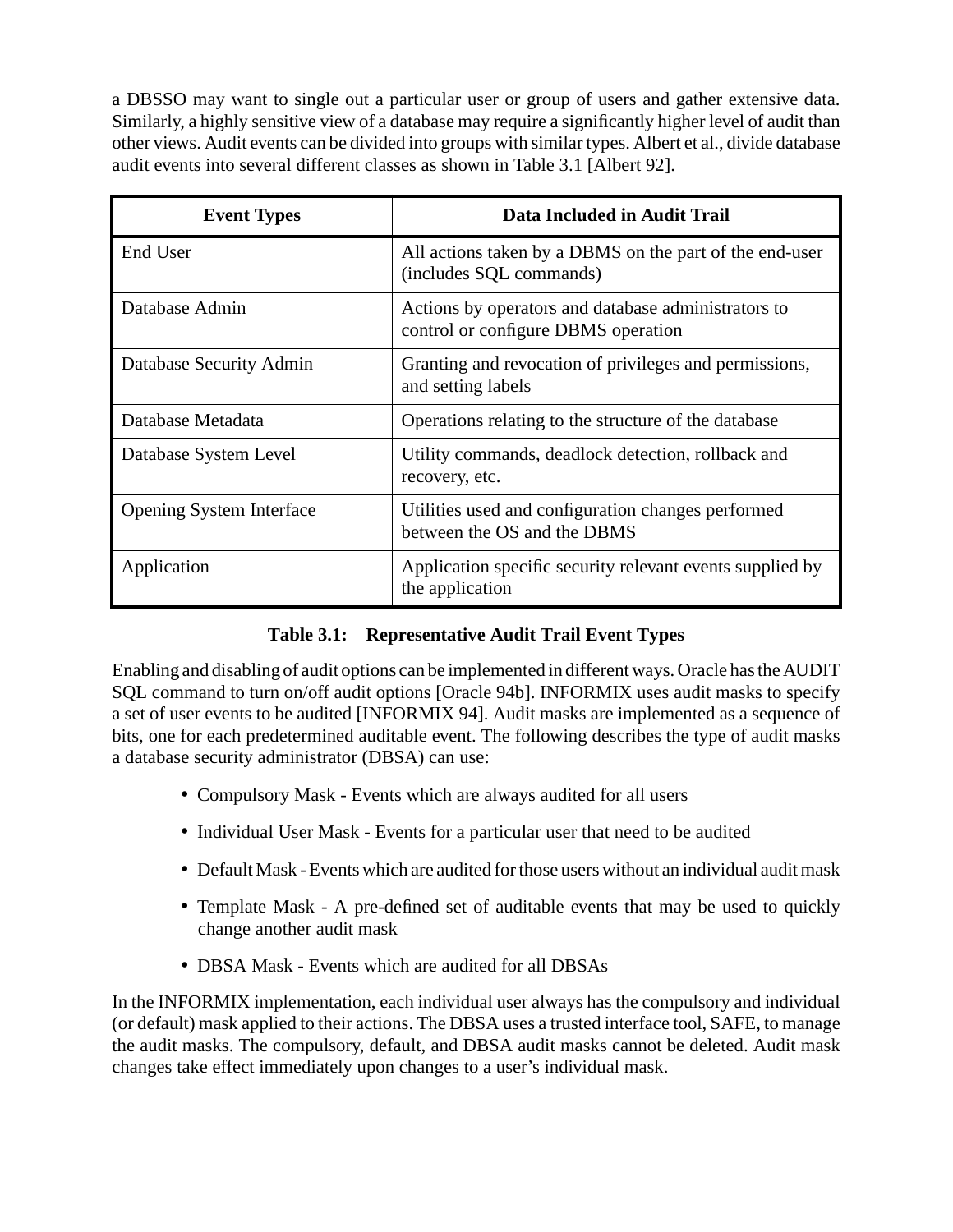#### **3.2.1. Audit Event Requirements**

Systems offering higher trust include more auditable events [Hosmer 94]. For example, lower level systems provide passive auditing, whereas high level systems can aid in proactively anticipating problems. Security relevant events are identified by the vendor and may be audited for success, for failure, or for both. According to the *Guide to Understanding Audit in Trusted Systems* (Audit 88], depending on the TCSEC evaluation class of a system, the events in Table 3.2 should be auditable.

| <b>TCSE Class</b>     | <b>Required Audit Events</b>                                                                                                                                                                                                                                                         |  |
|-----------------------|--------------------------------------------------------------------------------------------------------------------------------------------------------------------------------------------------------------------------------------------------------------------------------------|--|
| C <sub>2</sub> and up | • Use of identification and authentication mechanisms<br>• The introduction to and deletion of objects from a user's address space<br>• Actions taken by privileged users (e.g., operators and DBSSOs)<br>• Production of printed output<br>• All (other) "security-relevant" events |  |
| B1 and up             | • Actions taken to disable or override human readable output labels<br>• Actions taken to change sensitivity ranges or levels of I/O devices and<br>communication channels                                                                                                           |  |
| B <sub>2</sub> and up | • Events that may exercise covert channel channels                                                                                                                                                                                                                                   |  |
| B <sub>3</sub> and up | • Events that may indicate an imminent violation of the system's security<br>policy                                                                                                                                                                                                  |  |

#### **Table 3.2: TCSEC Required Audit Events**

In addition to the ''security-relevant" events identified in Section 5 of the Audit Guideline, the TCSEC has been interpreted for the auditing of unadvertised TCB interfaces [Interp 95]. Interpretation 1-0286 was effective as of 1994-04-18 and applies to classes C2, B1, B2, B3, and A1:

The following interprets the requirement that ''The TCB shall be able to record the following types of events:...and other security-relevant events".

The TCB shall be capable of auditing all security-relevant events that can occur during the operation of the evaluated configuration, including events that may result from the use of TCB interfaces not advertised for general use.

The TDI requires that the following events also be auditable [TDI 91]

| <b>TDI Class</b> | <b>Required Audit Events</b>                                |  |
|------------------|-------------------------------------------------------------|--|
| All              | • All access control decisions                              |  |
| None             | • Tuples not returned because they do not satisfy the query |  |

#### **Table 3.3: TDI Required Audit Events**

An appropriate set of security relevant events is not always easy to determine for a DBMS. The TDI notes that if each of several subsets (e.g., OS, DBMS) meets the audit requirements locally, then the set of audit records generated will meet the requirements for the whole system. If not all the TCB subsets meet the audit requirements locally, then it must be demonstrated that the audit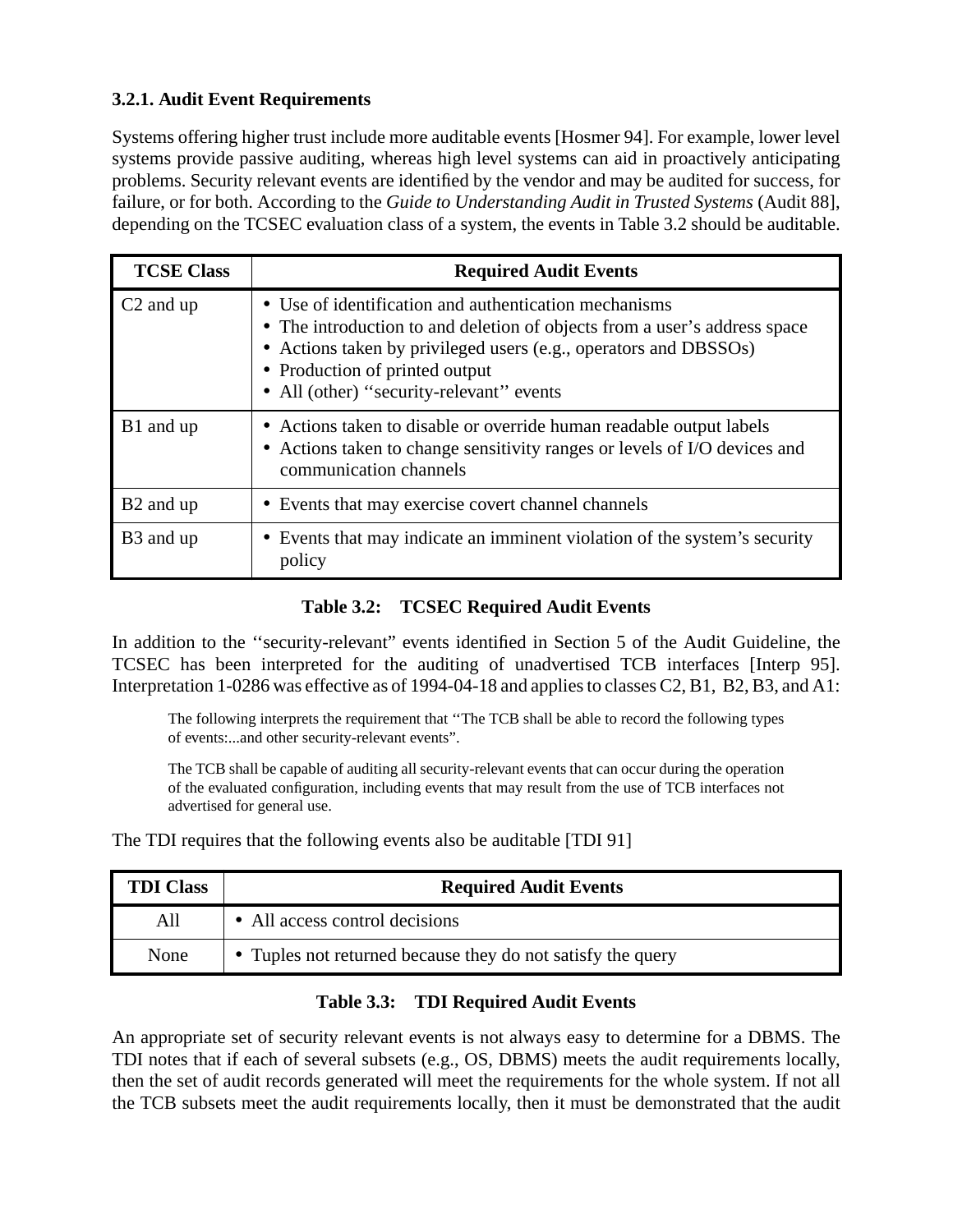requirements for the whole system are met by the cooperative action of the set of TCB subsets. For the DBMS, auditable events are the individual operations initiated by untrusted subjects (e.g., UPDATE, INSERT, DELETE), not just the invocation of the DBMS. Individual operations performed by the DBMS TCB subset, if totally transparent to the user, need not be audited by the DBMS. As an example, INFORMIX-OnLine/Secure auditable events are provided in the Appendix.

#### **3.2.2 Audit Event Data**

As observed previously, ''DBMS vendors have recognized that auditing requirements vary a great deal from site to site based on application and environment" [Schaefer 89b]. Table 3.4 presents the minimum TCSEC requirements for what data should be captured for each auditable event [DoD 85].

| <b>TCSE Class</b>     | <b>Required Data</b>                                                                                                                                                                                                                                                                                                                                  |  |
|-----------------------|-------------------------------------------------------------------------------------------------------------------------------------------------------------------------------------------------------------------------------------------------------------------------------------------------------------------------------------------------------|--|
| C <sub>2</sub> and up | • Date and time of event.<br>• User who caused the event to occur.<br>• Type of event.<br>• Success or failure of the event.<br>• For I&A events, the origin of the request shall be included.<br>• For events that introduce an object into the user's address space and for<br>deletion events, the name of the object shall be included.<br>object |  |
| B1 and up             | • The object's security level.                                                                                                                                                                                                                                                                                                                        |  |

#### **Table 3.4: Audit Record Content**

The TCSEC has been interpreted with regard to the data collected following an unsuccessful login attempt [Interp 95]. Interpretation 1-0006 was effective as of 1993-10-20 and applies to classes C2, BI, B2, B3, and Al:

The following interprets the requirement the ''The TCB shall be able to record the following types of events: use of identification and authentication mechanisms,... For each recorded event, the audit record shall identify: data and time of the event, user, type of event, and success or failure of the event."

While the audit mechanism is requirement to be capable of producing a record of each login attempt, on failed login attempts it is not required to record in the audit record the character string supplied as the user identity.

Over and above the TCSEC requirements, the specific data that should be collected for each event depends both on the nature of the event and the needs of the auditor. This includes not only what to audit, but specifically what data should be collected for those events which are audited. Not only does a DBMS need to provide flexibility as to which events are to be audited, but what data is to be collected for each event.

#### **3.3 AUDITING ACCESS CONTROL EVENTS**

The TCSEC has been interpreted for audit of access control events [Interp 95]. Interpretation 1- 0073 was effective as of 1993-10-20 and applies to classes C2, B1, B2, B3, and Al:

The following interprets the requirement that "The TCB shall be able to record the following types of events:..introduction of object's into a user's address space (e.g., file open, program initiation). . .''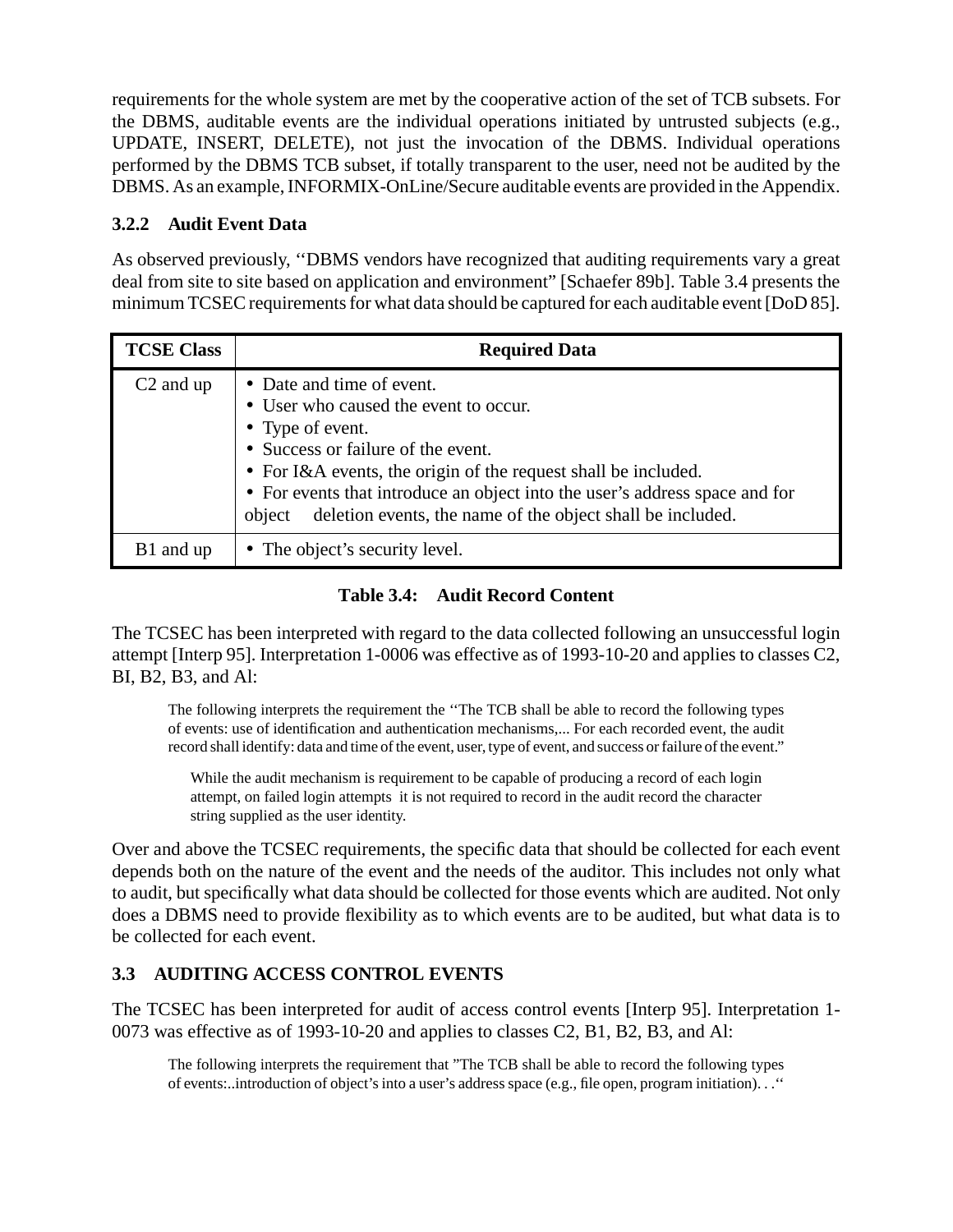Auditing the attempted introduction of an object at the point of passing the security access control checks satisfies the above requirement, even though the object may not actually be introduced into the subject's address space because of failing later checks not related to security.

This section considers how best to determine what should be considered an auditable DBMS access, including ramifications for context and content dependent accesses.

#### **3.3.1 What is a DBMS Access?**

Consider the situation in which the audit requirement is that *all* accesses must be audited. Let us use as our example a query issued against a non-indexed relation (such as the relation in Figure 3.1). Because the relation is non-indexed, the DBMS will retrieve each tuple in the relation to see if it satisfies the logical conditions of the query. Now the question is, do each of these retrievals constitute an access that needs to be audited? If so, then the entire relation (one tuple at a time) will be accessed and the relevant data placed in the audit trail. The consequence of such an action is a huge, and to a large extent meaningless, audit trail.

| <b>Name</b>  | <b>Job Title</b> | Age | <b>DEPT</b> | <b>Security Level</b> |
|--------------|------------------|-----|-------------|-----------------------|
| John Smith   | Engineer         |     |             |                       |
| Mary Jones   | Manager          |     |             |                       |
| Jeff Johnson | Spy              |     |             |                       |

**Figure 3.1 EMPLOYEE Relation**

What then should constitute an auditable DBMS access? The answer most consistent with the TDI and TCSEC is that an auditable access is the data that is passed beyond the TCB boundary. A consequence of this interpretation is that if the TCB encompasses the entire DBMS, which is true for some Class C2-B1 DBMSs, then only the data that is returned to the user is considered an access. The major problem with this approach is that data not returned but used as a basis of the selection and qualification process is not represented. This would adversely impact detection of unauthorized access attempts including potentially the detection of the exploitation of covert channels at B2 and higher.

The most logical answer to this dilemma would be to consider only that data which is returned after the DBMS performs a logical qualification on the fetched tuples as an auditable access. But if the logical qualification function is part of the DBMS TCB, and it in turn passes the data to still another part of the TCB, then one is in effect auditing the internal functions of the TCB. Such an action is not required by the TDI and the TCSEC.

The truth is that there is no single best answer to the question of what constitutes a DBMS access. What is apparent is that the answer is dependent upon the nature and structure of a given DBMS TCB and hence is architecturally specific. This question of auditing DBMS accesses is explored further in Section 6.3.1. However a DBMS access is identified, DBMS vendors need to define it in their assurance documentation.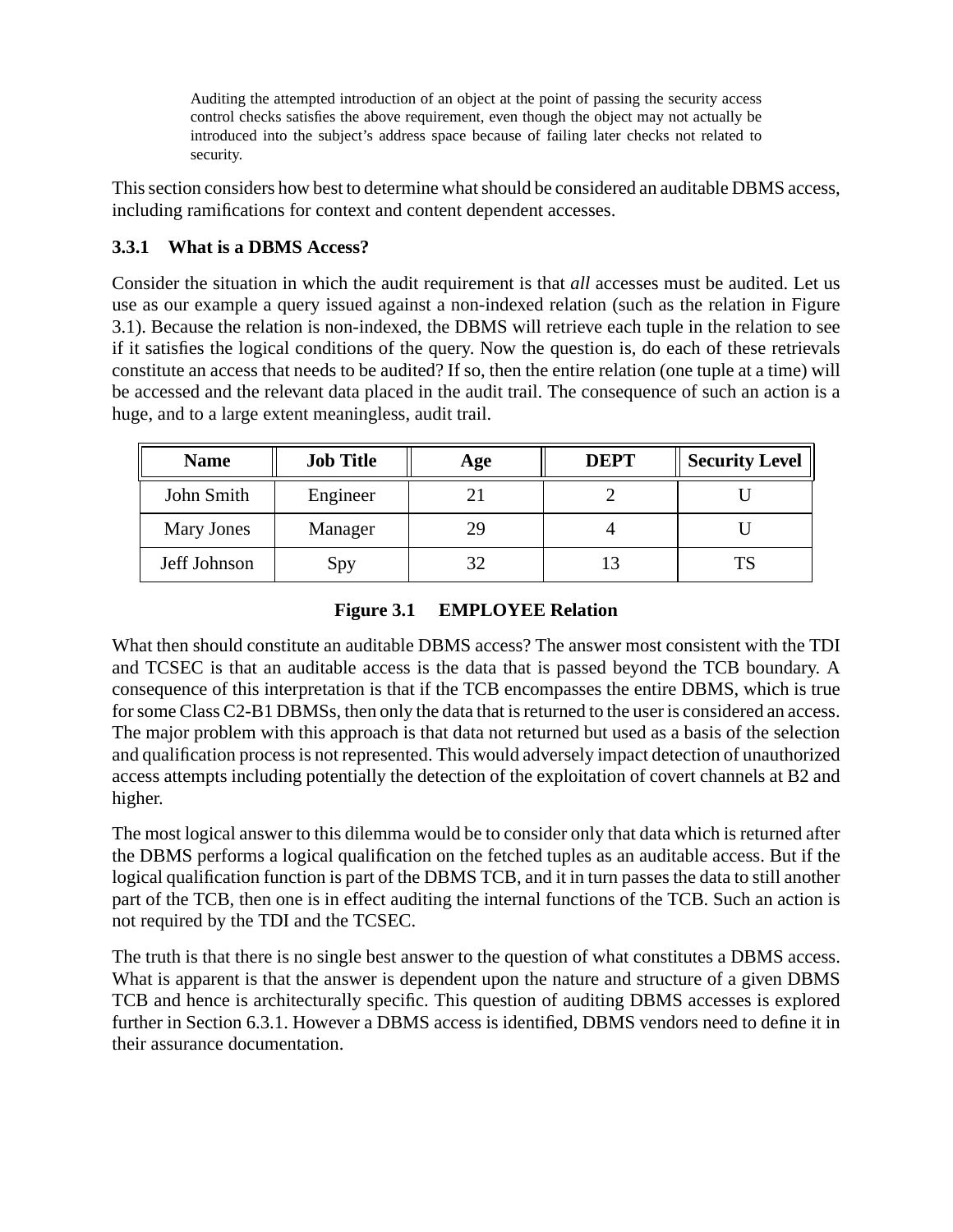#### **3.3.2 Content and Context Dependent Access Control**

DBMSs can enforce content-dependent or context-dependent access control policies. The most common implementation of these policies involves views and triggers. For example, a view might be constructed against the EMPLOYEES relation (Figure 3.1) and would constrain some users to access only those tuples in which the Employees were in Departments 2 and 4. Thus, any changes to the contents of these fields through the new view would have impact on subsequent user access requests. At the very least, this construction would increase the size of the audit trail because one more auditable event would be included.

More sophisticated DBMSs can also support context-dependent access control. For example, a trigger could be set on relation X that would prohibit a user from accessing the relation if he has reviewed specified tuples in relation Y or Z in the last 24 hours. Such a technique might be used to address inference threats. To determine whether the access control condition is satisfied, a history log would be required. A separate history log could be developed for this purpose. In fact, a system such as this is employed in the LOCK DBMS [Haigh 90]. In order for the audit mechanism to detect potential security violations of such a policy, it would need to collect all accesses to relations Y and Z by all users. This action would likely significantly increase the size of the audit trail.

#### **3.4 AUDITING DBMS INTEGRITY**

Most DBMSs and MLS DBMSs support referential integrity. That is, the DBMSs support mechanisms for placing bindings or constraints on multiple relations. As noted in Section 2.3.3, the TDI does not require auditing of DBMS integrity events. However, since integrity enforcement is such a key feature of a DBMS, Jajodia believes that integrity related audit events should be a consideration [Jajodia 90].

A simple example of this is the definition of a foreign key in one relation that refers to another relation. Consider a new multilevel relation, DEPT, which has three attributes: DEPTNO, NAME, EMP\_COUNT and a Row\_Label for each tuple. The EMPLOYEES relation, defined earlier, also has a DEPTNO field, and this field could be identified as a foreign key for DEPT..

| <b>DEPTNO</b> | <b>NAME</b>  | <b>EMP_COUNT</b> | <b>ROW_Label</b> |
|---------------|--------------|------------------|------------------|
|               | John Smith   |                  |                  |
|               | Mary Jones   | 29               |                  |
| 13            | Jeff Johnson | 32               | ТS               |

#### **Figure 3.2: DEPT Relation**

Now, a database designer might wish to use referential integrity to ensure that each employee must have a valid department number in the EMPLOYEE relation. During the completion of a tuple insertion into the EMPLOYEE relation, the DBMS checks the DEPT relation for the existence of a DEPT record that has the same value for DEPTNO as the one being inserted. Not only does this extra operation increase the potential for the generation of an audited event, but the nature of these new audit events could take many forms. For instance, if a No Valid Department error is returned, then the New Employee record does not satisfy the integrity constraint, the insertion operation fails, and it should probably be audited. On the other hand, if a valid department record exists but is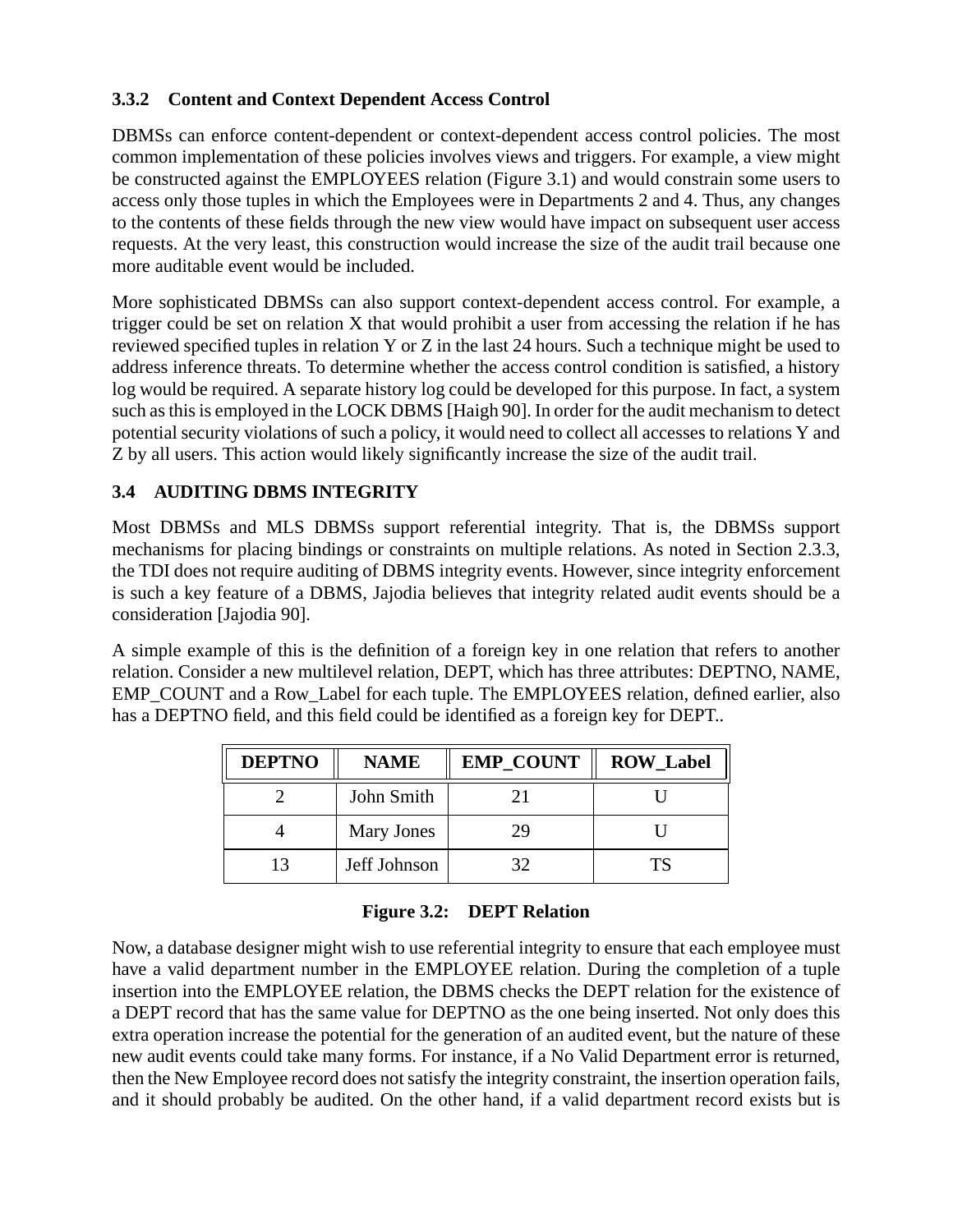classified at a level higher than the user's operating level, then the successful completion of the insertion may be considered a write-down of the fact of the existence of the department. Likewise, the failure of the insertion due to classification would probably also be an event that should be audited.

Another more complex example of referential integrity occurs when an operational constraint is placed on a pair of relations. For instance, a database designer may wish to impose a constraint where employee records cannot exist without a Valid Department. One way of doing this is to define a delete cascade on the DEPTNO foreign key. A cascading delete operation will force a DBMS to delete all EMPLOYEE records with the corresponding value of DEPTNO when a given DEPT record is deleted, and such an operation can potentially generate many auditable events.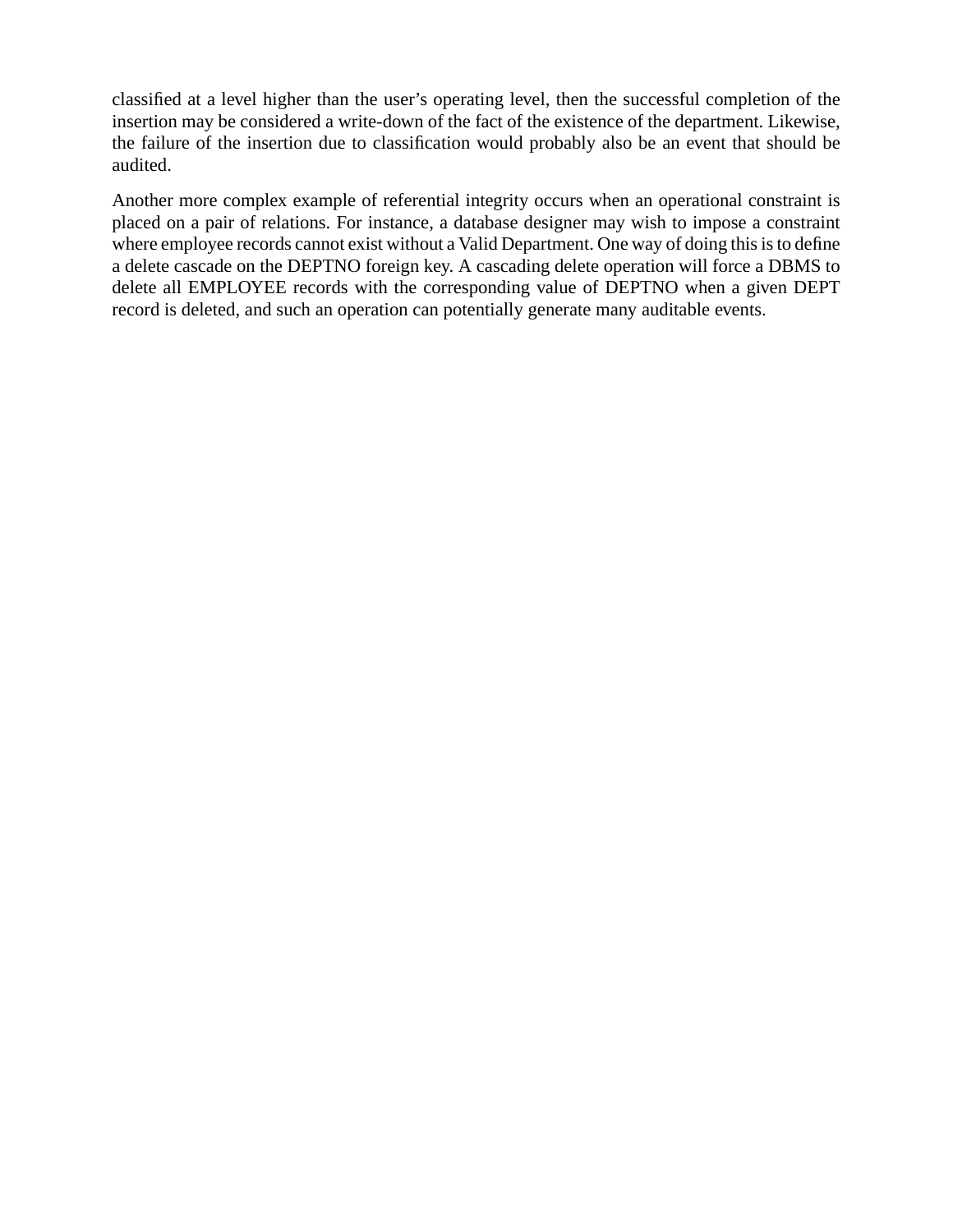## **SECTION 4**

## **AUDIT STORAGE, PERFORMANCE, AND PROTECTION**

The previous section described what events could be audited and how to decide which events should be audited. This section presents an implementation oriented view of auditing. Specifically, it addresses for specific data that can be collected (Section 4.1), when to collect it (Section 4.2), where to store it (Section 4.3), how much to store (Section 4.4), and how to protect it (Section 4.5).

#### **4.1 AUDIT IMPLEMENTATION**

There are many goals for audit implementations. The most basic is to simply meet the TCSEC requirements. However, researchers have also proposed audit mechanisms that capture the intent of users. Other audit mechanisms allow applications to insert audit entries. Issues related to these approaches are discussed in the following sections.

#### **4.1.1 Auditing to Satisfy the Requirements**

Section 3 discussed the audit requirements from the TCSEC. Given these requirements, they should be relatively straightforward to satisfy. Auditing of I&A events is normally done at a single point within the TCB. Auditing for access control events depends on how objects are stored and the granularity of the access control mechanism.

For DAC, controls are typically provided down to the table or view level. Thus, each access to any or all tuples within a table or view will require a single audit record to be generated to satisfy the auditing requirement for DAC. However, for MAC, it can be a very different story. MAC is typically provided down to the tuple level, and can even be provided down to the element level. The number of MAC decisions that are made depends on how tuples are stored internally, not necessarily how they are represented to the users. For example, a DBMS can provide tuple level labeling by storing all tuples of like sensitivity levels in a single object (e.g., INFORMIX OnLine Secure [INFORMIX 94]). If this is done, then a single MAC check is done for each level, rather than one per tuple. This may significantly reduce the amount of audit data that must be recorded to satisfy the requirements.

If tuples are individually stored and labeled, then each time a MAC check is made on an individual tuple, that data must be recorded in the audit trail (for enabled events). This can cause a significant amount of data to be recorded in the audit trail, depending on the query, contents of the database, and its organization. For example, a query by an Unclassified user which asks to return all tuples from a table will require the access decisions to each and every tuple in the table to be recorded in the audit trail, since a MAC check will have to be done on each tuple to determine whether it can be returned to the user. Now, according to the TDI, if the user includes a WHERE clause in the query, then all tuples that are excluded because they do not satisfy the selection criteria do not have to be audited.

#### **4.1.2 Auditing to Capture Intent**

If only the security relevant data explicitly required by the TCSEC is recorded, it may be difficult for a DBSSO to grasp the intent of a user's query from this data. This difficulty may be compounded based on where during query processing the auditing is actually performed. These two issues are discussed in the following paragraphs.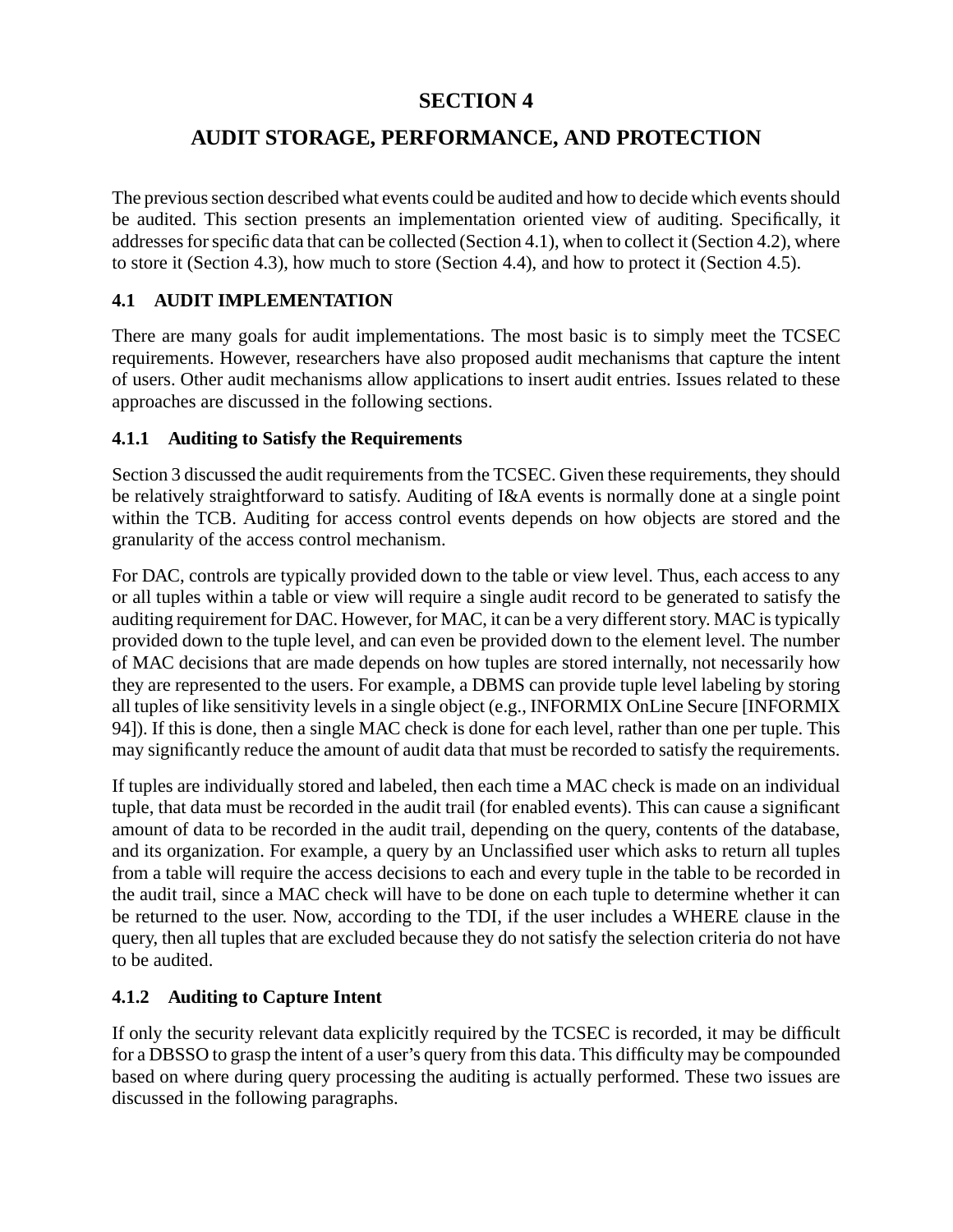To help grasp the user's intent, it is desirable to record the entire text of each SQL statement in the audit trail. This allows the DBSSO to better understand what a user was trying to do, rather than trying to infer this based on the audit record generated during the processing of the query. Recording transaction starts and ends will also help the DBSSO understand what queries or changes are being attempted and which changes are actually committed to the database.

In high assurance DBMSs, the parser, compiler, and optimizer may have to be excluded from the DBMS TCB to reduce the size and complexity of the TCB. If this is the case, then the TCB may receive only correctly formed and optimized queries rather than the raw original queries from the user. When trying to determine the intent, it may be much more helpful to see the original query, rather than the parsed and optimized query. As such, it would be helpful if the original query submitted by the user was recorded, rather than the optimized one. To do this with assurance, there must be an extension of the TCB which captures user input at the user interface, audits this data, and then passes this data on to the parser/optimizer/compiler before it is eventually submitted back to the TCB.

Thus, for all operations:

• The entire text of the SQL statement should be recorded.

In addition, for certain operations, it is sometimes desirable to collect additional data beyond what is minimally required. Therefore:

- For UPDATES, the old and/or new data values should be recorded.
- For INSERTS, the value of the inserted data should be recorded.
- For DELETES, the value of the deleted data should be recorded.

Other data that might be useful to record for failed events is the reason why the event failed. Related to this is recording the security levels or authorizations associated with the user at the time of the event or a means for obtaining this data. This data can be helpful when trying to identify why an access attempt failed.

Regardless of when a query is recorded in the audit trail, the audit trail must ensure that the DBSSO can trace each piece of audit data back to the query which caused that data to be included in the audit trail. This is crucial because a single query can cause a huge amount of data to be recorded in the audit trail. This can be done in a number of ways, including storing all related data for a query in a single audit record, or including some type of reference number with each audit record that allows it to be traced back to the query which caused the record to be generated.

Similar to associating data with queries, it would also be helpful to be able to easily associate queries with transactions. Each transaction is composed of a series of queries. From the auditing perspective, all of the accesses generated as a result of a transaction constitute a legitimate read and write. If all audit records are written out, whether a transaction is rolled back or not, not only are additional audit events generated by the rolling back and repeating of transactions, but many of these audit events provide an essentially false picture of the state of the system. In addition, the repetitive attempts at access may be logged by the audit mechanism and potentially misinterpreted by the DBSSO as user-attempted security violations.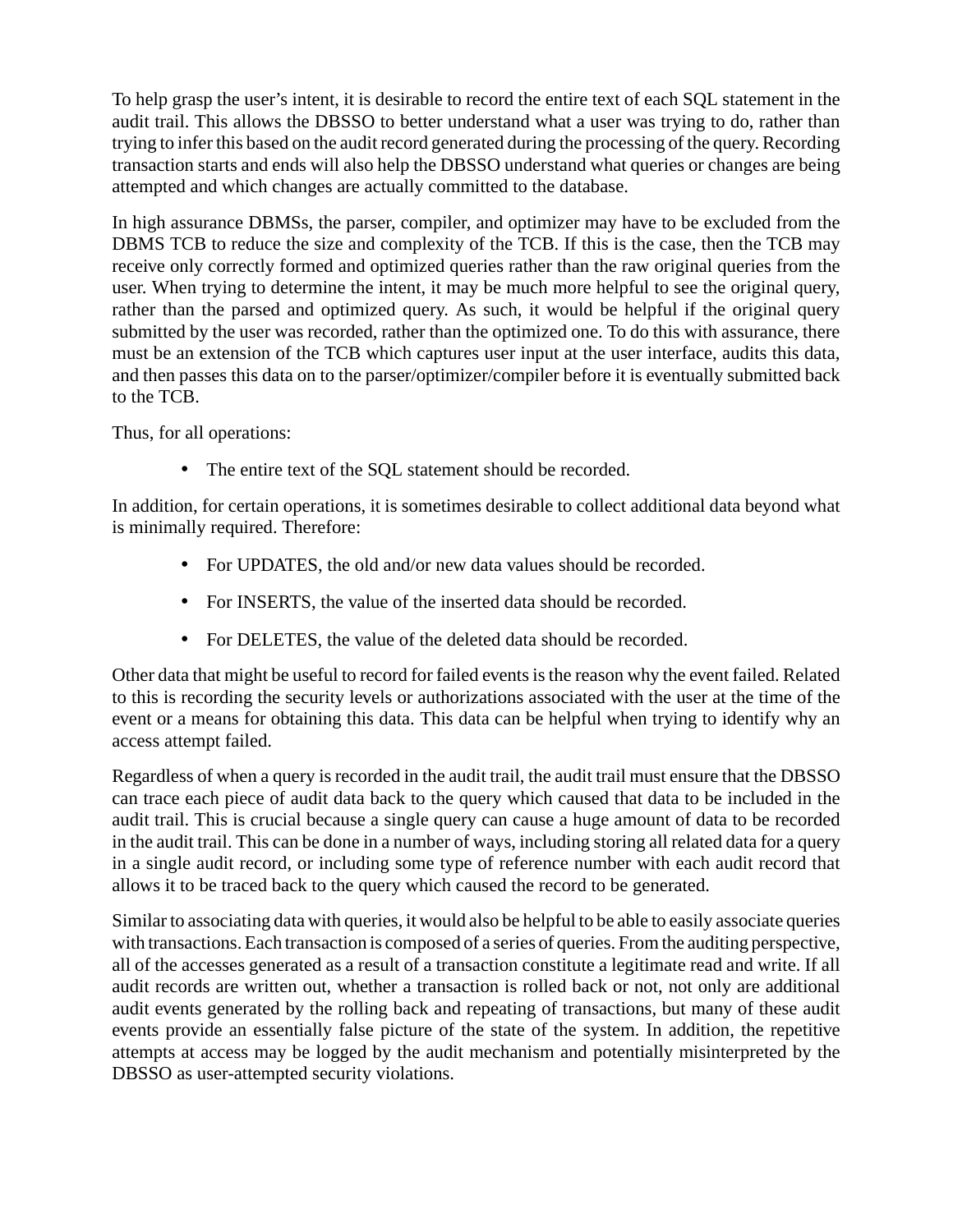To address these problems, the audit mechanism must have some way to identify those events that are part of a completed transaction and those that are not. This identification may require the transaction manager to notify the DBMS when it begins, completes, or fails a transaction. The appropriate data could then be appended to the records in the audit log corresponding to the data that was accessed. The difficulty with this approach is that the data about accesses will likely be recorded prior to the data regarding transaction completion or failure. To make the audit data useful to the DBSSO some form of audit analysis tool is needed to correlate the data [Schaefer 89a]. To help a DBSSO trace the progress of a transaction, it would be helpful if the audit analysis tool could thread the associated queries together.

Therefore, the following data is recommended for capture in the audit trail:

- Reason why an event failed, including the user's security levels or authorizations, or a pointer to this data.
- The original query, prior to parsing or optimization.
- Each audit event record should be traceable back to the query which caused it.
- Each query that is part of a transaction should be traceable to the transaction.
- Whether a transaction eventually was committed or was rolled back.

### **4.1.3 Application Specific Auditing**

Just as most trusted OSs enable their applications to insert audit records into the OS audit trail, it is recommended that DBMSs also provide their applications with a similar interface. The goal is to collect audit data that is meaningful to the DBSSO. For example, Compartmented Mode Workstation (CMW) requirements include the ability to accept data from processes which have been given the privilege (e.g., writeaudit) of writing their own audit records [Picciotto 87]. Another privilege (e.g., suspendaudit) can then be used by these processes to suspend and resume OS auditing of their actions. If the relevant application is collecting event data, then the underlying OS can have its lower level auditing disabled for activities related to that application. Thus, the OS can avoid cluttering the audit trail with low level events and retain the focus on activities of the subjects at the proper level.

This capability can be provided for DBMS applications in a couple of ways. If the DBMS inserts its records into the OS audit trail, then applications can use this same capability to insert records into the OS audit trail. This is what INFORMIX [INFORMIX 94] and Oracle do when the database is set to write all audit records to the OS audit trail, rather than storing it in a DBMS audit trail [Oracle 94b]. If the DBMS keeps its own audit trail, it should also have a mechanism for privileged database applications to insert their own audit records into the database audit trail and provide appropriate protection of the audit trail.

Another capability for generating ad hoc records that can provide additional audit flexibility is the ability to use triggers to generate customized audit records [Oracle 94a]<sup>2</sup>. This allows the DBSSO to capture specific data based on whatever data the trigger can test on. For example, a trigger could be used during an UPDATE to capture both the old and new values of any tuple modified by the

<sup>2.</sup> Note that triggers were not considered in the Oracle evaluation [Oracle 94b].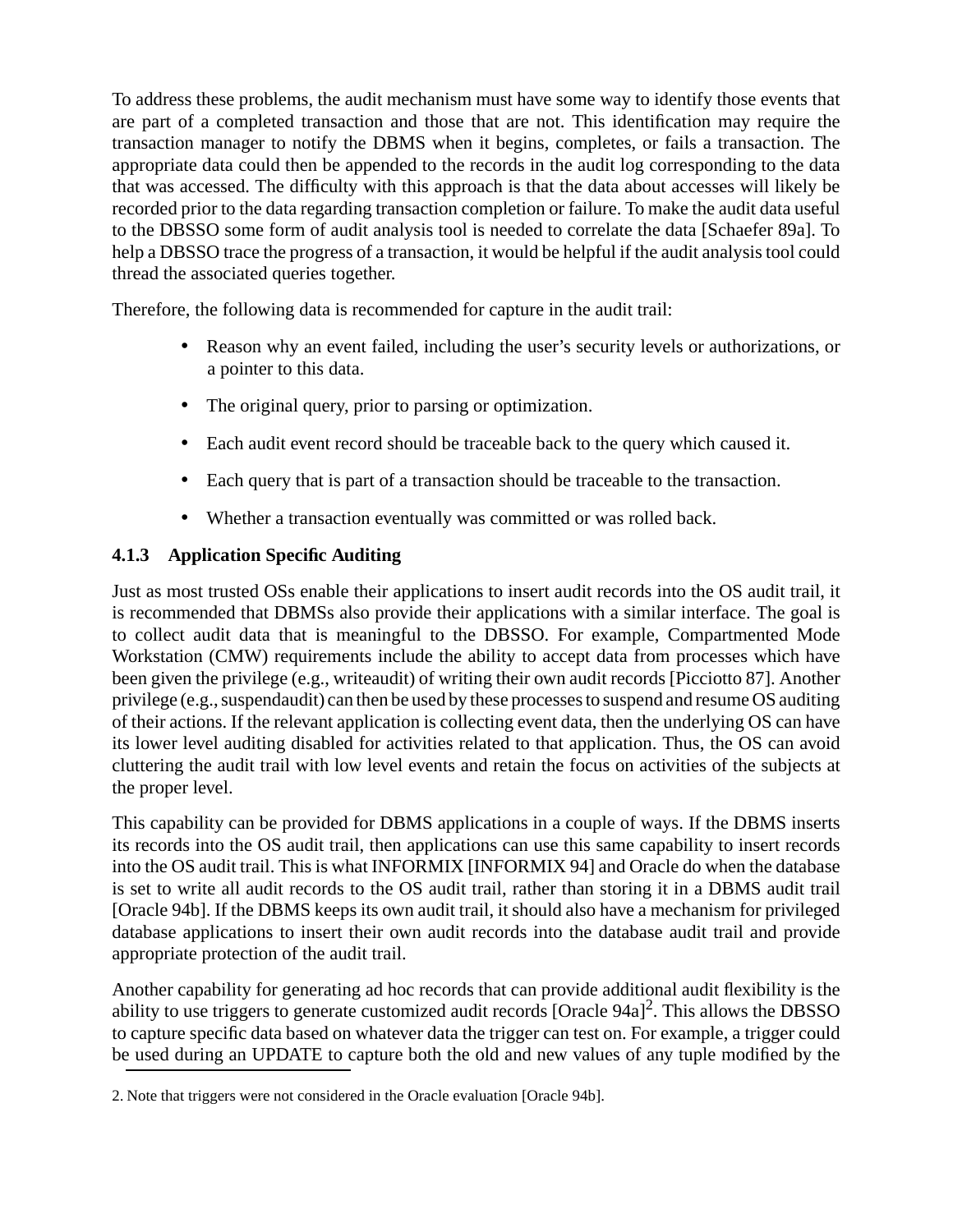UPDATE. Triggers could also capture different data based on tuple accessed, user performing the operation, time of day, object sensitivity, old or new element values, etc. Such a capability could be used to provide much of the desired collection flexibility described in Section 7. This capability also has the additional advantage that it places the trust of performing the audit into the DBMS audit mechanism, rather than having it done in an outside application. This helps minimize the amount of trusted code that must be developed to support an application specific audit policy [Hosmer 94].

## **4.2 AUDIT SETTINGS**

Section 3 talked about various types of auditing that could be performed, including statement, privilege, and object auditing. What is to be audited, and hence what is recorded when an event occurs, is typically defined by the DBA, DBSSO, or object owner. For statements and privileges, audit parameters are defined for each statement or privilege. Whenever a statement or privilege is used, the appropriate data is collected, regardless of the audit settings of other statements or privileges, or the objects accessed.

For views and base tables, the data to be recorded is not necessarily straightforward due to the explicitly defined relationships between them. Typically, audit setting data is recorded for each:

- Base table definition.
- View definition.

Based on this, audit is typically performed each time a view or underlying base table is accessed. The exact details of what is audited depends on the defined precedence between view and base table audit settings and how these settings are established. These two issues are discussed in the following subsections.

#### **4.2.1 Audit Setting Precedence for Views and Base Tables**

The DBMS designer must decide what the relationship is between audit settings associated with a view and the settings of any base tables or views accessed by the view. A number of options are available:

- 1. The highest level (most abstract) view settings take precedence.
- 2. The base table settings take precedence.
- 3. A union of the settings of all views and base tables accessed is used.
- 4. The intersection of the settings of all views and base tables accessed is used.

These options each have certain benefits and drawbacks as follows:

Using the highest level view settings is a simple mechanism and allows the creator of the view to specifically identify what is audited and when. However, this may override the desires of the owners of the underlying views or base tables. In fact, with this mechanism, changes to the audit settings of underlying views or base tables will have no effect on higher level views, unless changes are somehow propagated to other views.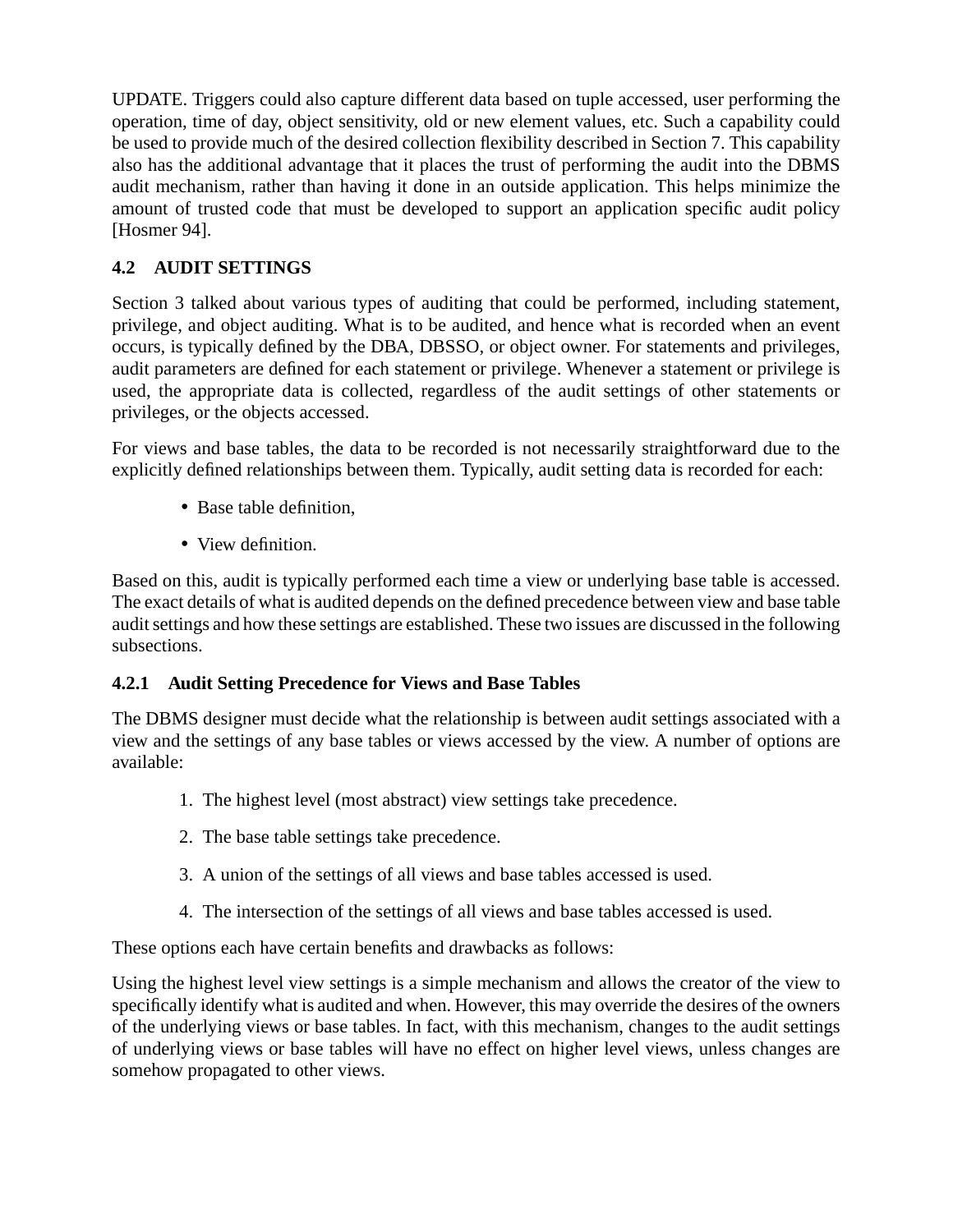Using base table settings ensures that the owner of the base table has complete control over what is audited when that table is accessed no matter how it is accessed. This has the benefit that auditing will be consistent across all views to the underlying base table but has the disadvantage that auditing cannot be tailored for specific views. In this approach, changes to the audit settings of a base table would automatically be used by all views which access the table, and view level settings would be unnecessary.

Using the union of the settings would be a more complicated mechanism. Given that a view can build upon other views which in turn can be built on other views, etc., the number of settings that must be UNIONed together could be difficult to compute. This type of mechanism could cause the amount of audit data generated to be much larger than what is desired if the audit settings are not managed properly, but it ensures that the auditing desires of the owner of each view or base table are met because the union of these settings is what is audited. This mechanism would have the advantage that changes to the audit settings of more primitive views or underlying base tables would automatically be invoked when higher level views are accessed. Trusted Oracle functions this way by generating a separate audit record for each view accessed by a particular function [Oracle 94b]. In this way, Oracle does not need to compute the UNION of the settings, rather it automatically generates a separate audit record for each view accessed by a function, regardless of how the user got to that view (i.e., directly or through another view). It generates each record based on the settings of that particular view and if these settings indicate that no record should be generated, then no record is created. This has the disadvantage that multiple redundant audit records may be generated but it ensures that all uses of a particular view are recorded.

Using the intersection of the audit settings (i.e., only audit when all audit settings indicate that it should be done) may be difficult or impossible to compute. Intersection may also cause the amount of audit data captured to be insufficient for reconstruction of the event which caused the audit record to be generated. Without proper management, the amount of data audited could be null. It is not clear how intersection would be computed when multiple views are used to construct a higher level view. It is not expected that this would be a reasonable choice for an audit precedence mechanism.

INFORMIX avoids this issue by supplying audit masks that are associated with individual users, independent of the objects they might access [INFORMIX 94]. These masks are used to indicate which events are to be audited for that individual (e.g., object creation, deletion, access; database or table privilege granting or revoking). Using this mechanism avoids the necessity to determine precedence of audit setting among views and base tables but does not provide the flexibility of adjusting audit settings on a per view or base table basis.

#### **4.2.2 Establishing New Audit Settings for Objects**

Once the audit settings precedence among views and base tables has been established, a specific procedure for establishing and maintaining audit settings needs to be defined by the DBMS vendor and implemented in the DBMS to promote a consistent and easy to manage audit capability. Since a base table is the most primitive view of that data in the database, the settings on a new base table are initially not related to any other view or base table. As such, the owner of the base table (or those with the appropriate privilege/role) should simply enable the audit settings as desired and that should complete the operation.

When a view is created which is based on the underlying base table, the settings can be defined in a number of ways, and should be affected by the audit setting's precedence defined between the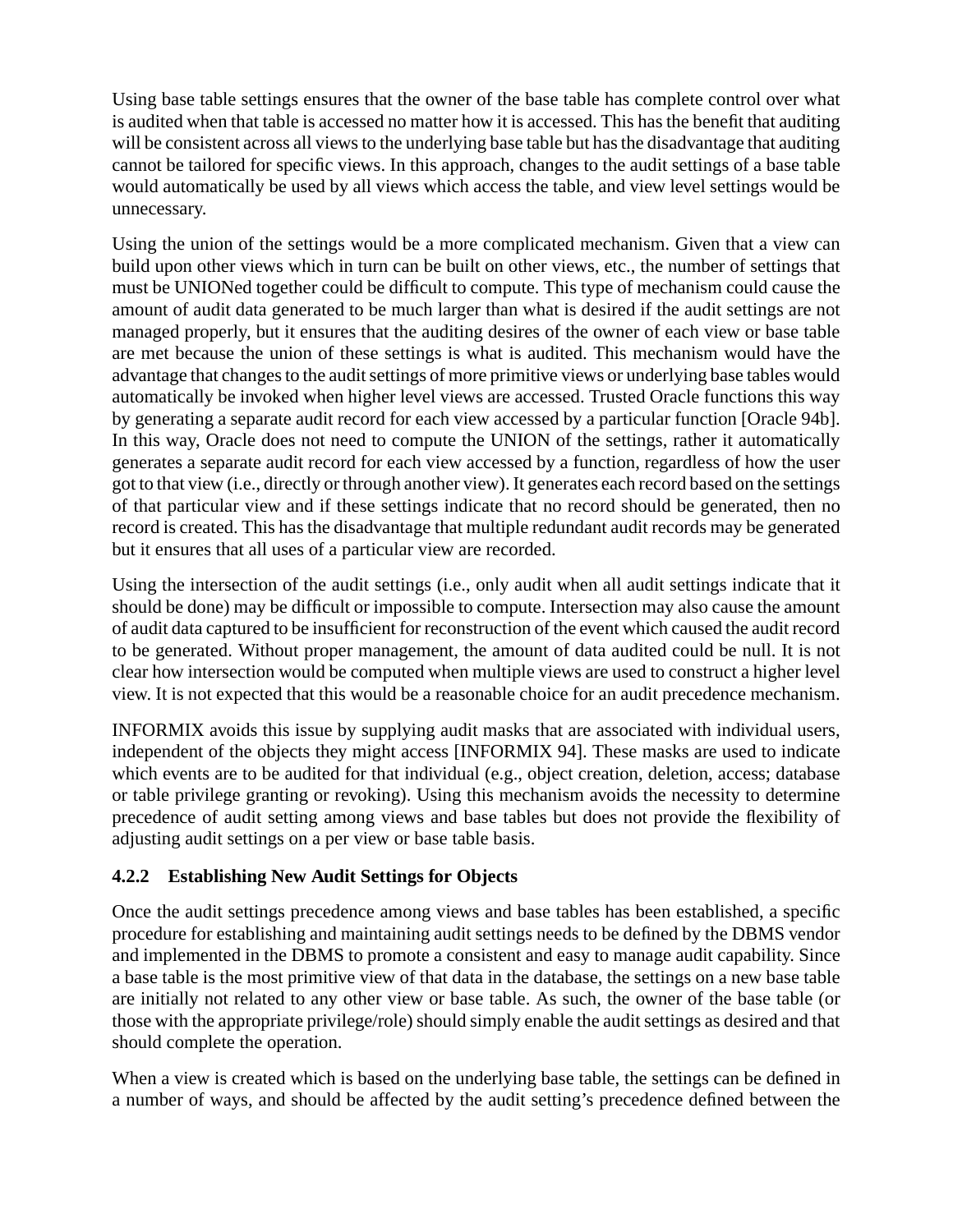view and the base table as discussed previously. If audit settings are only recorded for base tables (e.g., choice 2 from above options in Section 4.2.1) then no audit setting data needs to be recorded when a new view is created. If the union of the settings is used (choice 3) then the creator of the view simply adds any additional data that should be audited to this view definition. When the settings are UNIONed together, all the desired data is audited and, if the base table settings were subsequently changed, any new data would be captured. Data removed from the base table settings would not be recorded, unless it was also specified in the view definition that this data should be recorded as well.

If the highest level view settings take precedence (choice 1) then the underlying base table settings have no affect on what is audited. In this case, the user could create new audit settings from scratch, or for consistency or ease of use, the default settings of the new view could be set to the union of the underlying views or base tables accessed by the view (Schaefer 89b]. This would make the default settings equivalent to the settings on the underlying views. These default settings could then be modified as desired by the owner of the new view.

#### **4.2.3 Modifying Audit Settings**

Established audit settings typically evolve over time. The difficulty here is trying to make the audit settings as consistent and easy to manage as possible while providing the desired flexibility. The TCSEC has been interpreted to ensure that the enforcement of audit settings is consistent with the AIS's protection goals [Interp 95]. Interpretation 1-0004 was effective as of 1993-10-20 and applies to classes C2, B1, B2, B3, and Al:

The following interprets the requirement the ''The ADP system administrator shall be able to selectively audit..."

If the TCB supports the selection of events to be audited, it shall provide a method for immediate enforcement of a change in audit settings (e.g., to audit a specified user, to audit objects at a particular sensitivity level); however, the immediate method (e.g., shutting the system down) need not be the usual method for enforcement. The TFM shall describe both the usual enforcement of audit settings and, if the immediate enforcement method is different from the usual one, how an administrator can cause immediate enforcement.

The TFM shall describe the consequences of changing an audit state dynamically if such changes could result in incomplete or misleading audit data.

If audit settings are only recorded for base tables (choice 2), then changes to the base table audit settings are automatically used whenever they are accessed by a view. If audit settings are the union of all views and base tables accessed by the view (choice 3), then any changes to the audit settings of the underlying views or base tables are also automatically reflected in the auditing performed by any higher level views.

Only when the audit settings of the highest level view take precedence (choice l) do changes to the audit settings of more primitive views or base tables not affect the audit records generated by higher level views. Mechanisms could be created which aid the user in propagating changes to views which reference a more primitive view. This is a research issue. Difficulties could arise in finding these view definitions and the user may not possess the appropriate permissions to change higher level views which the user may not own.

#### **4.3 AUDIT STORAGE**

Previous sections discussed what events should be auditable and what data should be recordable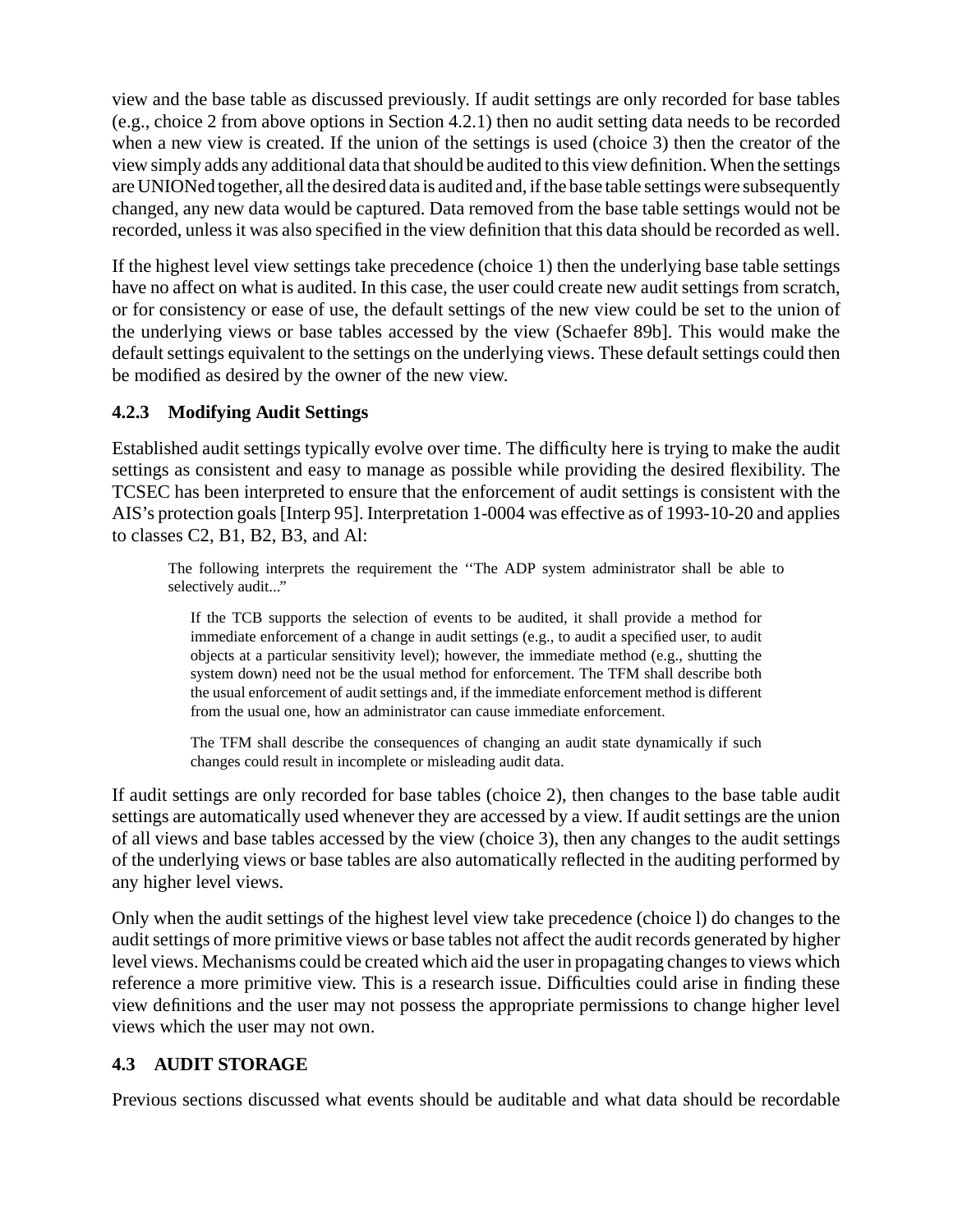for each event. This section discusses storing the audit data that is ultimately captured by the DBMS.

#### **4.3.1 Audit Storage Location**

A DBMS (particularly the server portion) typically runs on top of a trusted OS which is performing its own auditing. The relationship between the OS and DBMS is one factor in the equation of how to store audit data most effectively. There are many other factors that affect the decision as to which storage option should be selected for storing DBMS audit data. Some of the possible storage options are as follows:

- a) Store all DBMS audit data in a single audit trail that is independent of the OS audit trail (for MLS DBMSs, this would be a database-high object).
- b) For MLS DBMSs, create a separate audit trail for each sensitivity level and compartment combination.
- c) For DBMSs running on top of an OS, insert the DBMS audit records into the OS audit trail.
- d) Merge the DBMS audit trail with or use the DBMS transaction/recovery log as the audit repository.
- e) Forward the audit trail to a specified location.

These options each have certain benefits and drawbacks, some of which are described as follows:

#### **a) Using a Single DBMS Audit Trail**

The most common audit storage method is to store all the DBMS audit data in a single audit trail. This can either be within an audit database or a raw file managed by the OS. This method is fairly simple to implement as the DBMS owns and controls all the necessary resources. A single audit trail also aids the audit analysis task since all the audit data is chronologically stored in a single location, which makes it easier for an analysis tool to search for and correlate related events. The ease of analysis depends on the sophistication of the supplied audit analysis tools, which can range from the primitive (e.g., UNIX grep) to the sophisticated. For MLS DBMSs, all records in this audit trail can either be treated at system-high, or, if stored in a database, each audit record can be individually labeled to help track the session level of the user associated with each event. Labeling each individual audit record is beneficial because it provides another factor to distinguish audit records from one another. Labels also provide the ability to allow certain users to access portions of the audit trail without requiring a clearance for all levels of data stored in the audit trail.

#### **b) One Audit Trail Per Sensitivity Level**

Recording a separate audit trail at each sensitivity level is not commonly done, however, for certain MLS DBMS architectures, it is required unless the underlying OS permits blind write-ups. This approach is specifically required for DBMSs that are not trusted with respect to the underlying MLS OS's MAC policy. As described in Section 6.4, in the No MAC Privileges architecture, each DBMS instance logs audit records at its corresponding sensitivity level. Performing audit analysis can be more difficult in this configuration because the data is distributed across a number of different files. If the underlying OS permitted blind write ups, then a single audit trail could be created at the highest level of the database by allowing each component of the DBMS to append audit data to the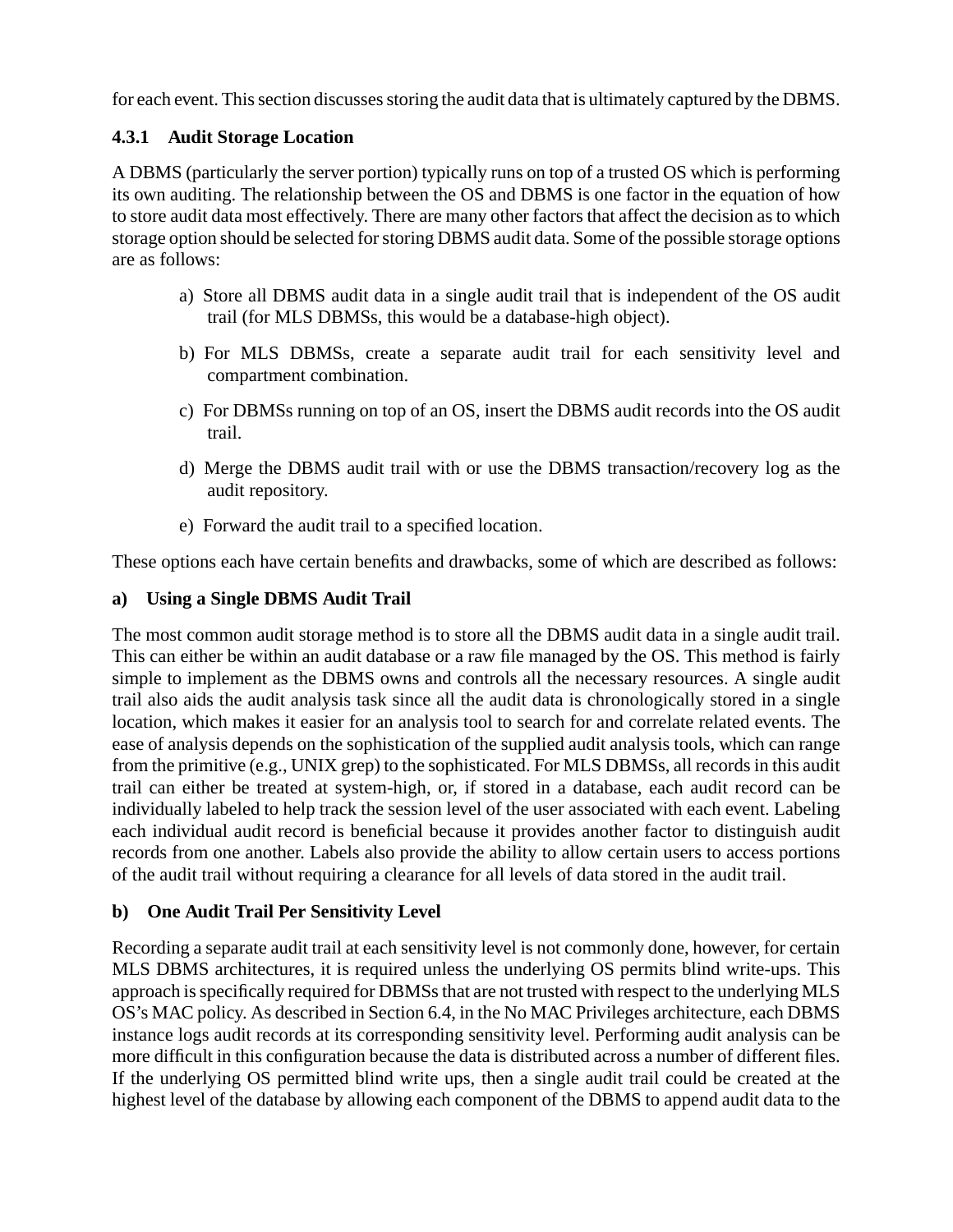audit trail. If this approach was taken, the lower level DBMSs would not be able to view the audit data that they contribute to the audit trail. Only a DBMS or a DBSSO with access to the highest level of data in the database would be permitted to view the audit data. No current DBMSs use the blind write up approach.

#### **c) Merging the DBMS Audit Trail with the OS Audit Trail**

Another option for recording audit trail data is to insert the DBMS audit trail data into the OS audit trail. This option depends on OS support for this capability. This has the advantage that the audit trails are merged into a single location. However, there may be difficulties in correlating related events between the OS and DBMS while ensuring that the chronology between events is maintained. Synchronized clocks will help alleviate the latter problem but the former depends on the granularity of data that is known and dealt with by the respective systems. For example, when a user who is accessing the OS then logs in to the DBMS, a record must be stored in the audit trail which associates the OS userid with the DBMS userid, or they must be identical on the two systems. This allows the actions of a single user to be correlated together regardless of whether the action occurred at the OS level or in the DBMS. However, even this simple approach can become complicated when in a client-server environment. Another difficulty factor is that an OS level audit analysis tool may not be able to access data stored in the database which is helpful to the analysis, whereas a DBMS specific audit tool may have that capability.

#### **d) Merging the DBMS Audit Trail with the Transaction Log**

Some discussion has been made in the literature (e.g., Schaefer 89b] about merging the DBMS audit trail with the DBMS transaction/recovery log since that data has to be recorded anyway. The idea is that it may be more efficient to record this data together since some of the data may be redundant between the two logs. However, the difficulties that arise have tended to outweigh the benefits of this approach. For example, dealing with roll backs and the subsequent loss of audit records caused by the rollback may be a problem, as well as trust issues surrounding the use of the transaction log and possible interference with the usability of the transaction log for its original purpose. Since the integrity of the audit trail must be guaranteed, merging it with the transaction/ recovery log requires that all software that creates, modifies, or purges the transaction/recovery log be trusted to protect the contents of the log and as well as ensure its accuracy.

However, using the transaction log as a supplement to a separate audit trail may not be a bad idea. The audit log can be used to record all the data required by the TCSEC and TDI, e.g., all access control decisions, I&A actions, etc., while the transaction log can then be used to provide additional data that might be helpful to a DBSSO when reconstructing events. The transaction log already provides data such as field values before and after changes, which changes are related to specific transactions, etc., and may be easily modified to include other additional data. In fact, the transaction log may be a more suitable place to collect some of the additional data that is recommended in Section 4.1.2. If the assurance of the transaction log is an issue, it may be fairly straightforward to provide a reasonable level of assurance as to its accuracy and integrity. The point within a DBMS where transaction entries are typically recorded is at a fairly low level within the DBMS. Thus, the mechanism should be fairly small and it should be feasible to provide reasonable assurance arguments as to its correctness. Some additional controls might be required to limit the ability to modify the transaction log to only a few select users and applications to ensure the integrity of the log after it is created.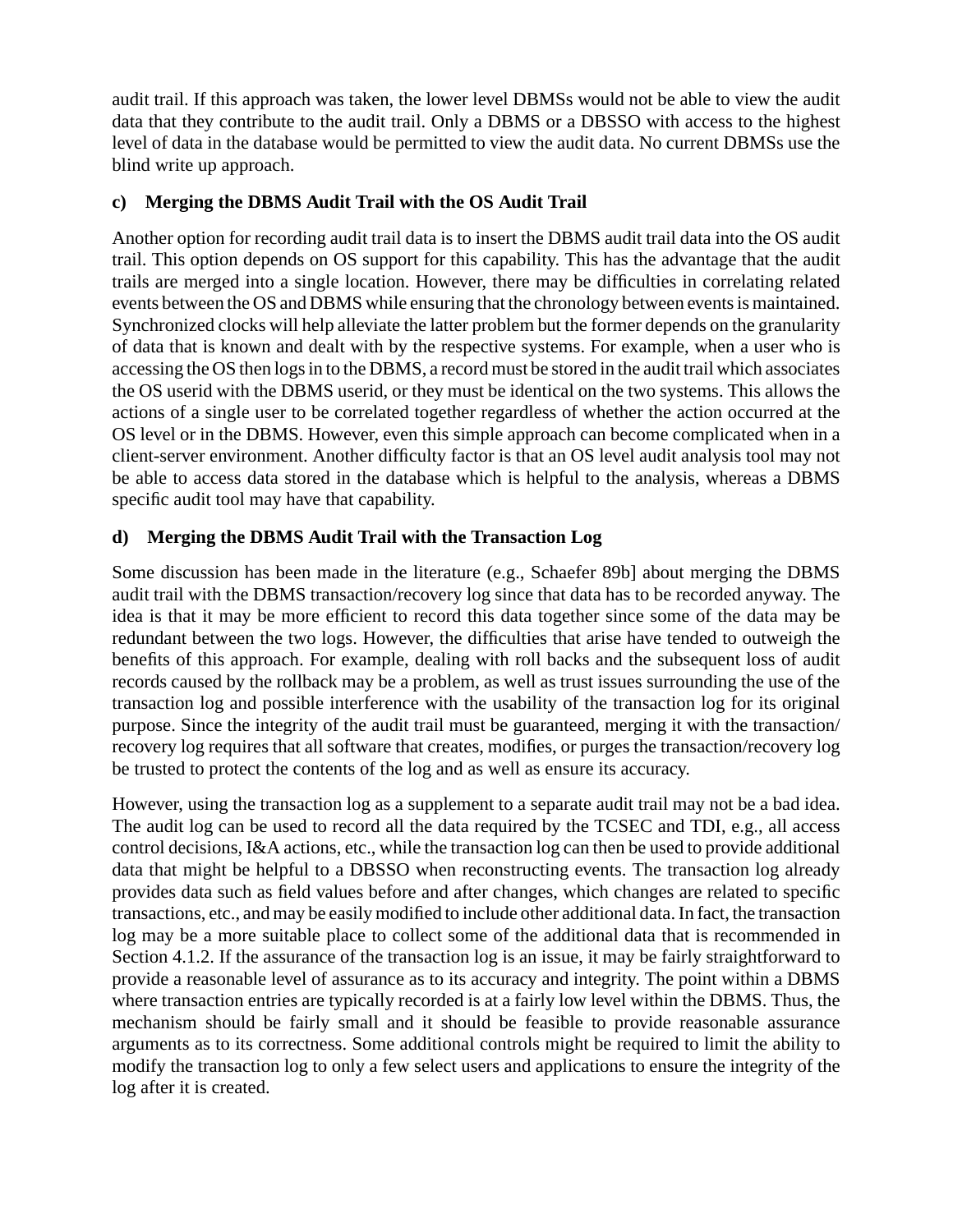#### **e) Forwarding Audit Data**

The ability to forward the audit trail to another location can be useful for a number of reasons [Schaen 91]. For example, if the DBMS is in a networked environment where an audit server is present, storing all the audit data on the server has the advantage that all the audit data is collected into a single location, making audit analysis and correlation easier. Obviously, a sophisticated audit server and audit analysis tool must exist which can store and manage this data. It must be able to correlate events across platforms and applications. From the DBMS point of view, all it needs to provide is the capability to forward audit data to an alternate location rather than storing it locally. Another reason might be to provide the ability to forward the audit data near real time to a separate location which is performing intrusion detection.

It is also desirable to be able to forward audit trail records to specific locations for protection reasons, such as write once devices, removable media, or duplicate locations [Hosmer 94]. These techniques are used to help protect audit trail data from intruders who might gain access to the system and wish to damage or destroy the audit trail to cover their tracks.

#### **4.3.2 Audit Storage Format**

Another issue that must be dealt with is how to store the audit data. Since audit trails typically tend to be quite large, efficiency of storage is a key issue. However, there are significant trade-offs between efficiency of storage and efficiency of analysis, since techniques to improve each capability tend to adversely affect the other. For example, minimizing the data recorded in each audit record by including references to other audit records or data available in the database (e.g., the identification database) rather than copies of the referenced data makes the audit trail smaller, but makes analysis slower because the references need to be looked up to find the data. Another problem with this is that sometimes the referenced data may not be available when the analysis is performed (e.g., due to audit trail truncation or if the analysis is performed on another system which does not have access to the auditing system's identification database). These audit problems are not specific to just DBMSs, they are the same as those faced by trusted OSs as well.

Another desire is to store DBMS audit data in a format that is compatible with the audit trails of other trusted components that will be used with the DBMS, such as the host OS or network. One could expect the DBMS to have a portable audit record format so that correlation of audit events between the DBMS and OS would be easier. Audit trail format standards efforts do exist [Sibert 88]. Some of these efforts, such as those by IEEE POSIX 1003.6, have considered including security extensions which would include a standard format for audit data as well as a standard Applications Programming Interface (API) for submitting audit data to the host OS.

#### **4.3.3 Audit Storage Longevity**

Another issue that can become very important when managing DBMS audit data is how long to keep the data [Audit 88]. The critical factors are how fast audit data is generated and how much storage is available to keep the data. There are a number of techniques for long term management of audit data. A single technique can be used, or multiple techniques can be combined in various ways to best optimize audit storage based on amount of storage available, retrieval time desired, data to be retained, etc. The primary techniques are described as follows:

Archival is the process of taking audit data from primary audit storage and moving it to some other storage location. This is typically to tape or some other secondary mass storage device. The oldest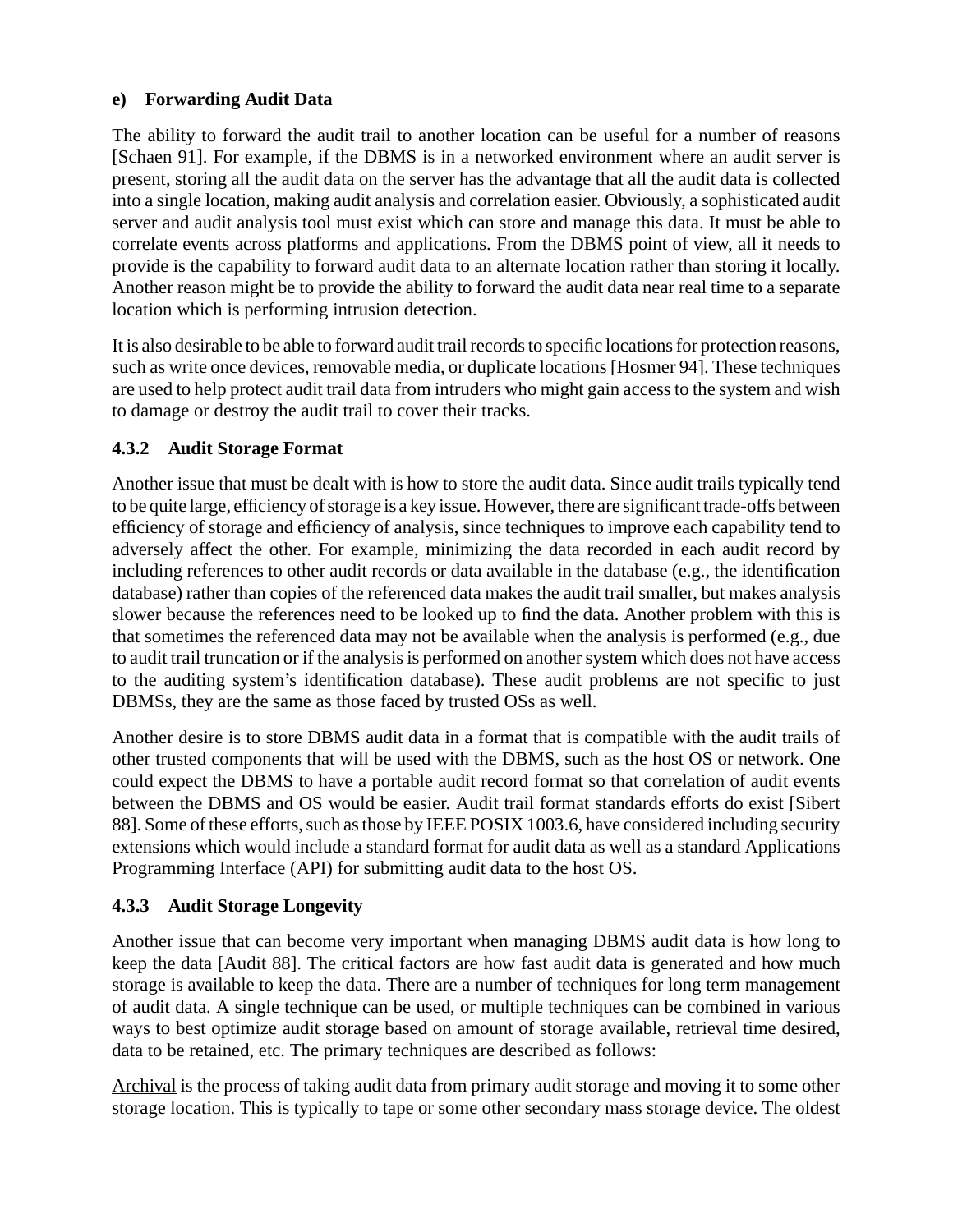audit data currently stored on the system is what is normally archived while the more recent data is left on the system in case immediate access is needed. Archival has the advantage that no audit data is lost but has the disadvantage that is it not immediately accessible if needed.

Truncation is basically discarding some portion of the audit trail, typically the oldest. Discarding can be directly from primary audit storage or from an archive. Truncation is typically inevitable because primary audit storage or secondary storage eventually becomes full. The decision to truncate is based on available storage, the criticality of the audit data, and its age, which obviously can vary widely from system to system.

Trimming is a technique whereby certain records in the audit trail are removed rather than chronologically truncating the audit trail. The records deleted should be selectable by the DBSSO. This allows the DBSSO to delete those records that provide more detail than desired or are deemed not important while retaining those records that are important to them. This has the advantage that the audit trail size is reduced while the important records are retained for future examination.

Compression can be used to reduce the physical size of the audit trail to a significant degree, sometimes as much as 50% or more [Sibert 88]. This has the advantage that less storage is required and no audit data is lost. The disadvantage is that a small amount of extra time is required to store or access the data (this is usually more than offset by the speed gain due to less disk/tape access).

Abstraction is used to retain statistical data about a series of audit records rather than the records themselves. This technique can be used to summarize data into a more compact form through use of counts, averages, etc. This format is sometimes more useful to systems such as intrusion detection systems who detect violations based on changes to 'normal' behavior, in addition to the reduction in audit trail size.

All of these techniques should be made available to the DBSSO in order for him to be able to select the combination of techniques that are most effective for the site's particular needs.

#### **4.4 PERFORMANCE**

Performance has always been a significant issue for trusted OSs which perform auditing. Performance is even more critical to trusted databases because of the granularity of the objects involved and the potential volume of transactions to be audited. However, the techniques and issues surrounding audit's affect on performance are basically the same as for trusted OSs and are not further elaborated here.

Due to the potential impact that audit can have on the performance of a high performance DBMS, it is much more critical for the DBMS developer to make the audit mechanism as efficient as possible. Regardless of what steps are taken to improve performance during auditing, one of the most effective mechanisms that can be supplied is to provide a highly configurable audit mechanism which permits selective auditing of particular events and selective recording of particular data for each event (See Section 7 for more detail on this capability). This allows site specific audit policies to be enforced in a manner that closely matches the site's needs without recording unnecessary data and paying the performance penalty this might cause.

## **4.5 CREDIBILITY AND PROTECTION**

For the audit trail to reflect a trustworthy record of the events which are supposed to be collected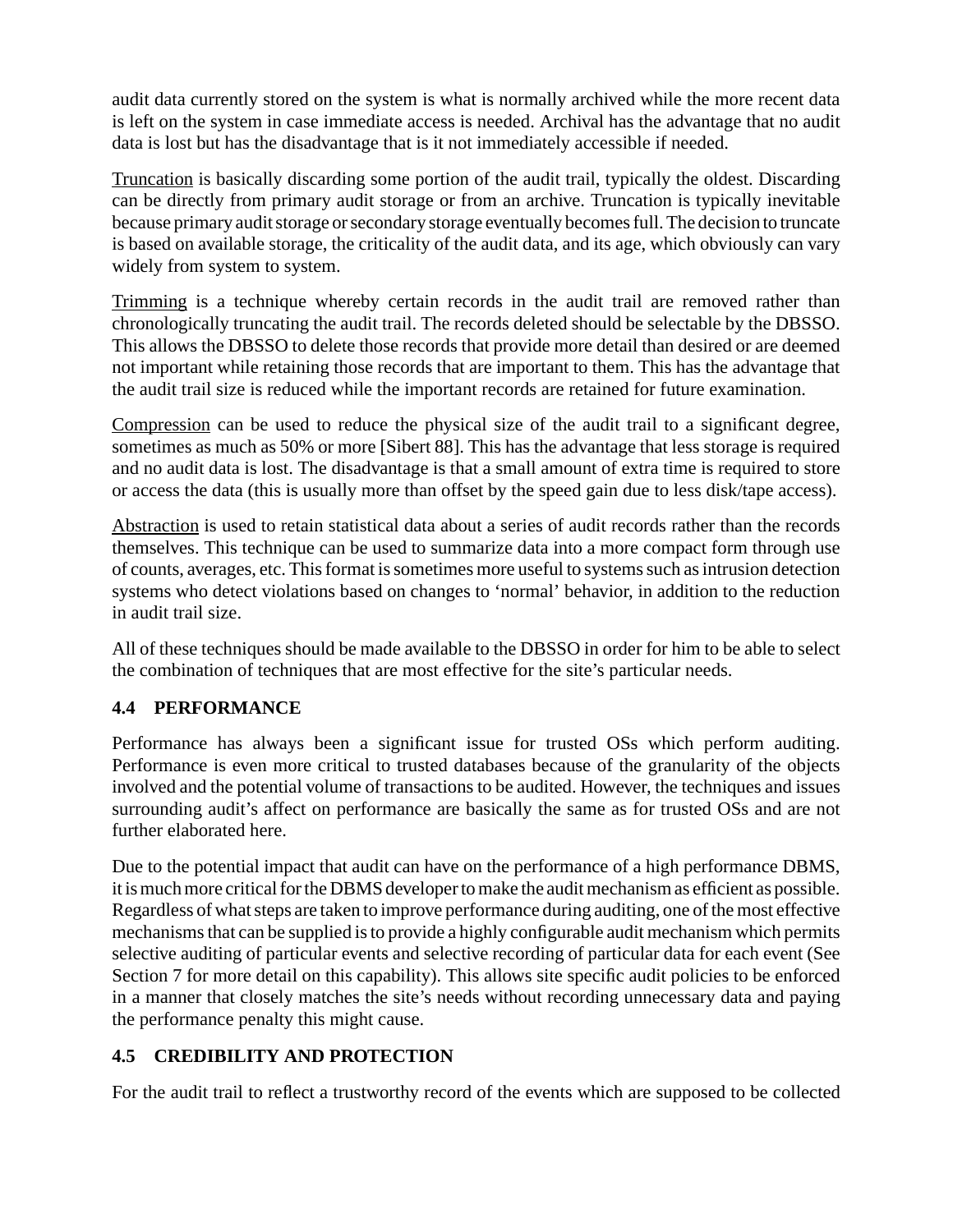by the audit mechanism, it is necessary that the events which are recorded accurately and completely reflect events that occurred and that the audit trail is protected from modification. In addition to protecting the audit trail from modification, it is also important to control observation of the audit trail because it will typically contain sensitive data. Finally, it will be necessary to make decisions on what actions to take when the audit trail storage space reaches capacity. These decisions will typically involve tradeoffs between completeness of the audit record and availability of the system. Each of these issues is discussed below.

### **4.5.1 Audit Trail Credibility**

The credibility of the audit log determines the degree to which the audit log can be used to reconstruct the history of the usage of the DBMS. This in turn affects the usefulness of the audit trail to identify attempted misuse, successful or not, of the DBMS, as well as the usefulness of the audit trail for investigation of misuse or intrusion detected by other means. Schaefer et al., note that the issue of the ability of a TCB to accurately record auditable events can be posed in two forms [Schaefer 89b]. A weaker form is to ask whether:

When the TCB detects an event, is that event (and its association with a user and its time of occurrence) accurately recorded in the audit trail?

This question can be addressed by looking specifically at the audit mechanism and the protection afforded the audit trail. A stronger question is whether the event that is recorded represents what actually occurred. To answer this question one must do more than just examine the audit mechanism. The question can be divided into two parts. The first part is the question above. The second question is:

When the TCB detects an event, (and its association with a user and its time of occurrence), did precisely that event occur during system execution?

This second question goes directly to the TCB's ability to control the actions of subjects on objects. If the TCB has no way to determine accurately that an event has occurred, it cannot mediate that event. The ramifications of this observation for different architectures is considered further in Section 6.

Access to the database through views is a particularly important case with respect to how much one can trust the relationship between what is recorded and what was executed. In particular, if the TCB detects a request to access the database through a view, then whether or not that event is the event executed may depend on the trustworthiness of the query language parsers or compilers. Recently, Schaefer et al., have taken a new look at what types of view based controls can be enforced with high assurance [Schaefer 94]. Their findings can be used to understand what can be trusted about the actual events executed when a given event is recorded in the audit trail.

Regardless of the degree to which the harder question of accurately reflecting actual event execution can be answered, it is essential that the audit trail at least accurately reflect detected events. Potential loss of audit data is one of the focuses of an evaluator's audit mechanism review. This means that assurance techniques appropriate for the target system assurance level must be employed to show that the audit mechanism accurately and completely records events given to it within the context of the current audit configuration as established by privileged users. When audit information is kept in database audit tables in the form of database rows, this information can only be lost or recovered as other database information is lost or recovered.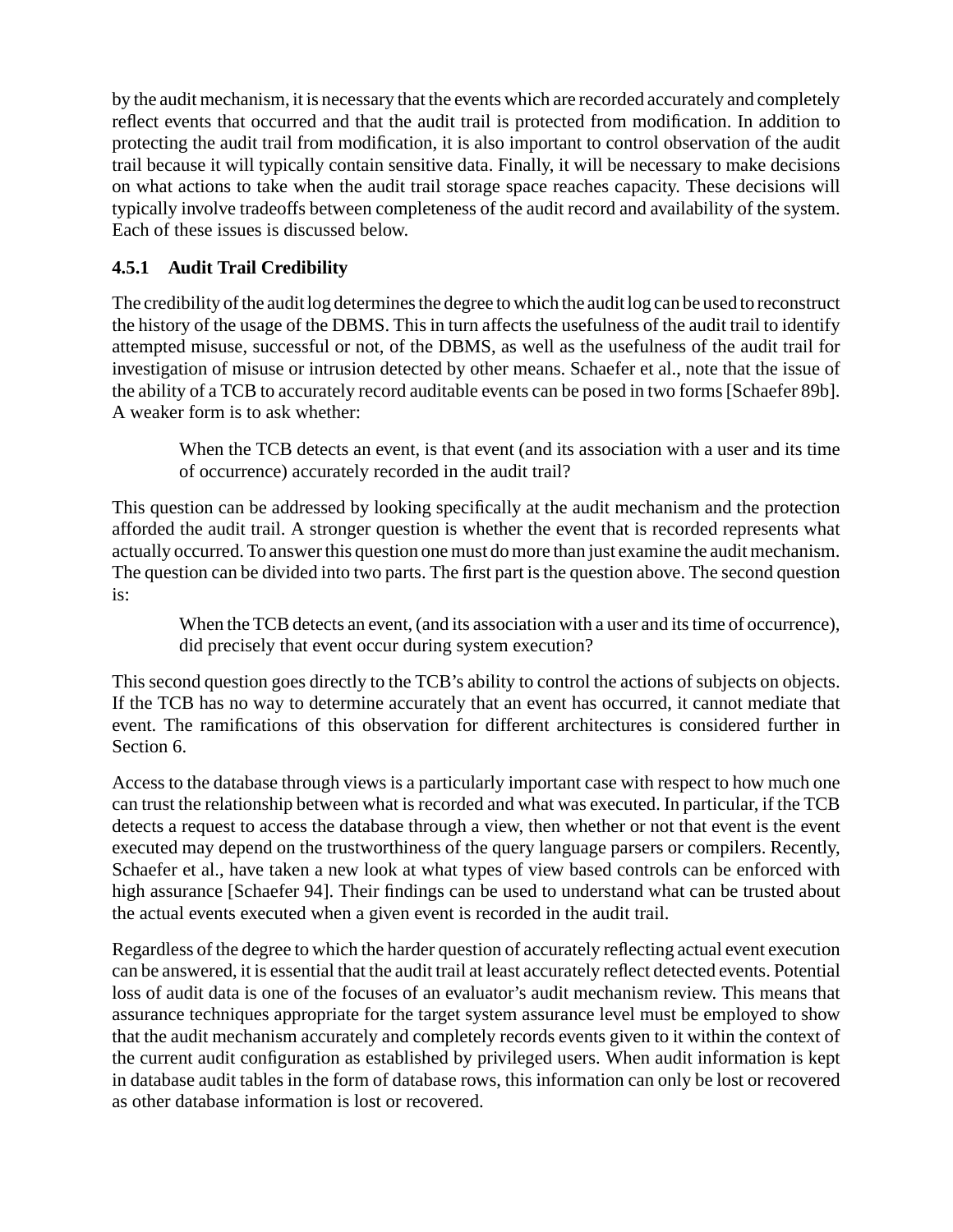For example, Oracle table data can be lost if there is a media failure involving the Redo Log or the Control file (if the affected file is uniplexed) [Oracle 94b]. Otherwise, no relevant records can be lost because the audit trail entry is written before results are returned to the user. The user transaction does not have to commit before the audit record is written; writing the audit record is a subtransaction that completes before the main transaction does. Therefore, the system could have audit records for events that rolled back and therefore never occurred, but would have records for all committed transactions and completed queries.

#### **4.5.2 Access Control for the Audit Trail**

Unauthorized modification or deletion of the audit trail can clearly subvert its usefulness for supporting any audit objectives. The TCSEC requires that [DoD 85]:

The TCB shall be able to ... protect from modification or unauthorized access or destruction an audit trail of accesses to the objects it protects. The audit data shall be protected by the TCB so that read access to it is limited to those who are authorized for audit data.

Well publicized attacks on standard OSs have involved modification of the audit trail by the intruders in order to cover their attacks. In one important instance the attack was first noticed because the modification was done somewhat clumsily and actually caused the size of the audit trail to decrease [CMADIII 95]. Many studies have found that it would be desirable to do auditing at the level of applications which understand the meaning of a user's requests [Schaefer 89b]. Hence, it may be useful to allow applications to append data to an audit trail as described in Section 4.1.3. Nevertheless, it is essential that the ability to delete or modify records be closely controlled within the TCB.

While it is obvious that the ability to alter the audit trail must be tightly controlled, it is also the case that observation of the audit trail must be controlled. In general, audit records will directly or indirectly contain a significant amount of data about what is in the database. Hence, observation of the audit trail is a path for observing data from the database. In a system which supports MAC, audit trail data must be protected at a level which is an upper bound of the data recorded and the transaction causing the event. If the entire audit trail is protected as a single object, the audit trail must be protected at the highest level of any data in the database. In any system, observation of the audit trail should be limited to those with a legitimate need-to-know. Beyond the fact that unauthorized observation of the audit trail could compromise data which the DBMS is supposed to protect, observation of the audit trail directly reveals the setting of current audit parameters. This gives an intruder data which could be used to minimize the chance of detection of malicious actions.

There are several methods for providing the required protection for the audit trail. If the DBMS audit records are entered into the OS audit trail, the OS TCB will provide the required protections. However, the tools for correlating OS audit records with DBMS audit records and the procedures for granting privilege to the users who can review the audit trail must be carefully designed to make sure that they do not result in a loss or compromise of data in the audit trail. If the DBMS stores its own audit records (perhaps in the form of database tables to ease subsequent analysis), the DBMS TCB will have to directly provide the required access controls to the audit trail. This can be done using protection mechanisms already built into the TCB for MAC or DAC control. For example, in an MLS DBMS, the audit trail could be given a special compartment not included in the clearance of any regular user. Then no regular user could access the audit trail through standard untrusted applications. Only trusted applications with the required privilege could read or write the audit trail.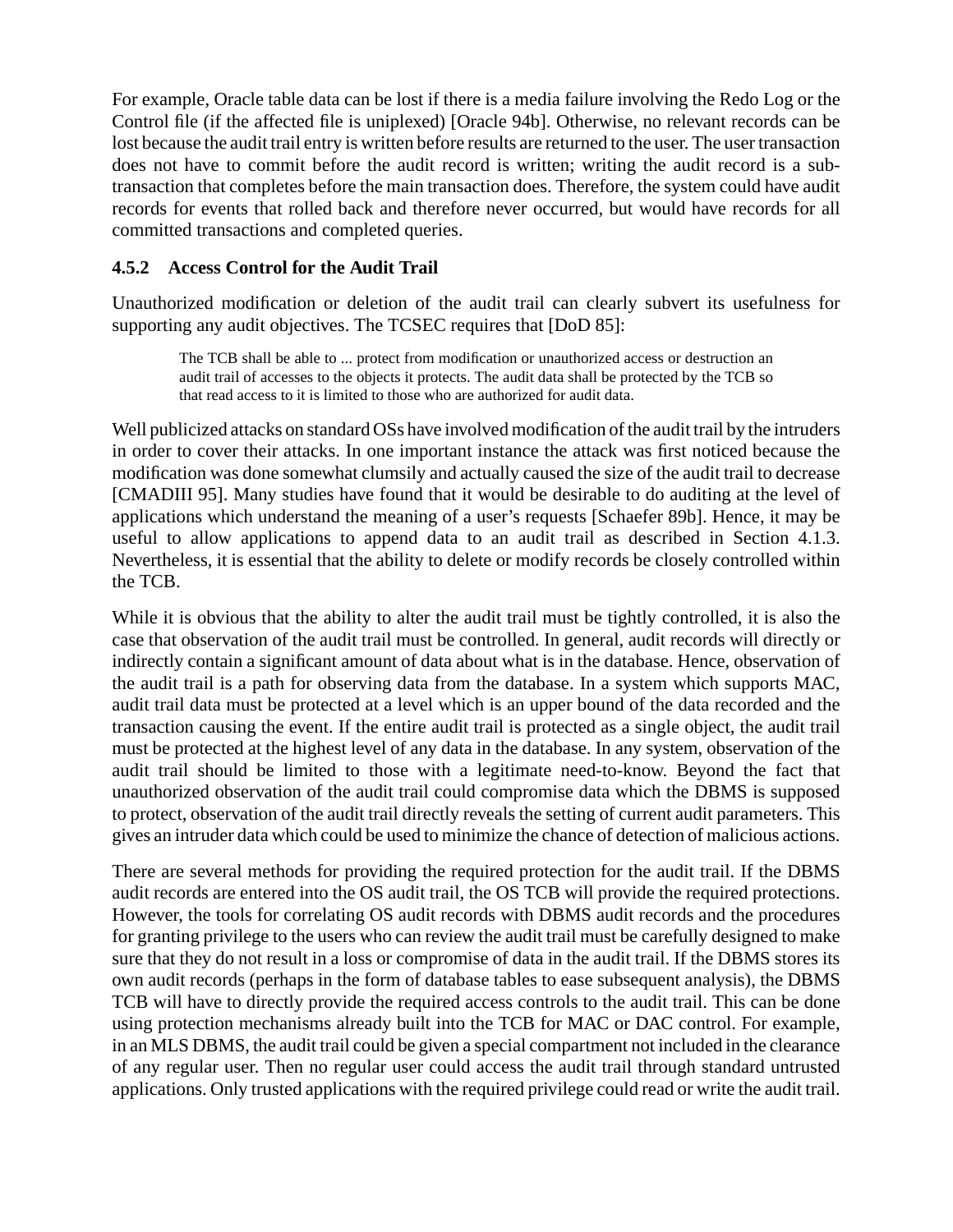In general, it is dangerous to use standard DAC controls to protect the audit trail from modification. Any user or application which can run with the identity or privilege of the ''owner" of the audit trail could then modify the audit trail.

#### **4.5.3 System Availability vs. Audit Collection**

Audit data can be indirectly deleted if the AIS is allowed to run while the storage media available for the audit trail is full. Either ''old" audit records will be overwritten and lost or additional audit records cannot be written. The AIS will need to provide mechanisms to support the DBSSO in balancing the requirements for audit and system availability. This should include early warnings when space limitations are in danger of being reached, and the ability to archive older audit records while the system continues to capture new records. In fact, the TCSEC has been interpreted to ensure that audit data is not inadvertently lost due to the lack of available storage media [Interp 95]. Interpretation I-0005 was effective as of 1993-10-20 and applies to classes C2, B1, B2, B3, and A1:

The following interprets the requirement that ''The TCB shall be able to create, maintain and protect from modification or unauthorized access or destruction an audit trail of accesses to the objects it protects."

When the TCB becomes unable to collect audit data, it shall give a clear indication of this condition and take a pre-specified action. Tide system implementation may allow an administrator to choose from a range of actions. One of the actions that may be chosen by the administrator (or, if no choice is possible, the only action) shall be that the system cease performing auditable events when the TCB is unable to collect audit data. Choosing an audit overflow action shall be considered a security-relevant administrator event for the purpose of auditing. The TFM shall fully describe the administrator's options.

To the extent the OS audit trail is used to hold DBMS audit records, the OS will provide the required mechanisms. It should be noted however, that the space limitations are likely to be reached more frequently with DBMS auditing because of the large quantity of data which will be captured when strong auditing is enabled. When audit data is captured in DBMS tables, the audit trail may be competing for space with user data. In this case, the DBSSO will need to set space limitations and keep track of space utilization to guarantee that there is sufficient space available for the audit data.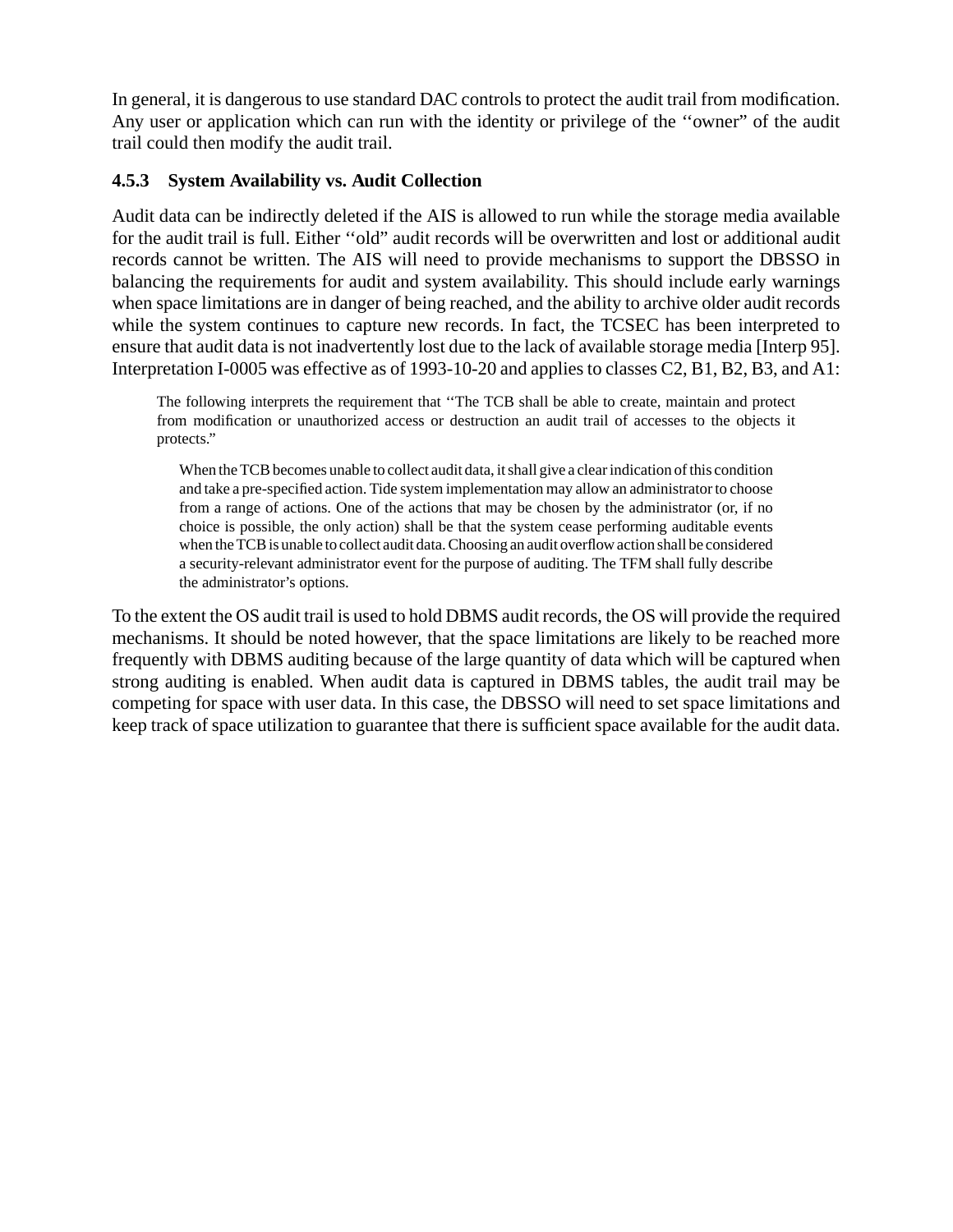# **SECTION 5 AUDIT TRAIL ANALYSIS**

The goal of an audit mechanism is to provide authorized system personnel with a means to regularly review a documented history of selected descriptions of activity on the system. If a system violation should occur, this documented history will log and permit reconstruction of the events leading up to and including this violation. The documented history also permits surveillance of users' activity. This may provide notice of successful or unsuccessful attempts to violate system security so that the unauthorized activity may be acted upon in advance of a potential later successful violation. The data must be easy to understand, easily retrievable, and easily analyzed. In addition, the tools for analysis should be both simple to use and integrated into the ordinary capabilities of the AIS.

#### **5.1 REQUIREMENTS**

In addition to the actual recording of all events that take place in the database, an audit trail should also provide high-level support for querying the audit data [Kogan 91]. The TCSEC accountability control objective states that an audit trail must have the capability ''for an authorized and competent agent to access and evaluate accountability information by a secure means, within a reasonable amount of time and without undue difficulty" [DoD 85]. However, the TCSEC and TDI leave open the amount of audit trail processing required of an AIS (selective auditing is sufficient).

The increased sophistication of a DBMS is intended, in part, to provide the user with a greater degree of flexibility in posing a query. But this increased flexibility may open the system to additional security threats that can only be handled by auditing. This situation is particularly true for those DBMSs targeted at Class B3 or A1 which require audit mechanisms to be able to monitor the audit trail for imminent violations [DoD 85]. Aspects of this requirement have been interpreted.

Interpretation I-0084 was effective as of 1994-07-12 and applies to classes B3 and A1:

The following interprets the requirement that ''...and if the occurrence or accumulation of these security relevant events continues, the system shall take the least disruptive action to terminate the event."

The action taken to terminate an imminent violation shall eliminate the capability to repeat the event, at least until a recurrence of the event would not indicate an imminent violation. The product developer shall provide a convincing argument for why the proposed action is the ''least disruptive" of possible actions.

Interpretation I-0172 was effective as of 1994-04-19 and applies to classes B3 and A1:

The following interprets the requirement that ''The TCB shall contain a mechanism that is able to monitor the occurrence or accumulation of security auditable events that may indicate an imminent violation of security policy. This mechanism shall be able to immediately notify the security administrator when thresholds are exceeded..."

Audit of imminent violations is required only for actions that may lead to an actual violation (i.e., multiple failed login attempts, excessive use of identified auditable covert channels). The threshold for notification of the security administrator may be either settable by an administrator or fixed by the vendor. There shall be an immediate notification mechanism included with the product (e.g., a message to an identified terminal, a red light as part of the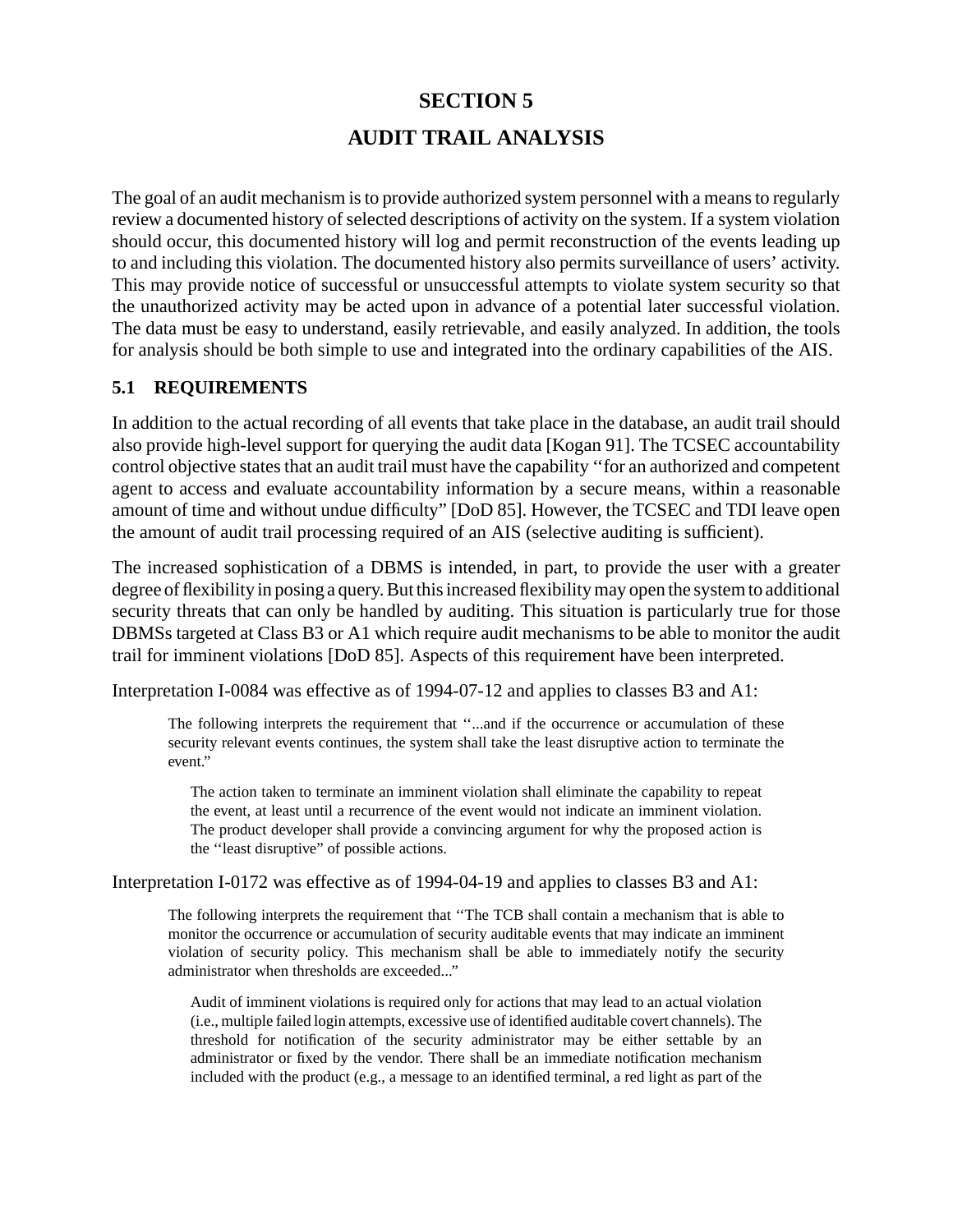hardware), and the TFM shall describe how the security administrator can monitor this mechanism.

Ideally, a DBMS audit mechanism would have the ability to detect, deter, and alert the DBSSO of misuse patterns. However, automated misuse monitoring requires greater sophistication than is traditionally provided by a DBMS audit mechanism. The TDI adds that ''if the total audit requirement is met by the use of more than one audit log, a method of correlation must be available" [TDI 91].

#### **5.2 AUDIT PROCESSING**

Audit review may be categorized by the timeliness in which it is completed. In the standard mainframe environment, manual audit review was said to have occurred after the DBSSO ensured that the audit mechanism appeared to still be working producing a stack of printout. Audit trails would be stored for a designated time and kept available for more detailed review subsequent to the identification of a compromise by some other means. The audit trails were thus used as a reference for damage assessment if needed and perhaps as evidence for pursuing a conviction. With the advent of simple audit analysis tools, audit reduction/formatting could be batched at the end of the week for after-the-fact weekend review or at night for morning review. The next advance in terms of timeliness permitted near real-time querying against a processed audit log. True real-time audit review increases the chances of catching an inappropriate activity in progress. Finally, support of early warning suspicion quotients and logging of DBSSO comments present the increased possibility of identifying likely future intrusion attempts [Halme 94].

Audit processing can range in order of sophistication [Arca 94]:

- 1. Audit Formatting,
- 2. Audit Reduction,
- 3. Audit Querying,
- 4. Static Profiling.

These audit analysis approaches are described in order of increasing sophistication.

#### **5.2.1 Audit Formatting**

Audit formatting is the straightforward formatting of logged data for manual review. The TCSEC has been interpreted to ensure the details of the audit record are documented [Interp 95]. Interpretation I-0046 was effective as of 1994-07-12 and applies to classes C2, B1, B2, B3, and A1:

The following interprets the requirement that ''The procedures for examining and maintaining the audit files as well as the detailed audit record structure for each type of event shall be given."

The documentation of the detailed audit record structure may describe either the raw records produced by the audit mechanism or the output of an audit post-processing tool as long as the records described contain the information specified in the audit requirement. If the output of the audit post-processing tool is described, the tool is considered part of the TCB.

#### **5.2.2 Audit Reduction**

Audit reduction is the simplest and most straightforward approach to developing an audit analysis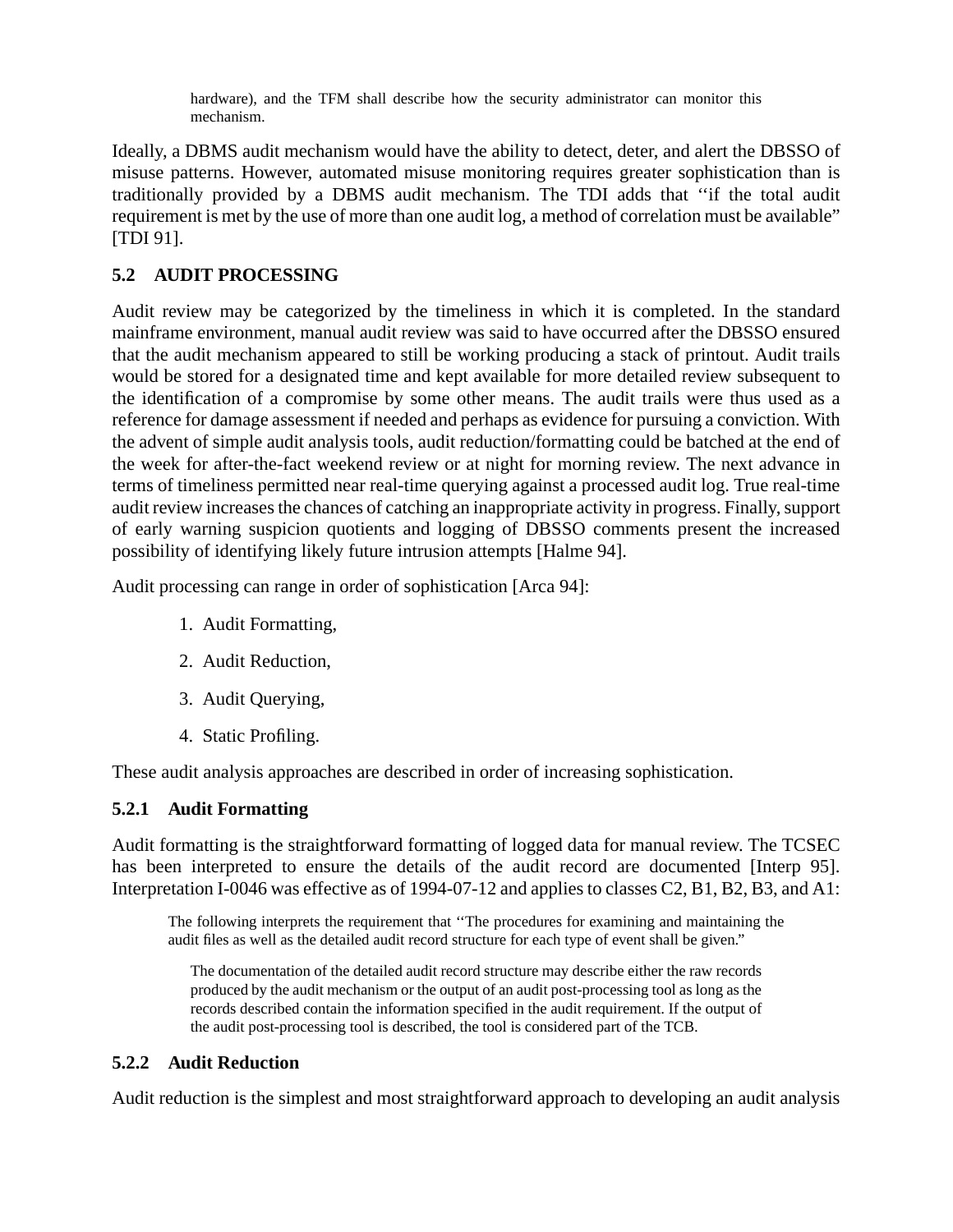facility which allows a DBSSO to better digest audit data. Innocuous audit data is eliminated and only the remaining filtered and formatted data is displayed for manual review. The innocuousness of audit data is determined based on a crude definition such as ignoring commands that do not modify certain secured data. Analysis of the remaining data is largely performed as before by manual review.

Lichtman and Kimmons developed an audit reduction paradigm to reduce the amount of data to be analyzed without degradation in the quality of the analysis [Lichtman 90]. They conclude that if redundant lower level events are removed in a consistent manner, the quality of the anomaly analysis might even improve while reducing the load on the analysis process/machine.

#### **5.2.3 Audit Querying (Database Support)**

A more flexible distillation of raw audit data, this approach supports the use of canned or on-thefly querying of audit data after it has been populated into a database facility. With audit querying, a DBSSO can quickly determine irregular subject behavior. This approach does not maintain user or system profiles based on historical data, but may be manually configured to check activity against hard limit figures set by the DBSSO. Examples of audit querying include the models developed by Jajodia and Oracle which are described as follows.

Jajodia et al., have developed a model for databases that imposes a uniform logical structure upon the past, present, and future data, resulting in zero-information loss [Jajodia 89, 90; Kogan 91]. It provides facilities for both recording the history of updates and queries as well as querying this history. The goal of the model is to provide a convenient mechanism for both recording and querying accesses to a database in order to fully reconstruct the entire database activity.

The Oracle audit trail can optionally be stored in DBMS tables [Oracle 94a]. To read audit trail data, suitably privileged users can select from predefined database views of the audit trail stored in the database. Similarly, users can employ standard SQL or ordinary end user query tools to manipulate views of the audit trail, perform a variety of analysis queries, and produce reports which may be stored for later use.

#### **5.2.4 Manually Trained Audit Analysis Tools (static profiling)**

A more useful tool performs statistical analyses isolating obvious deviations from earlier learned thresholds for normal activity (e.g., flagging a user suddenly issuing a barrage of commands at a high rate per second who previously had been described to the tool as having an average command rate of one per minute). The DBSSO now needs to look only at a much reduced statistically deviant subset of the audit trail. User norms would be reevaluated only on some limited amount of ''training" data and only when directed by a human during a learning phase. The evaluated DBMSs have not included static profiling tools.

## **5.3 INTRUSION DETECTION**

Intrusion detection is one anti-intrusion method that is very dependent upon the quality and quantity of the audit data [Halme 95]. In general, raw audit data currently provides minimal real-time or near real-time benefit because the quantity and complexity of the data prohibits meaningful manual interpretation. Sophisticated intrusions and insider abuse may not even be discernible by single incriminating events and would escape even concentrated manual analysis. Typically, audit trails have been used far after the fact when an intrusion is suspected due to other reasons (e.g., a user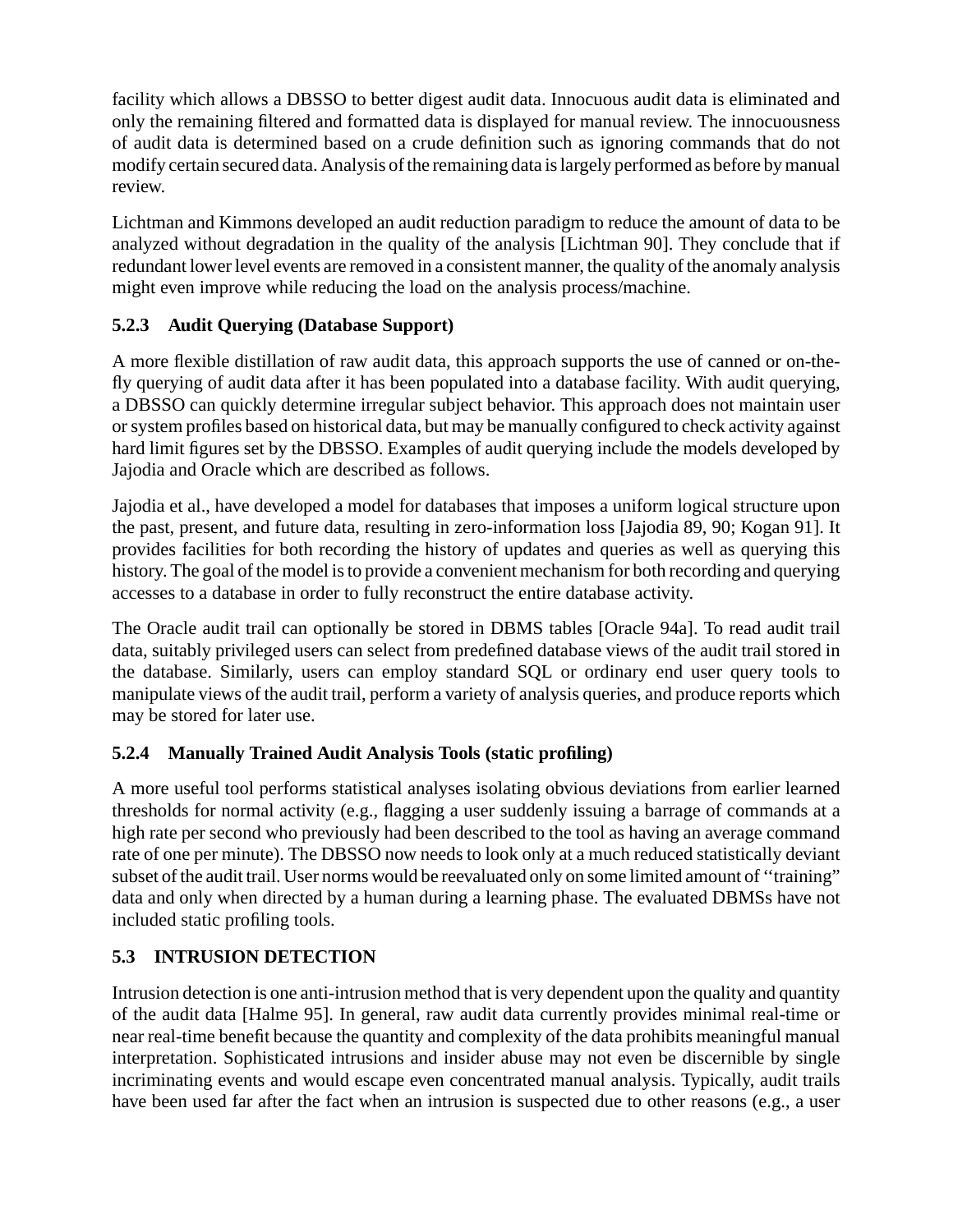reports a file has been maliciously modified, or a system operator happens to notice unusual modem activity). Only then are the audit trails carefully examined to assess damage and accumulate legal evidence. While not required by the TCSEC or the TDI, only with the aid of automated analysis tools would a DBSSO realistically be able to effectively detect a pattern of evidence identifying undesirable activity.

In fact, one of the key problems in using audit data to detect intrusions is that tremendous amounts of audit data must be collected and processed. The database audit tables may be flush with data which is irrelevant or may simply lack the data which would be useful and/or necessary. Even if the necessary data is successfully captured, it may be spread over time and across audit records, making it necessary to grasp the meaning of interrelationships between audited events. There must be a method of eliminating superfluous or misleading data to prevent excessive record keeping at the same time as retaining the essential data necessary as evidence in possible court cases [Hamilton 92]. This will determine clues such as whether the intruder knew what he was looking for. Intrusion countermeasures providing autonomous reaction to audited activity can react without a manual reviewer and at machine speeds against automated attacks. However, false alarms could be an inconvenience.

### **5.4 CORRELATION OF AUDIT TRAILS**

It is important to collect and correlate audit data from a number of different abstractions to permit meaningful audit analysis [Hamilton 92]. This is particularly applicable if access mediation is performed by multiple mechanisms at different levels of abstraction [Schaefer 89b]. Since it can be difficult to trace transactions from events occurring at different layers [Schaen 91], the TDI requires that the audit trail generated by the DBMS include sufficient data to correlate DBMS events with OS events [TDI 85]. This includes ensuring that the clock times recorded in the audit trail are synchronized as well as ensuring that DBMS events can be associated with the corresponding OS user.

Audit analysis in a multiple TCB configuration can potentially be performed by the DBMS or by the OS. Since audit records for some database audit events (such as STARTUP and SHUTDOWN) must always be directed to the OS, correlation will have to be done between the two audit trails to produce a complete picture of a user's activity. The OS audit reduction facilities can be used for analysis of database audit records written to the OS audit trail. These facilities may have limited utility for examination of database records depending on the interface provided by the OS for audit record insertion by applications. However, the evaluation community has determined that manual review of the audit trails being correlated meets the intent of the TDI interpretation. Product vendors need to consider what data items (such as username and time of event) will be used for correlation and document this in the TFM. Alternatively, the DBMS can load the OS audit trail into a table. Once in a database, the OS audit records and the database audit records can be joined by use of a common identifier (e.g., OS username) using normal SQL processing [Oracle 94b].

At issue is the correlation of audit trails from various sources. An analysis tool may have a very hard time if the audit trail content from one system is radically different from another because the two systems are so different (e.g., if you compare the type of data audited by UNIX vs. what is audited by a relational DBMS vs. a network or object model DBMS).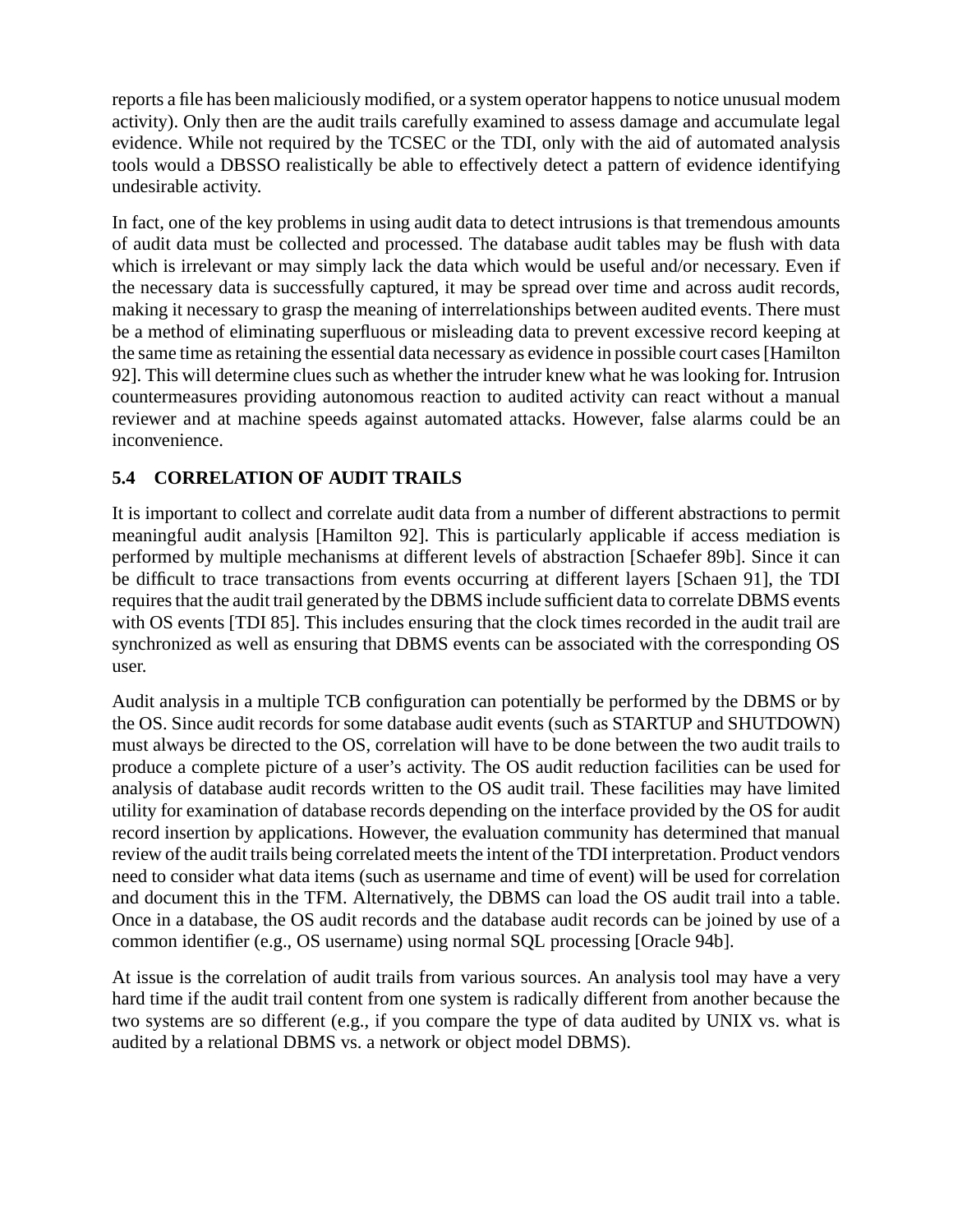#### **5.5 DETECTION OF INFERENCE AND AGGREGATION**

To detect inference and aggregation attacks (which is not a TCSEC or TDI requirement), it may be necessary to perform pattern recognition on a history of queries submitted by multiple users over multiple sessions [Schaefer 89b]. To detect such attacks, an audit subsystem capable of addressing this objective might need to include in the audit trail the raw text of user queries, compiled parse trees/execution plans, mediation decisions, and even retrieved data. The tools required to analyze such data would likely include an expert system and deductive inference engine capable of supporting complex pattern matching searches and analysis of the audit trail. The time required to accomplish this analysis could seriously impact performance if any sort of real time detection was desired. Even off-line analysis could be painfully slow [Hosmer 94].

#### **5.6 DETECTING EXPLOITATION OF COVERT CHANNELS**

The TCSEC requires that Class B2 and above systems audit all operations that may exercise covert storage channels [DoD 85]. Schaefer et al., suggest that to detect exploitation of covert storage channels, it may be necessary to audit hidden operations on objects internal to the DBMS [Schaefer 89b]. For example, in some DBMS architectures, it may be possible to manipulate the resource locks used to implement mutual exclusion for covert signaling. It is an inherent property of resource locks that their use may introduce covert channels into a system. This is particularly true in a distributed database. Two-phase commit protocols or other more complex synchronization and recovery protocols used in these configurations may have access delays that can be detected with a large number of locking events that can be manipulated. This suggests that an audit subsystem may need to record and correlate events from a much lower level of system abstraction than those directly available to a user in order to be able to detect exploitation of covert channels.

Covert channels can even be of interest to Class B1 DBMSs given the potential bandwidth of covert channels in an integrity enforcing MLS DBMS. Trusted Oracle provides an audit option that can be used for monitoring potential signaling channels [Oracle 94b]. This is the EXISTS audit option, which audits all SQL statements that return an error because the specified object, or a field in a tuple with an entity integrity constraint, or a value in the object limited by an integrity constraint, already exists.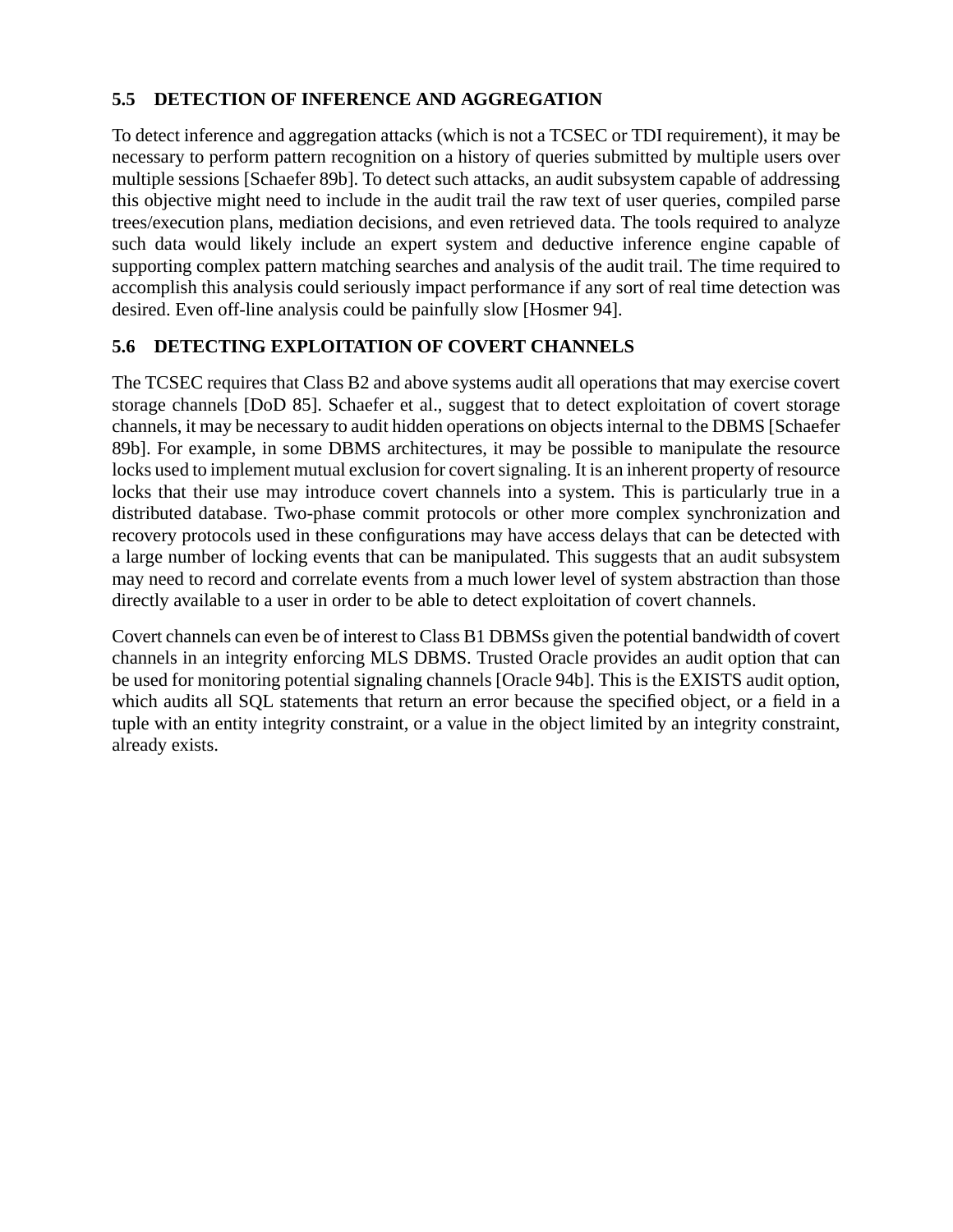# **SECTION 6 ARCHITECTURE**

We have noted previously that many aspects of auditing in a DBMS are closely tied to the architecture of the DBMS. In particular, the architecture affects the assurance that one can place in the audit trail, and the volume and granularity of the audit data collected. To demonstrate this point, this section describes typical MLS DBMS architectures and notes the impact of each architecture on auditing. While a brief summary of each architecture is given, readers are assumed to be familiar with these architectures. For more details on the various architectures, the readers should refer to the appropriate literature.

#### **6.1 INTEGRITY-LOCK**

The Integrity-Lock architecture was one of the DBMS architectures considered in the 1982 Air Force Summer Study on Multilevel Data Management Security [Air Force 83]. The Integrity-Lock architecture was one of the approaches considered appropriate for achieving some form of multilevel security in the near term (five years or less). Currently, only one vendor, Atlantic Research Corporation, has developed a product based on this architecture [Knode 89]. For more data on the Integrity-Lock architecture, see [Graubart 84a, 84b].

#### **6.1.1 Architectural Summary**

The basic Integrity-Lock architecture consists of three components as depicted in Figure 6.1: an untrusted front-end process, an untrusted back-end process, and a trusted filter. The trusted filter is used to mediate data and queries between the untrusted front end and the untrusted back end. Upon data insertion, the filter associates a label and a cryptographic checksum with the data. The data, label, and checksum are then passed to the untrusted back end, which inserts all of the data into the database. Because the data is stored in the database in unencrypted form, the untrusted back end can examine the data as it would any other data. When a query is issued by the user, the back end performs logical qualification DBMS functions on the data to locate and retrieve those records that satisfy the query. The retrieved data is then passed through the filter. The filter performs two checks. First, it determines whether the label associated with the retrieved data is dominated by the security level of the user. If it is not, then the data is not returned to the user. Next, the filter verifies the validity of the checksum, and a correct checksum indicates that neither the data nor the label have been altered. If both of these checks are satisfied, then the data is passed to an untrusted front-end process that is running at the same level as the user. This process then performs any necessary formatting before passing the data to the user.

In some variations of the Integrity-Lock architecture, there is a fourth component—an untrusted parser that runs at the same security level as the user [Graubart 84b]. The parser is responsible for parsing the user query and generating an appropriate parse stream which it provides to the untrusted front and back ends. In those systems where the parser is not explicitly called out, its function is handled by the untrusted front end.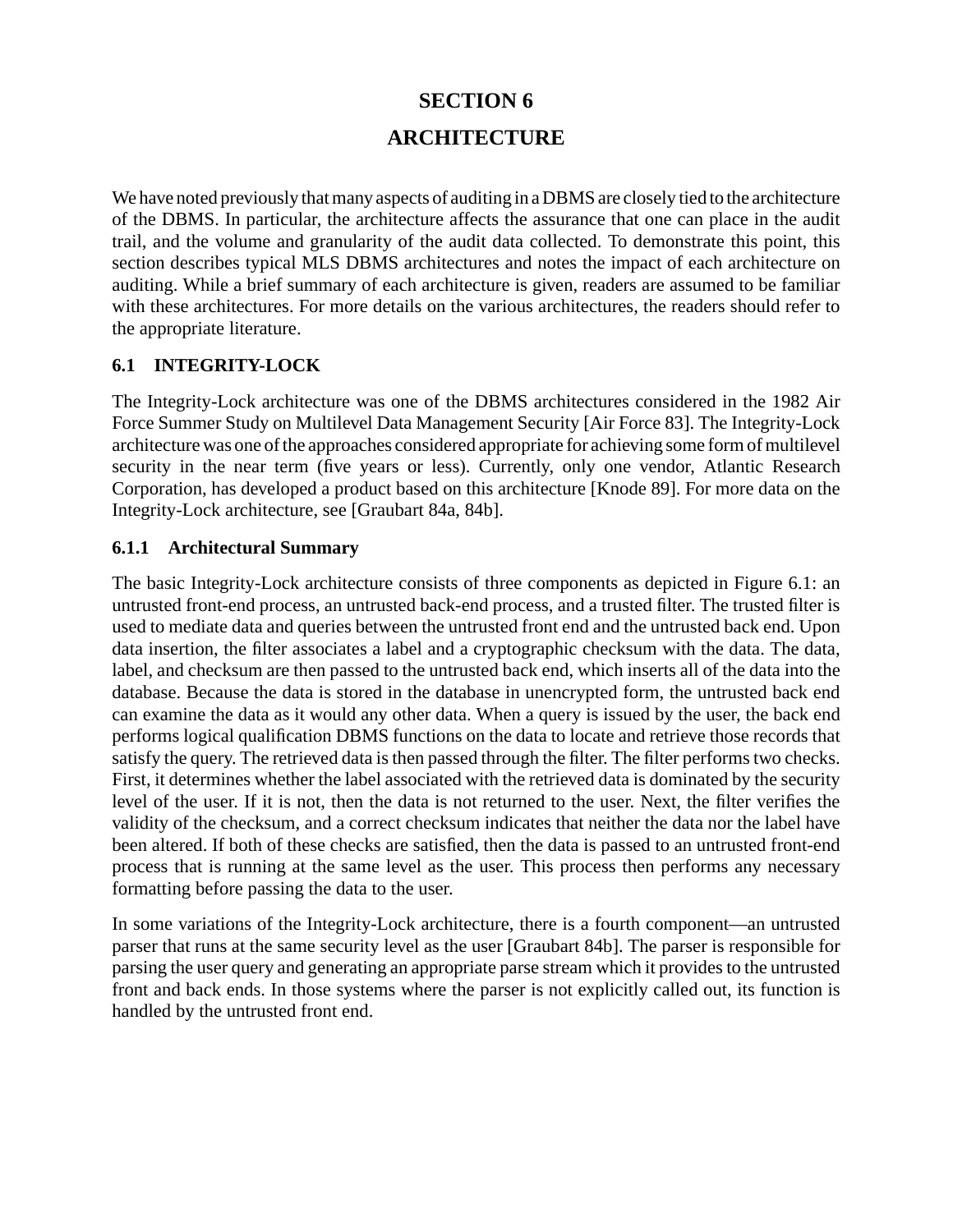

**Figure 6.1: Integrity Lock Architecture**

Schaefer pointed out in the 1979 Air Force Summer Study at Draper Labs that the Integrity-Lock architecture possesses a major security flaw; the untrusted DBMS has complete access to all of the data in the database [DeWolfe 79]. Therefore, the DBMS could pass back unclassified information to a user, but organize it in such a manner that it was actually signaling back classified information (for example, the first letter of each tuple returned could spell out some classified information). While there are ways to limit this channel, it is not possible to close this channel. This channel can be exploited by a Trojan horse in the DBMS process and some means by which a user could signal this Trojan horse. In addition, the user may be able to pose a query in which the logical qualification will be based in part on classified records in the database and as a result yield a set of releasable records which depends on classified data in the database.

Despite the security flaw already mentioned, there is some appeal to the Integrity-Lock architecture. In particular, it can be constructed out of existing DBMSs, and little if any change to the DBMS code is required. It may be useful in environments with a sufficiently benign threat environment or where only a small number of very large records is ever retrieved.

#### **6.1.2 Auditing Issues in the Integrity-Lock Architecture**

Because the back end of the Integrity-Lock is not part of the TCB, it cannot be trusted to provide correct audit data [Schaefer 89b]. The only component of the architecture that can be trusted is the trusted filter. Thus, at a minimum, the filter should be able to audit all of the data it passes to the untrusted front-end process.

Given the nature of the threats to which the Integrity-Lock is subject, additional auditing may be required. All of the data passed to the filter from the back end should also be auditable. This information may help to detect indications of when an attempt to violate security is occurring. It is advisable that the query and the parse stream generated as a result of the query should also be auditable.<sup>3</sup> The inclusion of the query and the parse, while not helpful in real time, might be of use in retrospective analysis of the audit log. Well-designed audit reduction tools could check the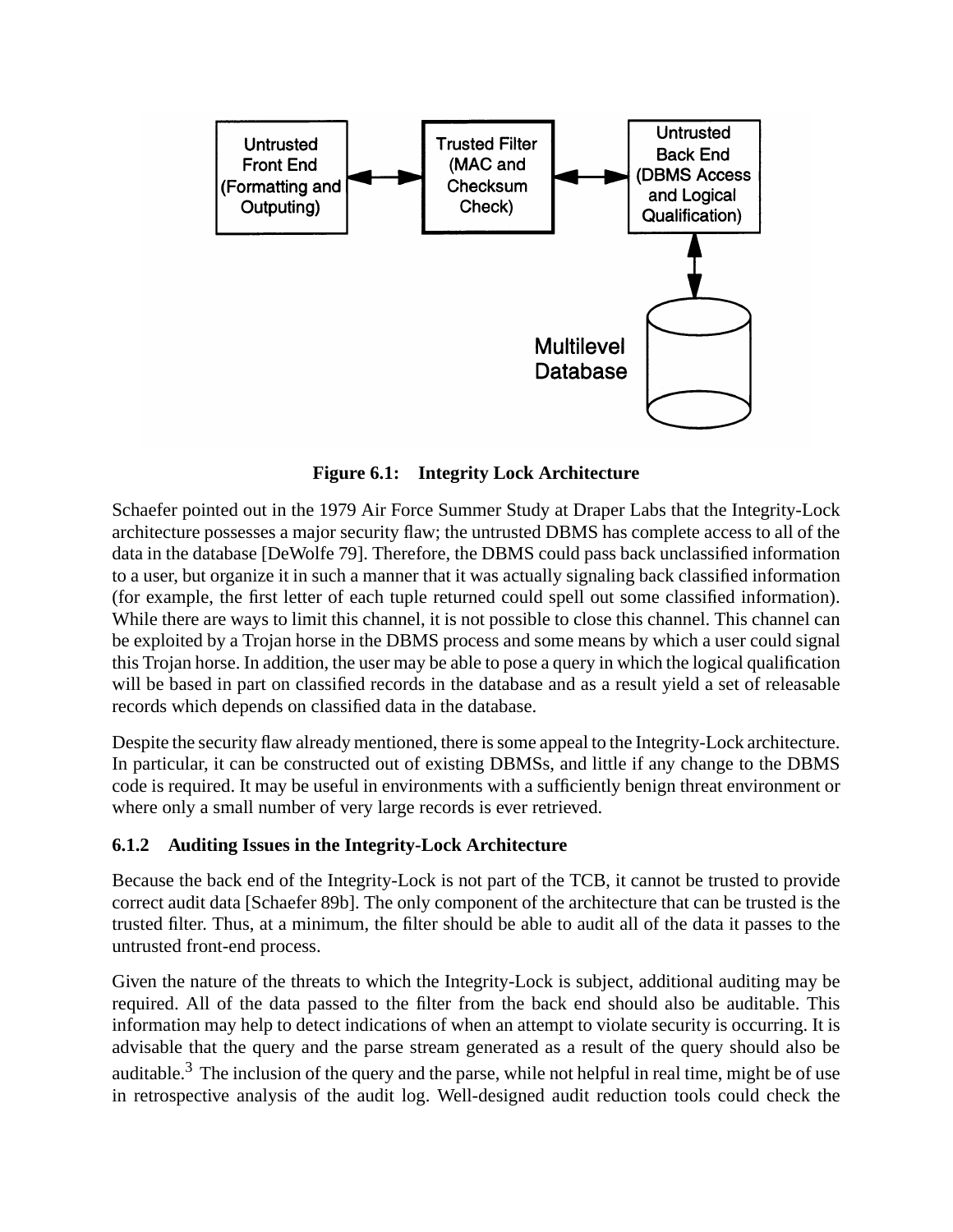consistency between the query and the parse stream. Any inconsistencies might indicate a possible Trojan horse in the parser attempting to signal the back end.

Capturing all of this information only provides hints of the actual actions of the back end. Because the back end is untrusted, it is not possible to reliably detect malicious activity of the back end. Not only is it not possible to audit malicious actions of commission by the back end, but it is not possible to audit malicious actions of omission. For example, assume that a tuple needs to be upgraded. The actual upgrade occurs at the filter. It is the responsibility of the back end to insert the upgraded data into the database replacing the original tuple. Because the back end is not trusted, the action cannot be assured to have taken place, nor can any audit of the action be trusted.

Note that if any DAC or database integrity capabilities are provided, this will be done in the back end also. Thus, there is no way to audit whether these actions were conducted.

In terms of volume, the amount of audit data generated is less than in other DBMS architectures. The back end only passes tuples to the front-end that satisfy the logical qualification clauses. Except for queries of the nature ''Select \* ..." the number of tuples that are likely to be passed to the filter is likely to be reasonable in number, and so will be the volume of audit data generated.

### **6.2 DISTRIBUTED DBMS ARCHITECTURE**

Like the Integrity-Lock architecture, the Distributed DBMS architecture was also discussed at the Air Force Summer Study on Multilevel Data Management Security [Air Force 83]. Prototypes based on the architecture have been developed [O'Connor 89; Kang 94].

#### **6.2.1 Architectural Summary**

In the architecture depicted in Figure 6.2 there is a single trusted front-end node [Kang 95]. This node interfaces with multiple back-end nodes, each of which is untrusted. It should be noted that the issue discussed here would be the same whether the nodes were actually implemented on different machines or on a single machine using an OS TCB to control access to the nodes. The back-end nodes each run at a different security level. The data in the lower level nodes is replicated in the higher level nodes. Thus, the Unclassified node just has Unclassified data, the Confidential node has Confidential and Unclassified data, the Secret node has Secret data, Confidential, and Unclassified data, and so on.

When a user issues a query, the trusted front-end node determines the level of the user and issues the query to a node at the corresponding level. The back-end node performs all of the necessary DBMS functions (e.g., selection, project). The extracted data is then passed back to the front-end node, which labels the data (reflecting the level of the node from which it was extracted) and passes it to the user. In the case of an update, the front-end node is responsible for ensuring that the update is replicated up to the higher level back-end nodes.

3.We are not suggesting that the parser be included in the TCB, but that a copy of both the query and parse stream be passed to the TCB. The ease or difficulty of doing this varies with the specifics of each Integrity-Lock implementation.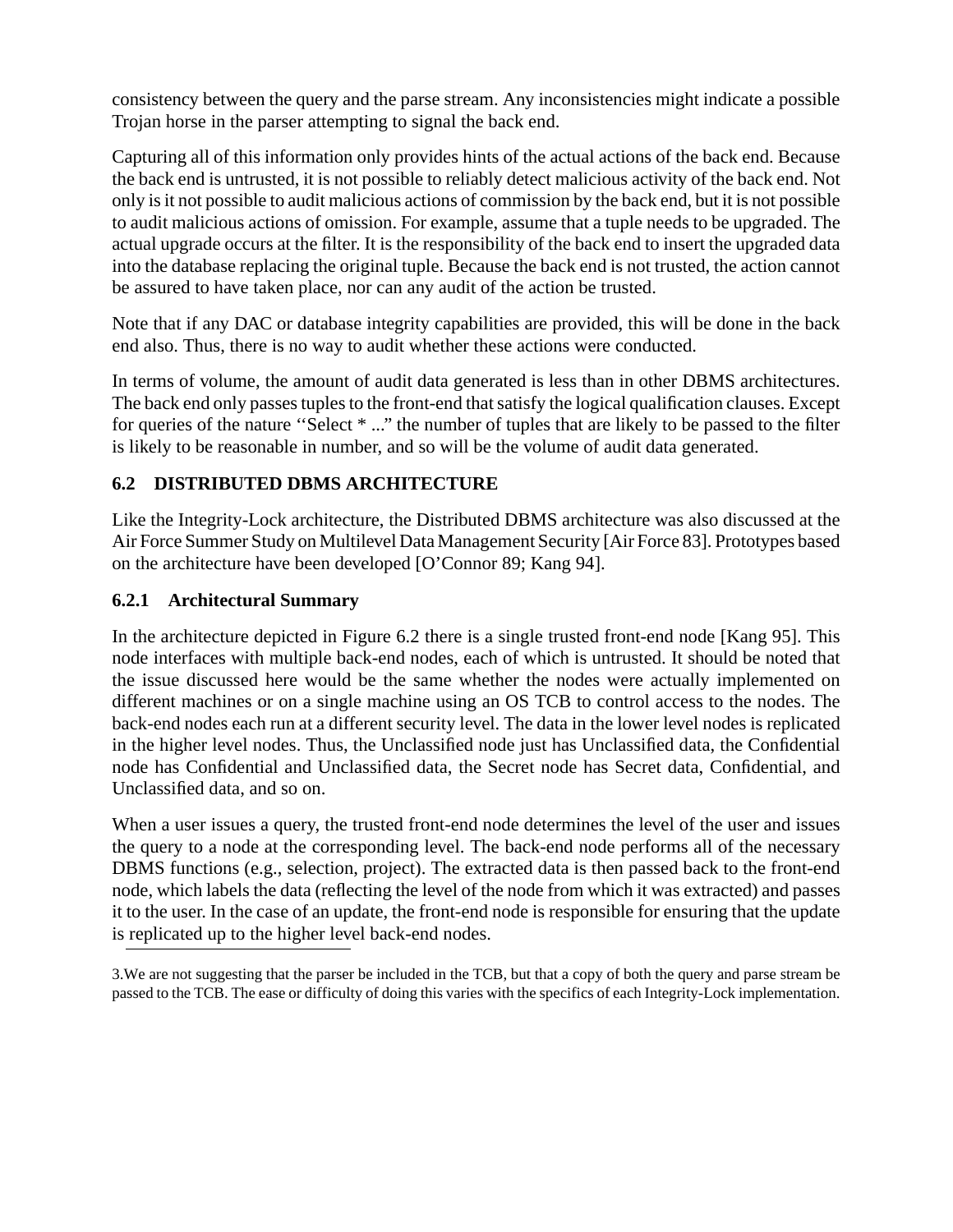

**Figure 6.2: Secure Distributed DBMS Architecture**

The advantage of this architecture is that, like the Integrity-Lock architecture, it can be built out of untrusted DBMSs. Unlike the Integrity-Lock architecture, it does not suffer from a major security flaw. The one significant weakness of this architecture is that it requires one node per security level. In an environment with a large number of levels and/or compartments, this can be a major problem because of the large number of single level databases required.

#### **6.22 Auditing Issues in the Distributed DBMS Architecture**

As with the Integrity-Lock Architecture, in the distributed DBMS (DDBMS) architecture the back ends are also untrusted. This means that any auditing provided by the back ends would be suspect [Schaefer 89]. Only the front-end node is capable of providing a trustworthy audit trail. produced by the front end consist primarily of the data returned by the selected back-end machine. As with the Integrity-Lock architecture, this information is only partially. To make the data more useful, this audit mechanism in the front end should be capable of capturing the user query.

In the pure sense of this architecture with totally back ends, no attempted DAC or integrity policy violations could be audited because these policies, if enforced, would be handled entirely at the back end and any auditing of these policies, like any enforcement of the policies, would be untrustworthy. Thus, only MAC-related objects (storage) and MAC accesses and policy violations can be audited under this architecture. If MAC enforcement is achieved with the DDBMS architecture, but the back ends are trusted to enforce DAC or integrity policies, attempted violations of these policies could be audited with whatever degree of assurance has been established for the back ends.

The MAC objects audited would essentially be the data returned by the back ends (the label associated with this data would be the label of the back-end machine). A MAC access would be any access or requested access to the back-end machine. Given the nature of this architecture, the attempted MAC violations that could occur are queries targeting a relation that only exists in higher level back-end machines (see example in Figure 6.3).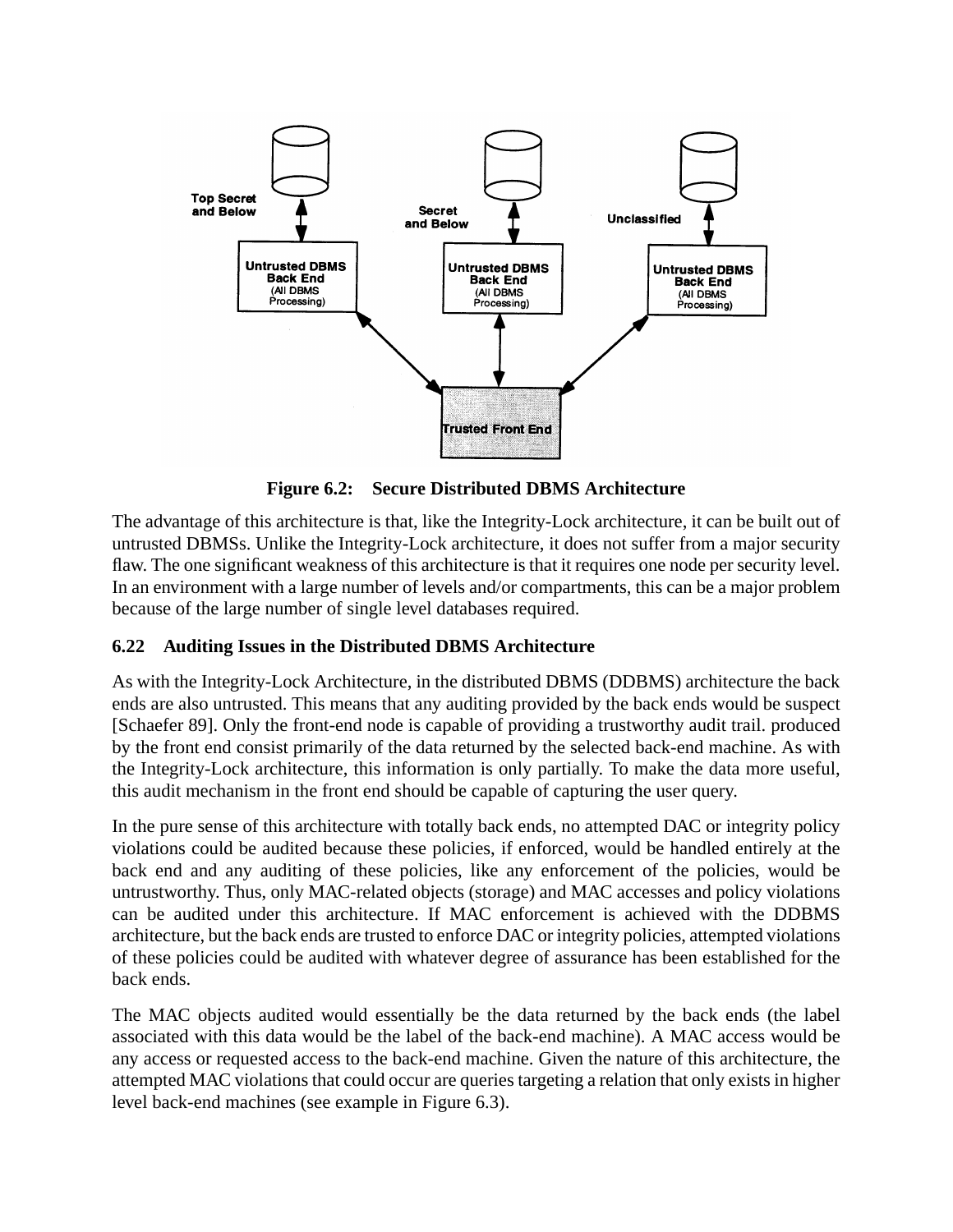Of course, the attempted violation would be prevented from actually taking place because the frontend does not permit any data to be returned from a back-end unless the level of the back-end is dominated by the level of the subject making the query. However, in order to detect and audit such an attempted access, the front-end would need access to the names of relations, attributes, and data structures that exist at different levels. Since they are maintained by untrusted DBMSs, the frontend cannot know this data reliably. Alternatively, the audit mechanism could simply record all instances where the queried back-end DBMS indicated the referenced structure did not exist. However, the reliability of this data is still suspect since it is generated by an untrusted DBMS.

The nature of this architecture also precludes covert channels if the nodes are in fact separate machines. If they are running on a single machine under the control of a TCB, they can potentially covert channels permitted by the OS TCB. However, they do not introduce additional covert channels. As such, the requirement to audit covert channels is not applicable.

Depending upon the specifics of the MAC policy, there is one aspect of MAC policy that might not be auditable under this architecture. If the MAC policy includes the ability to regrade data, then this action cannot be audited under this architecture. This is because of the unique way in which regrades are handled. For example, to upgrade a tuple under this architecture requires the deletion of the tuple from the lower classified machines in which it exists. This action upgrades the data since the lower level data is replicated in the higher level machines. Since the back-end machines are all untrusted, it is not possible to audit the deletion of the tuples (even worse from a MAC policy perspective, one cannot even ensure that the deletion takes place, thus precluding trustworthy enforcement of any upgrade policy)



Request from unclassified user: Select \* from Weapons

**Figure 6.3: Example of Unauthorized Access Request**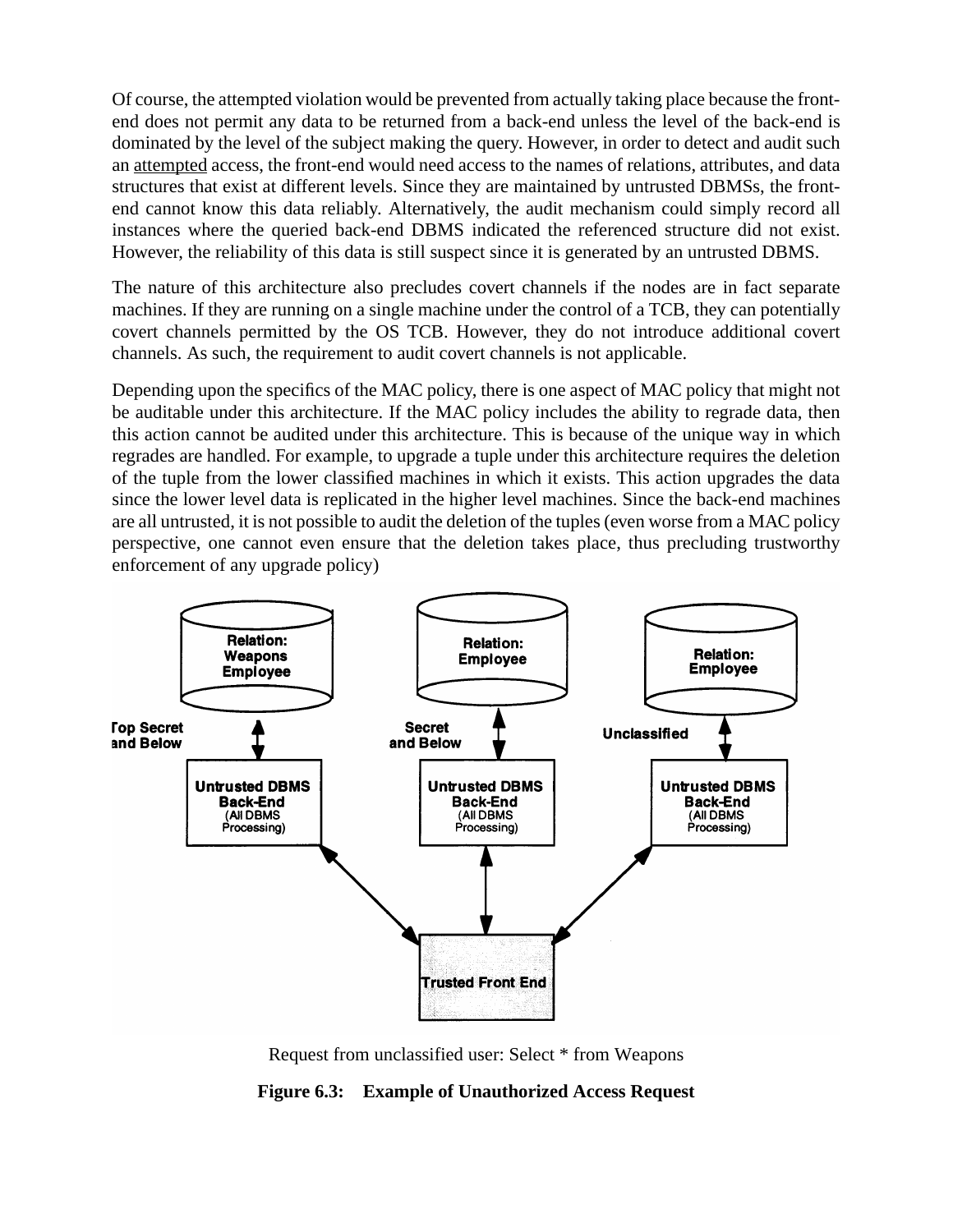Thus far, the DDBMS architecture has been discussed with the assumption that the back ends are untrusted, since this is the basic architecture. But in recent years, there have been some proposed variations to this architecture in which the back ends are trusted, but not to the same degree as the front end. For example, in some cases the back ends are C2 nodes with C2 DBMSs, and the front end is B1 or higher. This variation in the architecture provides for additional auditing. The actions of the back ends with regard to DAC and integrity policies then in force can now be audited by the back ends. In theory, these audit trails can now be combined with the audit trail generated by the central node to give a more complete audit picture. In effect, the back ends would audit the non-MAC policies and the front end would audit the MAC policy.

The degree of assurance one can place in the accuracy of the audit records written by the back ends is limited by the lower assurance given the back-end DBMSs. There are two perspectives of this question. The first is that C2 assurance is sufficient for the mechanism controlling and auditing the functionality required in C2 systems. That is, C2 assurance would suffice for audit of DAC. Under this perspective, there is no problem with combining the two audit trails. However, a C2 system and its associated audit mechanisms are more vulnerable to compromise than a higher assurance system. As such, the audit trails generated by the lower assurance back ends cannot be trusted to the same degree as the higher level assurance front-end node. Hence, some would not consider audit-data gathered by a mechanism of lower assurance to be acceptable as part of a system with higher assurance requirements. Essentially, this is the question of balanced versus uniform assurance but applied to auditing. There is not a general consensus on this issue.

At first it might appear that the auditing capabilities of the C2 devices might help alleviate some of the MAC auditing concerns raised earlier, in particular the problem of auditing regrading of objects. But that is not true. While the C2 back ends may be trusted to delete database objects, the level of trust in the back ends is less than in the front end. As such, the lower assurance back-end devices are being used to support a higher assurance MAC policy and the auditing of that policy. Such an arrangement is suspect. In addition, the DAC objects in most DBMSs are relations, views, and attributes. While it is not unheard of for a DAC object to include tuples, it is not common either. Thus, there is a possibility that what constitutes a MAC object (e.g., tuples) is not an object from the perspective of the back end but rather, data within an object. If that is the case, then the back end may be unable to audit the insertion or deletion of the tuples.

#### **6.3 TRUSTED SUBJECT**

The trusted subject architecture, also sometimes called a *dual kernel-based architecture* [Graubart 89], was one of the later MLS DBMS architectures to be developed. It was not part of the Air Force Summer Study. Rather, it grew out of the work of various vendor efforts and prototype efforts. For detailed descriptions of some of the trusted subject architectures, see [Winkler-Parenty 90].

#### **6.3.1 Architectural Summary**

This approach has the DBMS perform labeling and also access mediation for objects under its control. MAC controls on DBMS objects are enforced by the MLS DBMS. The architecture is referred to as a trusted subject approach because the DBMS has the privilege to override the MAC policy enforced by the underlying OS TCB. It must be trusted not to misuse that privilege. Hence, it is considered a trusted subject of the underlying OS TCB. Under the trusted subject approach, a single DBMS has access to all of the data in the database. The architecture depends upon the underlying trusted OS to protect and isolate the DBMS and the associated database(s). This is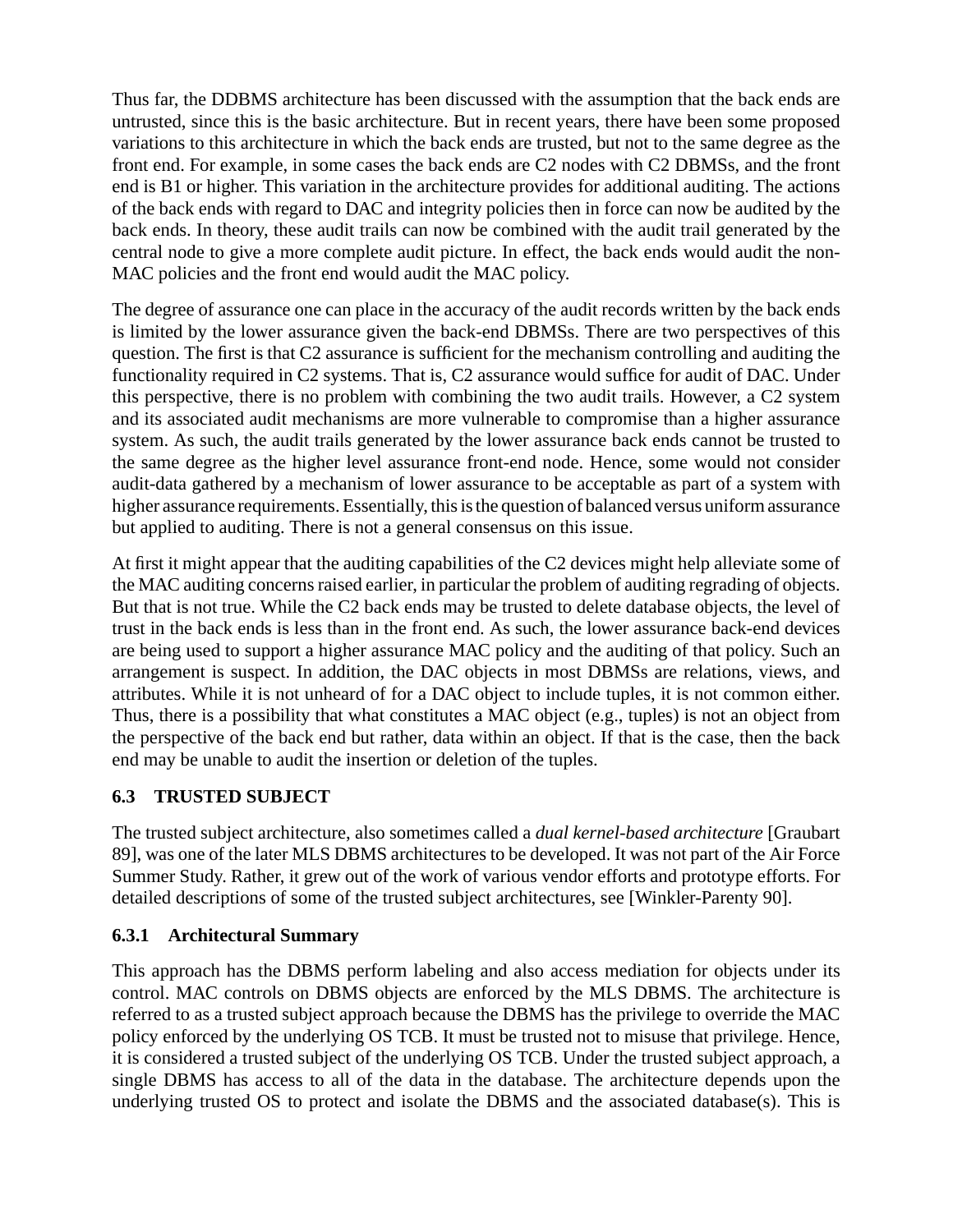generally handled by having the DBMS and the database maintained at system high, sometimes along with a special compartment.

The advantage of this architecture are that it can provide good security, and its performance and data storage overhead are relatively independent of the number of security levels involved. Its disadvantage is that the DBMS code that performs access mediation must be trusted, and often such code is both large and complex. Thus, a significant amount of trusted code may be required under this approach [Hinke 89]. Despite this disadvantage, this architecture is the single most popular approach. Some variation of this approach is employed by Oracle, INFORMIX, Sybase and Ingres (Computer Association) in their MLS DBMS products.



**Figure 6.4: Trusted Subject Architecture**

#### **6.3.2 Auditing Issues in a Trusted Subject Architecture**

As noted above, in this architecture, the MLS DBMS handles all accesses to the database, and so it is different than the other architectures discussed so far where untrusted code performed the database accesses. It is the first true MLS DBMS that has been discussed. But there are multiple variations possible in the trusted subject architecture. One aspect contributing to the variation is how much of the DBMS should be included in the TCB, in particular, the non-security-relevant functionality. Another aspect pertains to the ordering of certain DBMS and security functionality. Both of these issues will be examined as they pertain to auditing.

Let us return to a question raised in Section 3.3: what accesses need to be audited in a DBMS and, in particular, in the trusted subject architecture? One possibility is to audit only the data returned to the user. If this is done, the ability to audit unauthorized access attempts will be lost. Alternatively, the data could be audited as it is accessed by the DBMS. But this action could result in an audit of every access that the DBMS performs while sequentially working through a relation, trying to determine which tuples satisfy the logical qualification clause of a query.

Ideally, there are three points in a trusted subject MLS DBMS where auditing might be performed. The first is where the data is returned from the TCB to the user. This is a logical point to audit because it is consistent with the basic definition of auditing in the TCSEC. That is, it is consistent with the data that is passed into the user's address space. But auditing at this location does not provide insight into any unauthorized access attempts performed by the user.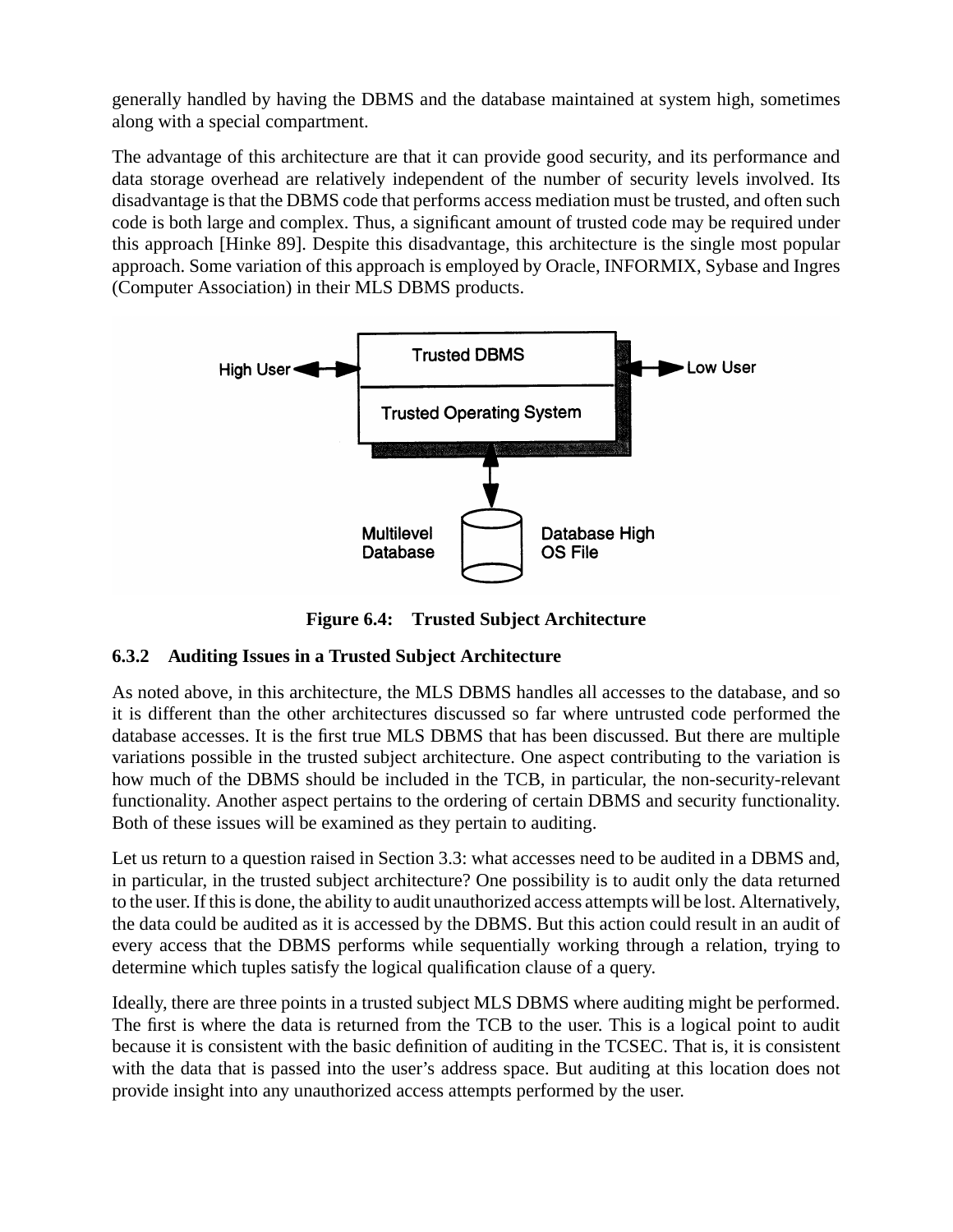These attempted access violations can only be detected earlier, as the data is retrieved by the DBMS. Therefore, the second point is when the DBMS performs the FETCH operation from the database. As noted earlier, the audit of every access that the DBMS performs while sequentially working through a relation trying to determine which tuples satisfy the logical qualification clause of a query is undesirable. How then should auditing of database accesses be handled? Auditing at this point is desirable because any data that passed the logical qualification process would presumably be data that the user was attempting to access, and thus data that was rejected for security reasons and may be suspect. In some queries, a tremendous amount of data will be rejected for security reasons (an example is a query Select \* from EMPLOYEES). In such a case, the rejected data may not be indicative of an intended security violation, but more indicative of the user's ignorance about the existence of the data. However, m general, rejected data can indicate an attempted security violation. The only way to determine if the violations were intended is to audit the user's query and correlate tuples rejected for security reasons with the query that was issued. This brings us to the third point in a trusted subject DBMS where auditing is required - at the beginning to capture the user query. The reasoning behind including the query in the audit trail was discussed in previous sections.

Thus, it is desirable to be able to audit data returned to the user, the query itself, and the data that passes logical qualification but fails security filtering. It should be noted that if the parser is not trusted, there is no assurance that the query which is audited is the one which is actually executed. Also, auditing data which passes the logical qualification but fails security filtering only makes sense if the logical qualification is performed before the security filtering as depicted in Figure 6.5.

Unfortunately, while this approach may be desirable from a security audit perspective, it is less than ideal from a security architecture perspective. Let us first look at the query parser. Making the parser trusted increases the size and complexity of the TCB. At lower levels of assurance, this is not an issue. But at Class B2 there is a modularity requirement imposed upon the security architecture. At Class B3 and higher, there is a minimization requirement imposed upon the TCB that effectively mandates the exclusion of non-security-relevant code from the TCB. Traditional or legacy parsers are large, complex, and generally ill-structured entities, the bulk of whose functions are not security relevant. Thus, the incorporation of such parsers into the TCB for the purpose of addressing the auditing security-concern described above would likely result in a system that was unable to satisfy the TCSEC architectural requirements.

A similar issue arises in regards to the ordering of the logical qualification processing and security filtering. The logical qualification processing is performed by a large and fairly complex set of code. In addition, logical qualification processing is generally not considered security relevant. As such, the logical qualification function should not be included in the TCB, so that a well-modularized and minimized TCB is provided. Providing such a minimum TCB, while still maintaining the basic concepts of the trusted subject architecture, requires that the security filtering precede the logical qualification processing as depicted in Figure 6.6. This is necessary to ensure that only trusted code handles the retrieved data prior to security filtering. By reversing the order of the security filtering and logical qualification processing functions, the ability to detect unknown access attempts is eliminated.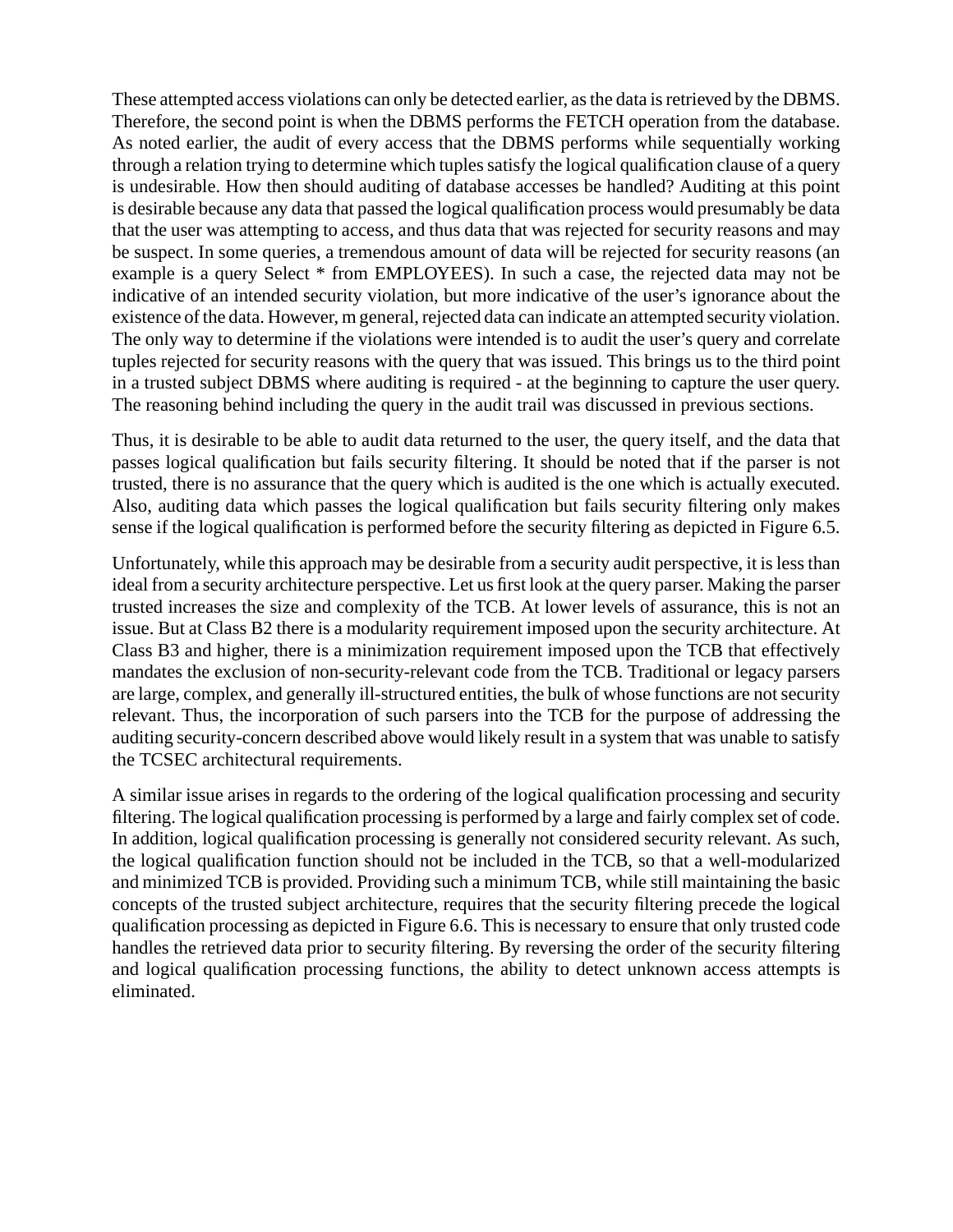

**Figure 6.5: Trusted Subject Architecture Optimized for Auditing**

Given current technology, the higher level audit requirements (monitoring the accumulation of security auditable events) and the higher level architecture requirements (modularity and minimization of the TCB) come into conflict regarding the inclusion of the parser and the qualification processing into the TCB. At this point, there does not seem to be a good solution to this conflict. The solution probably lies with obtaining a better understanding of what is meant by minimization in a DBMS, and with the development of a restructured parser qualification processor that would satisfy the B2 and higher architectural requirements, while still providing the necessary functionality.



## **Figure 6.6: Trusted Subject Architecture Optimized for Modularity and Minimization**

## **6.4 NO MAC FRIVILEGES ARCHITECTURE**

The No MAC Privileges (NMP) architecture was discussed at the Air Force Summer Study on Multilevel Data Management Security [Air Force 83]<sup>4</sup>. The SeaView research program has developed a prototype system based on this architecture [Hsieh 93]. Trusted Oracle can be configured to run in either this architecture (which they call OS MAC mode) or the trusted subject architecture (which they call DBMS MAC mode) [Oracle 94b]

<sup>4.</sup>We use the term 'No MAC Privileges' to describe this architecture, which has been variously referred to as TCB Subsets (TDI 91], Kernelized Architecture [Air Force 83], and OS MAC Mode (Oracle 94b]. These terms are all equivalent except that TCB Subsets is even more general, permitting the layering of any policies, rather than just DAC on top of MAC.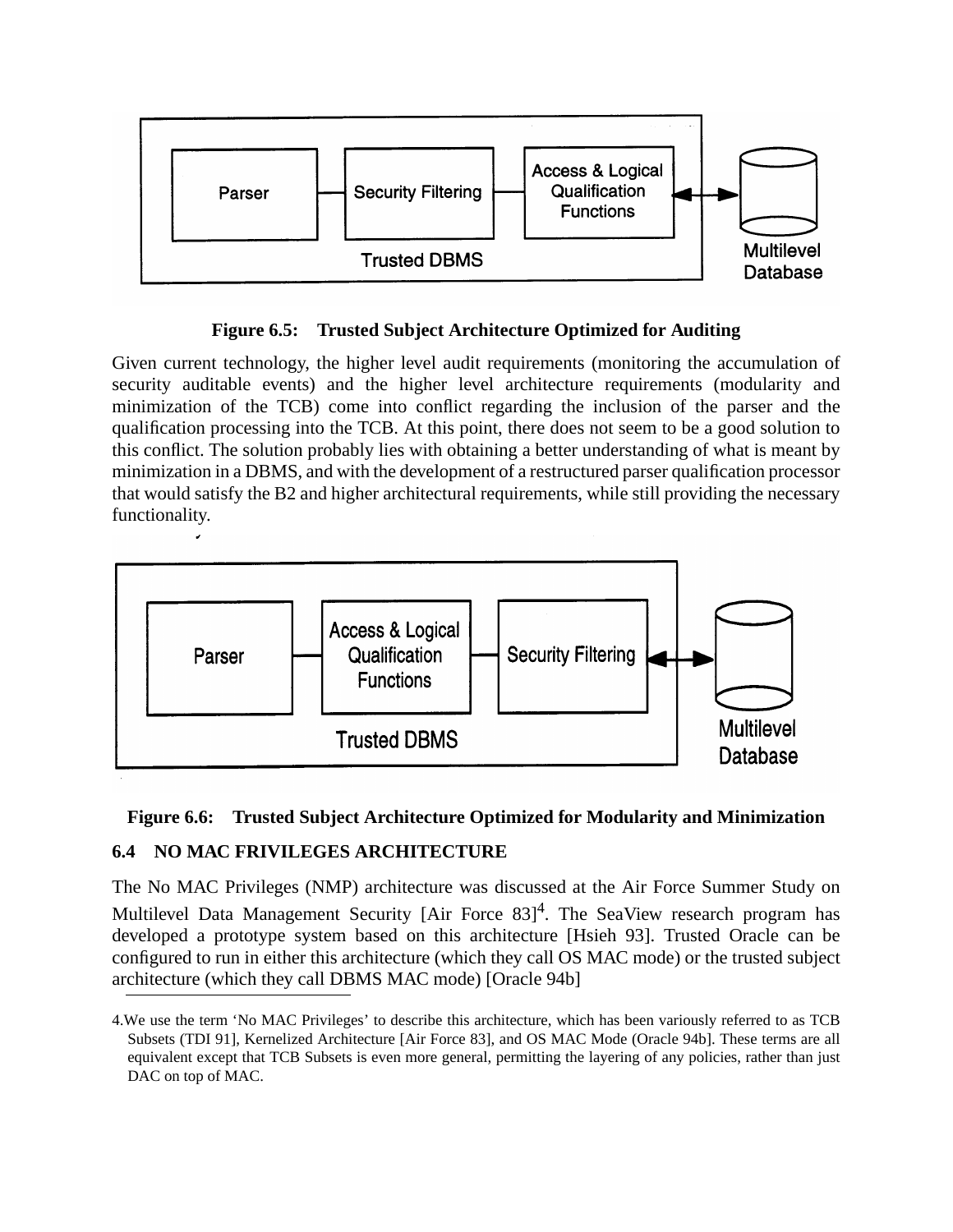#### **6.4.1 Architectural Summary**

The NMP architecture relies on a decomposition of the multilevel database into multiple single level relations. The OS TCB provides MAC protection by controlling access to the OS objects in which the single level relations are stored. Each interfaces with an instance of the DBMS running at the user's working level. The OS MAC enforcement guarantees that the DBMS instance at a given level can only read those OS objects at levels dominated by the level of the DBMS instance. The DBMS instance can only write to OS objects at the same level as the DBMS instance. The DBMS is not given the privilege to override the OS MAC controls. Hence, it is not a trusted subject with respect to MAC. Figure 6.7 illustrates the NMP architecture. The description of the DBMS as untrusted refers to the fact that it is not relied upon to enforce the MAC policy. DAC enforcement is done by the DBMS. Hence, the DBMS is trusted to properly enforce DAC controls.



**Figure 6.7: NMP Architecture**

The NMP architecture has the advantage that the amount of code which is trusted to do MAC enforcement is significantly less than in the trusted subject architecture. The major disadvantages are the performance and storage implications of decomposing the multilevel database into multiple OS objects. This can represent a heavy penalty if there are many levels and compartments of data.

#### **6.4.2 Auditing Issues in a NMP Architecture**

The issues associated with auditing in a NMP architecture are similar to those for the DDBMS Architecture. The MAC enforcement is done by the OS TCB at the granularity of OS objects. Since there is no additional MAC enforcement done by the DBMS, there is nothing meaningful which it can add with respect to auditing for MAC. A DBMS instance at a particular level cannot observe database objects at any levels except those lower than or equal to the level of the DBMS instance. DBMS objects at higher or incomparable levels are stored in OS objects which cannot be accessed by the DBMS instance. Hence, the DBMS instance can neither be the instrument for revealing data to the user contrary to the MAC policy nor can it detect any attempts to violate that policy. It is inherent in the nature of this architecture that the security filtering is performed (by the OS TCB) before logical qualification takes place. Access control decisions are specifically required to be audited by the TDI [TDI 91] and bring up some difficult challenges to effective auditing.

On the other hand, the DBMS is trusted to enforce the DAC policy and it can therefore audit actions relevant to DAC. Indeed, one approach to implementing a NMP architecture is to use an existing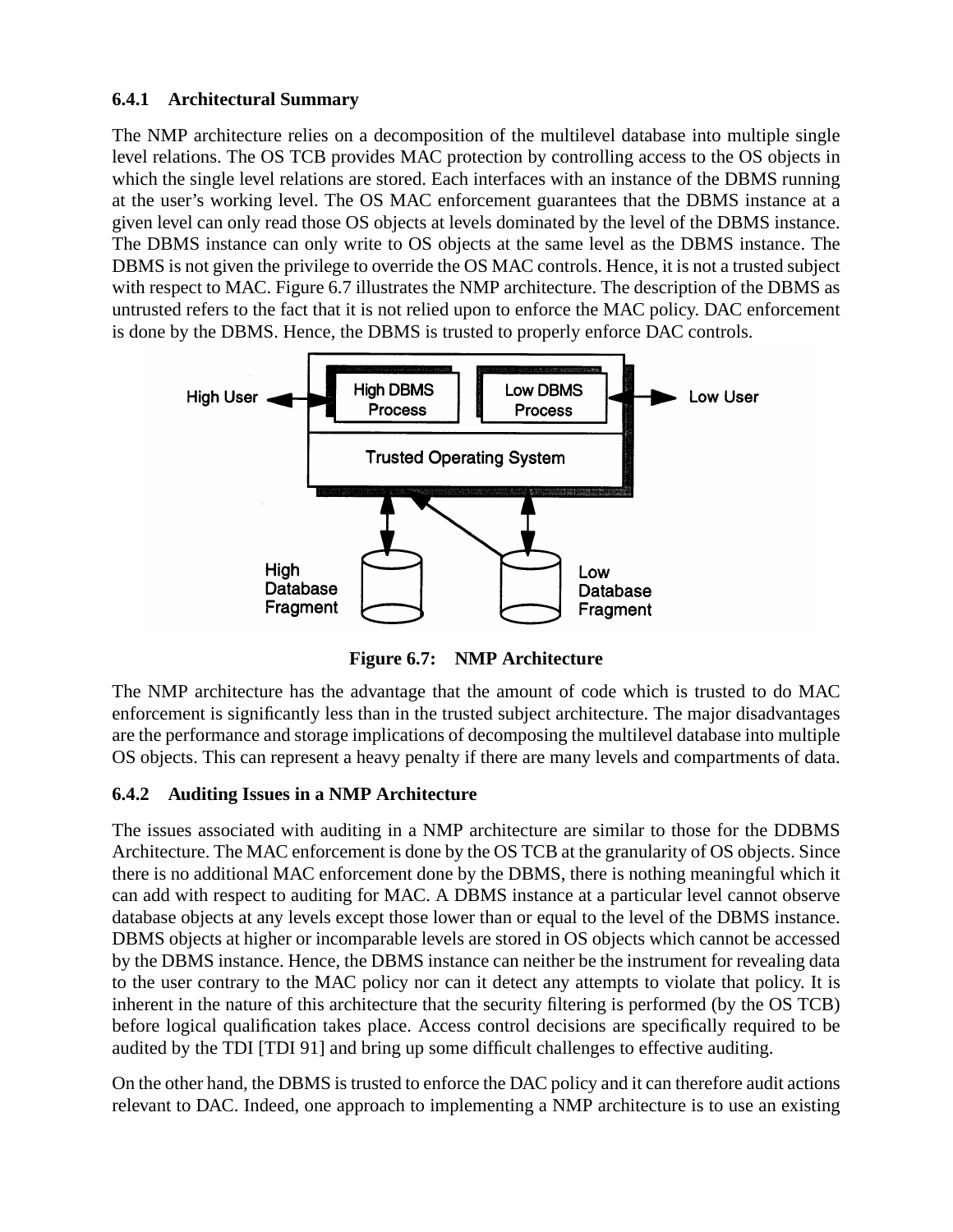C2 DBMS to provide the DAC enforcement and associated auditing. The fact that one only has C2 level assurance in the correctness of the DAC enforcement and auditing mechanism raises the same issues as discussed in the DDBMS section above.

A NMP architecture also introduces several issues with audit trail correlation that were discussed in Section 5.4. In this configuration, one database audit trail exists at each level. While having multiple audit trails is effective in ensuring that lower level users cannot detect higher level activity, it can make tracing a pattern of suspicious behavior across the entire system difficult. In order to see a complete picture of the audited activity, the DBSSO can create a view of all lower level database audit trails in the highest level database. To determine the label of an audit record within this view, the user can select the Row\_Label column from that tuple. Because setting the audit options is a write operation to the data dictionary, a user can set audit options only in the current database. Therefore, the TFM needs to point out the importance of having identical audit options set across all levels of the database [Oracle 94b].

#### **6.5 TCB SUBSETS**

A TCB consists of one or more sub-elements that together enforce a security policy over an AIS. Complex AISs distribute policy enforcement to various sub-elements. While determining the trust characteristics of a complex AIS on the basis of a collection of subparts is not well understood, there are approaches for arguing about composition of AISs.

The approach used in the TDI is to view the AIS as being composed of hierarchically-ordered systems. There is a ''privilege" hierarchy characterized by dependency. The construct developed for dealing with layered systems is TCB subsets. If a TCB subset can be shown to be constrained and unprivileged relative to the more primitive TCB subset from which it obtains resources, then the scope of the assessment can be limited. With this concept, the TDI then defines the conditions under which the evaluation of a system can proceed with the maximum degree of independence of the evaluation of its individual TCB subsets. This type of evaluation is called evaluation by parts and the six required conditions for a system to be suitable for evaluation by parts are:

- The candidate TCB subsets are identified:
- The system policy is allocated to the candidate TCB subsets;
- Each candidate TCB subset includes all the trusted subjects with respect to its policies;
- The TCB subset structure is explicitly described;
- Each TCB subset occupies distinct subset-domains; and
- The more primitive TCB subsets provide support for the Reference Validation Mechanism arguments for less primitive TCB subsets.

The Trusted Subject Architecture cannot be decomposed into TCB subsets meeting these conditions because the DBMS is trusted with respect to the OS MAC policy. The NMP architecture on the other hand can be decomposed into an OS TCB subset and a DBMS TCB subset suitable for evaluation by parts.

For systems suitable for evaluation by parts, the TDI provides interpretation of TCSEC audit requirements. The interpretations require that the entire TCB must meet the TCSEC audit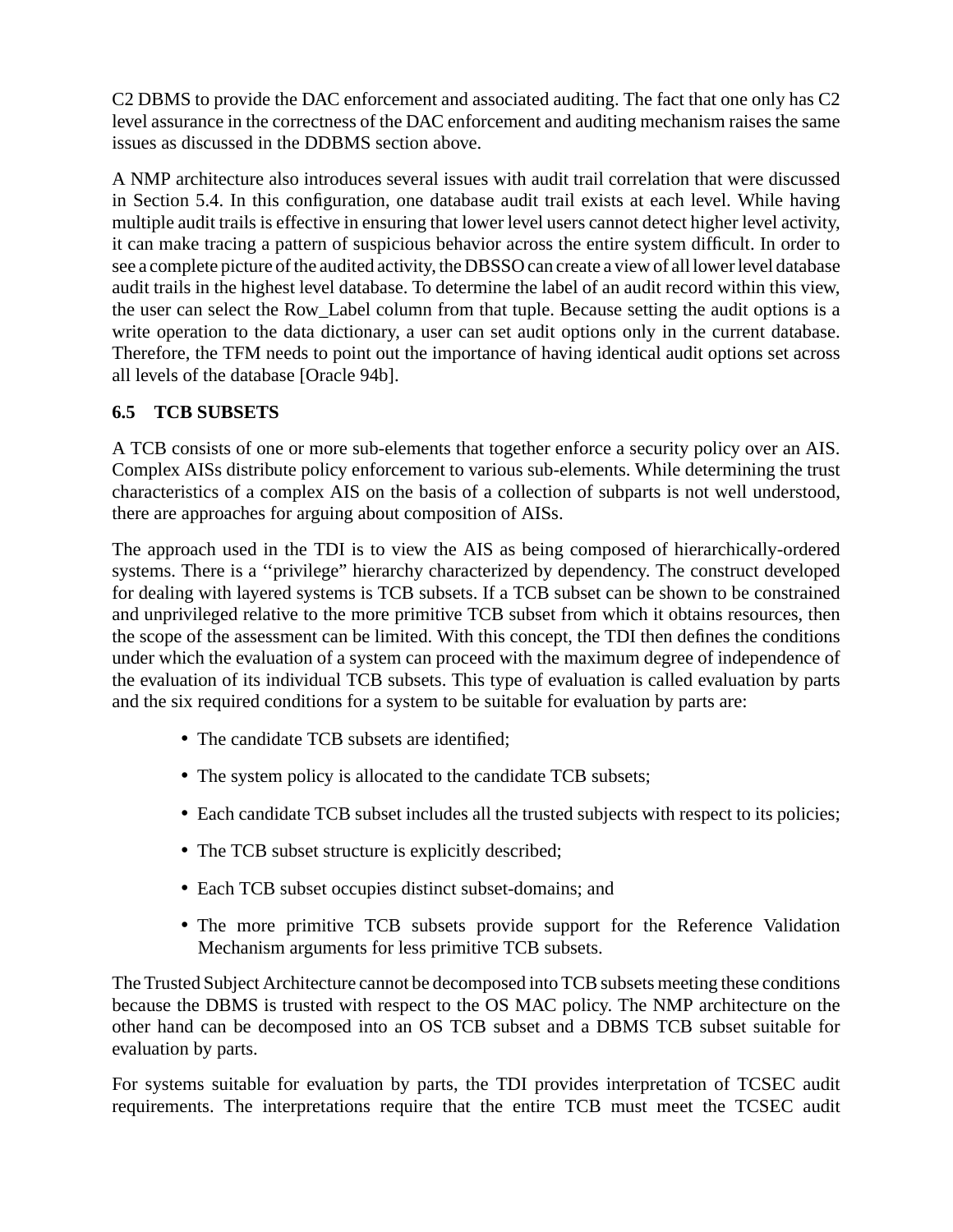requirement through the cooperative action of the TCB subsets. TCB subsets may maintain their own audit logs or use an audit interface provided by a more primitive TCB subset. If a TCB subset uses different user identifications than a more primitive TCB subset, there must be a means to associate audit records generated by the actions of a given individual. This association can be done either when the records are generated or later. Any TCB subset in which events may occur that require notification of the DBSSO shall be able to:

- 1. Detect the events,
- 2. Initiate the recording of the audit trail entry, and
- 3. initiate the notification of the DBSSO.

The ability to terminate the recording and notification described in 2 and 3 above can be provided either in the TCB within which they occur, or in the TCB subset(s) where the event was initiated.

The TDI also points out that the monitoring and notification requirements may require cooperation among multiple TCB subsets or multiple instantiations of the same TCB subset. For example, detection of the accumulation of events for a single user may require collecting events detected in different TCB subsets.

#### **6.6 SUMMARY**

As can be seen from the above discussion of MLS DBMS architectures, the choice of a security architecture has a definite impact on the ability of the system to perform auditing. It is also apparent that there is a potential conflict between the requirements of a security architecture and those of security auditing. Further thought needs to be given to ways to address the inconsistency between these two requirements. Finally, it should be apparent from the discussion of the Integrity-Lock architecture that those architectures that are inherently flawed cannot correct or compensate for the flaws by auditing.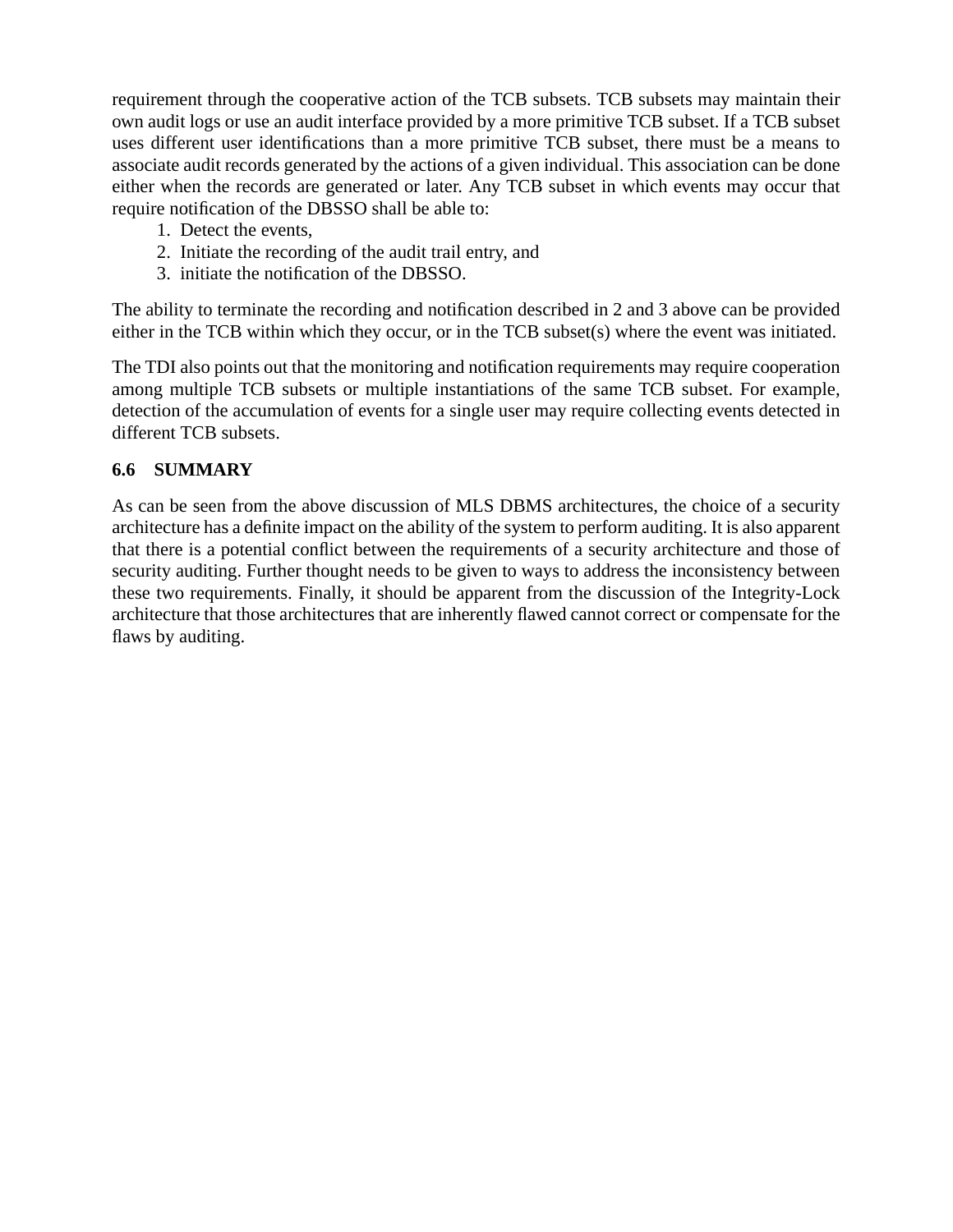### **SECTION 7**

## **DATA RECORDING FLEXIBILITY**

This section presents a recommendation that has not been discussed in the literature previously nor is it required by the TCSEC or TDI but is a relevant contribution to the DBMS auditing problem. No current DBMSs provide this level of flexibility but it could be very helpful to some users if they were to do so. This recommendation addresses the ability to precisely adjust the amount of data that is recorded for particular audit events as follows:

Just as it is important for audit events to be auditable (meaning you can turn particular events on or off) it would also be helpful for the data captured to be *recordable* (meaning that you can select what specific data is recorded for that event, rather than recording all data that is available related to a particular event). This would allow a DBSSO to precisely configure the audit mechanism to best meet the (typically conflicting) needs of tracking what is happening without overflowing the audit logs or adversely impacting system performance. Most current trusted systems record a fixed set of data per audit event type rather than providing the flexibility to select or prefilter what data is recorded for each audit event. As described in Section 3, what they do provide is the ability to decide whether or not an audit record is generated at all (i.e., audit events are 'auditable').

For each auditable event, it would be beneficial to be able to select what data is recorded based on the same type of factors used to decide whether or not to audit an event in the first place, such as [Oracle 94a]:

- Object accessed
- User
- Operation performed
- Privileges used
- The sensitivity of the object accessed (for B1 and higher systems)
- Granularity of object accessed (e.g., table, tuple, element)

This would allow certain critical objects, certain users, certain operations, or use of certain privileges to be audited to a finer granularity (i.e., more data is recorded) while other less sensitive or interesting events would be audited at a coarser level (i.e., less data is recorded), or not at all. In fact, the ability to combine these factors could also be beneficial. For example, it might be useful to be able to record more detailed data whenever a particular set of users access a particular object, or whenever an access to that object occurs using a particular operation (e.g., update, or delete). The object granularity factor is particularly important because it can play a significant factor in the volume of audit data collected (e.g., is one record generated whenever a command accesses a table or is one record generated for every tuple accessed in the table). As described in Section 3, Trusted Oracle allows the DBSSO to turn auditing on or off based on these factors, but is does not allow the DBSSO to determine what data is recorded based on these factors. This means that if an audit record is generated, the contents of the record are fixed as predetermined by the developers of Oracle.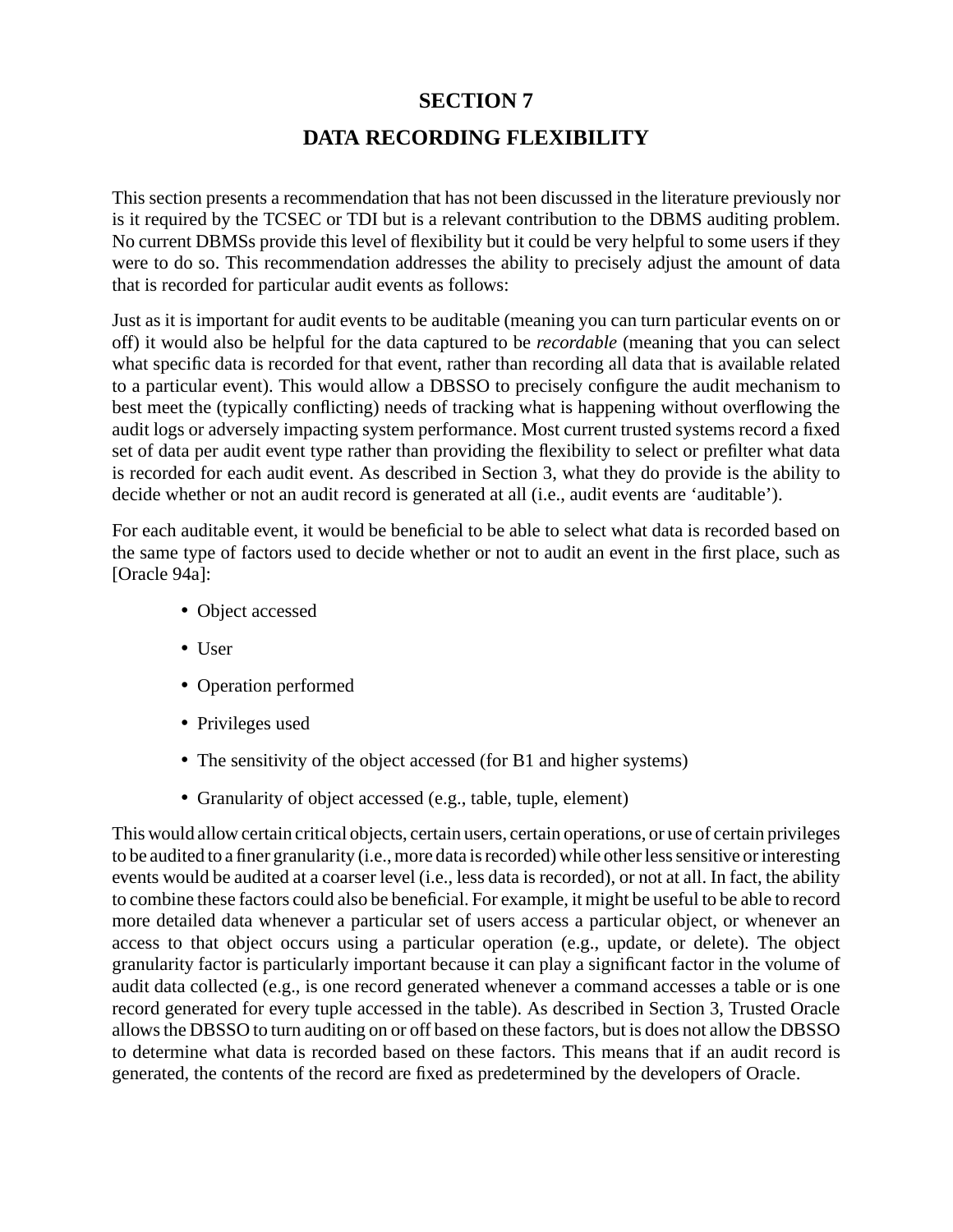This flexibility to decide what data to record would enable the DBSSO to reduce the size of the audit trail that was generated but may affect the performance of the DBMS. Depending on the implementation of the filtering mechanism and the actual settings that are used, the DBMS could be faster or slower than a mechanism which does not support *recordability* or prefiltering. There is going to be some overhead involved in checking the filters associated with each event to determine what data to record. However, if a significant amount of data is filtered out, this could cause an overall speed up in the audit mechanism because it is not recording as much data, in addition to reducing the size of the audit trail.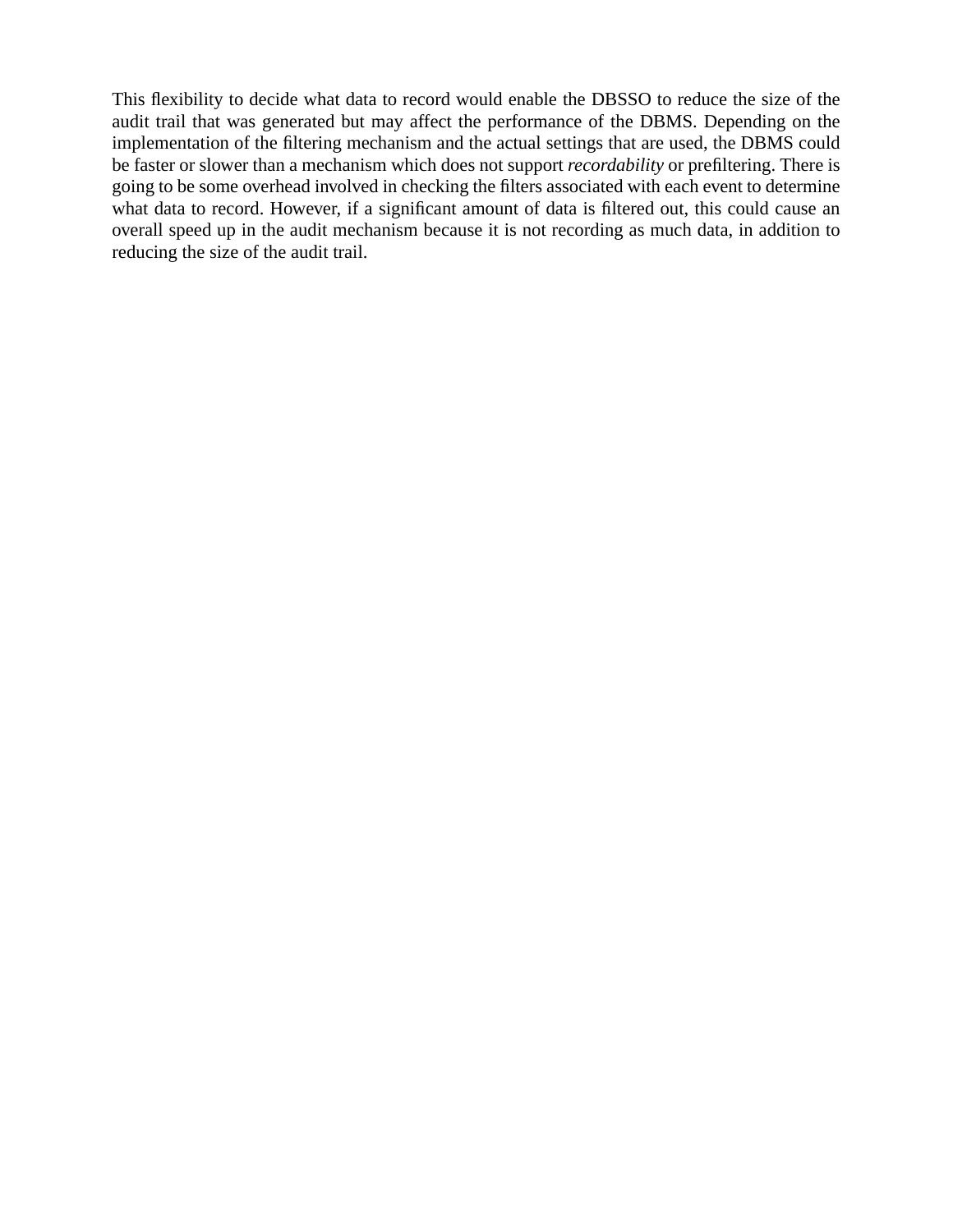# **SECTION 8 SUMMARY**

As was described, there are a large number of issues involving auditing in secure DBMSs, many of which are unresolved, and are also dependent on the specifics of the architecture and implementation. This document explores these issues and describes known alternatives along with the pros and cons of each. There are, however, some specific recommendations that were presented. These are summarized here.

With respect to what information should be recorded, in addition to what is minimally required by the TCSEC, we recommended the following information be captured in the audit trail:

- Reason why each event failed, including the user's security levels or authorizations, or a pointer to this data.
- The original query, prior to parsing or optimization.
- Each audit event record should be traceable back to the query which caused it.
- Each query that is part of a transaction should be traceable to the transaction.
- Whether a transaction eventually was committed or was rolled back.

This information is very helpful in understanding a user's intent, and provides a better picture of what has actually occurred in the database.

A number of audit storage alternatives were described. Each of these alternatives has certain benefits and drawbacks. To provide flexibility, a DBMS should support more than one of these choices. For example, providing the ability to record a DBMS specific audit trail, merging the audit data with that of the host OS, or forwarding it to a specific location are all reasonable choices which should be supported. The actual method used should then be left to the DBSSO.

One of the significant problems with auditing today is poor support for audit analysis. DBMSs have an advantage in that by their very nature, they can be used to support audit analysis of their own audit trails if the data is stored in a database. Once stored in a database, the full power of the DBMS can be brought to bear to search the data for whatever is desired. This capability can be a powerful aide to a DBSSO searching for an intrusion and it can also be advantageous to the DBMS vendor since they do not have to construct an audit analysis tool from scratch in order to provide an audit analysis capability. Both INFORMIX and Oracle have the ability to read the database audit trail stored in an OS file into a database and then perform searches on that data using SQL. Oracle can also search the audit trail that is recorded directly into an audit database.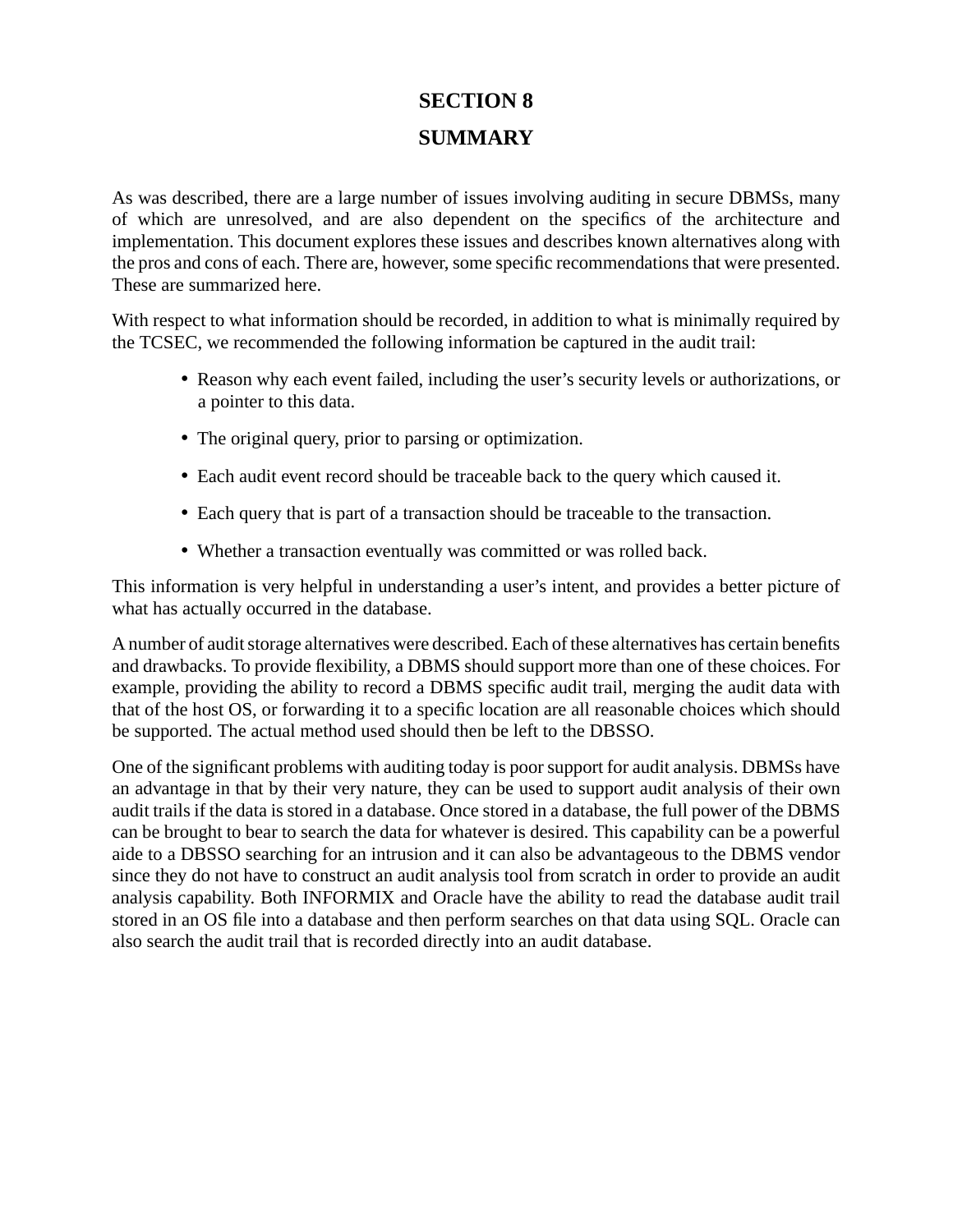# **APPENDIX**

## **AUDIT EVENT EXAMPLE**

As an example, the events audited for INFORMIX-OnLine/Secure are provided in Table A.1 [INFORMIX 94].

| <b>Actions</b> | <b>Event Types</b>                       | <b>Data Collected</b>                                                     |
|----------------|------------------------------------------|---------------------------------------------------------------------------|
| User           | <b>Session Startup</b>                   | None                                                                      |
|                | Object<br>creation/deletion/access       | Object name, object label, object ID,<br>label at which object was opened |
|                | Database privilege granting/<br>revoking | Database name, grantor, grantee,<br>privilege, revoke                     |
|                | Table privilege granting/<br>revoking    | Table name, grantor, grantee,<br>privilege, revokee                       |
|                | <b>Transaction management</b>            | None                                                                      |
| Administer     | <b>Chunk Management</b>                  | dbspace number, chunk number,<br>mirror status                            |
|                | dbspace management                       | dbspace name, mirror status                                               |
|                | <b>BLOspace</b> management               | BLOspace name, mirror status                                              |
|                | Transaction log management               | None                                                                      |
|                | Read/delete audit masks                  | Audit mask name                                                           |
|                | Create/Update audit masks                | Audit mask name, audit mask                                               |
|                | Grant DAC privilege                      | Object name, object label, grantor,<br>grantee, privilege                 |
|                | Revoke DAC privilege                     | Object name, object label, revoker,<br>revokee, privilege                 |
|                | Access a database                        | Database name, label                                                      |
|                | Database label modification              | Database name, old label, new label                                       |
|                | Table access                             | Database name, table id, table label                                      |
|                | Table label modification                 | Database name, table name, old<br>label, new label, owner                 |
|                | Use of transient process                 | Command line used when process<br>was executed                            |

|  | <b>Table A1: INFORMIX-OnLine Secure Audit Event Types</b> |  |
|--|-----------------------------------------------------------|--|
|--|-----------------------------------------------------------|--|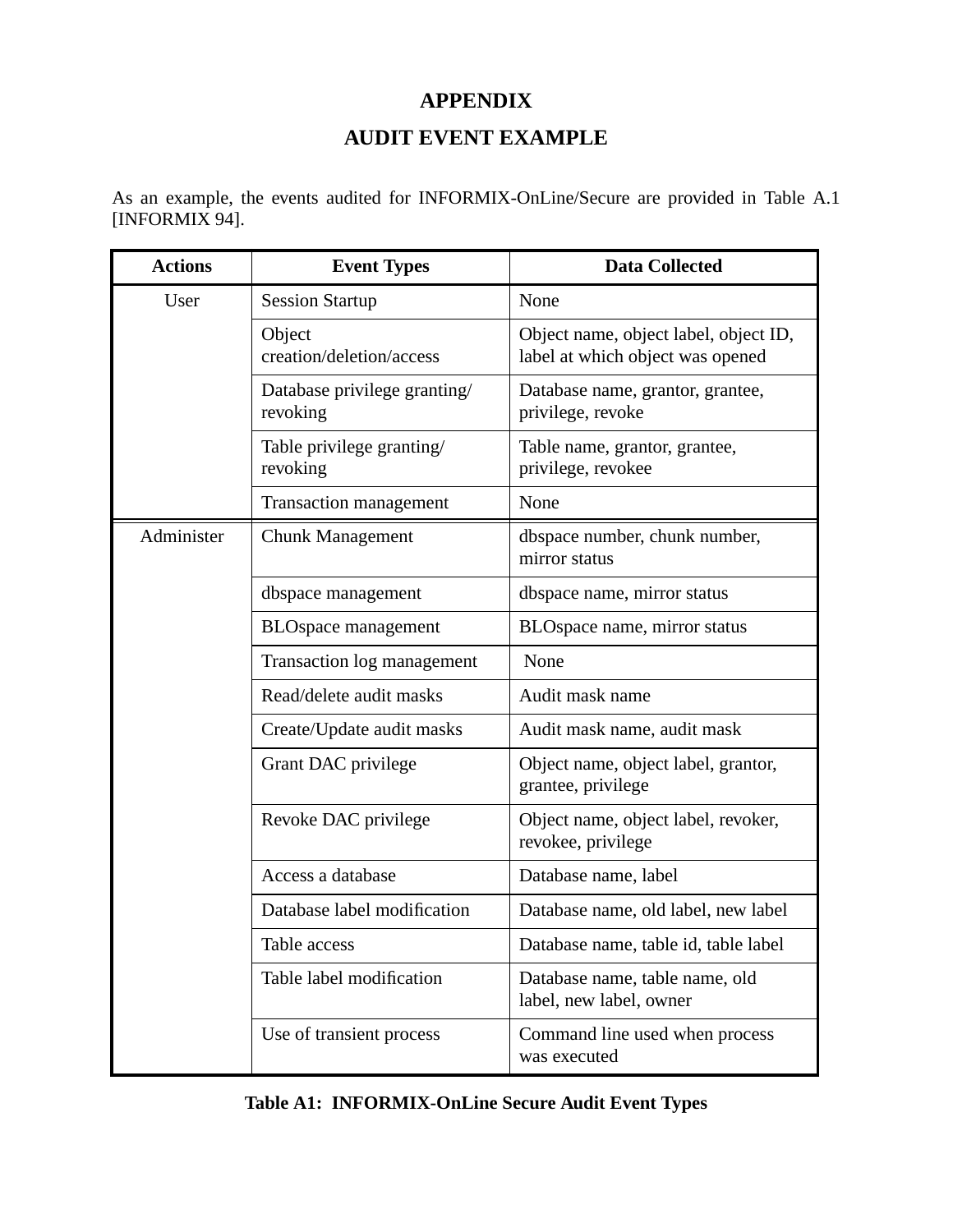#### **REFERENCES**

[Air Force 83] Air Force Studies Board, *Multilevel Data Management Security,* National Research Council, National Academy Press, Washington, DC, 1983. [Albert 92] Albert, S., Ashby, V. A., Hicks, S. E., ''Reference Model for Data Management Security and Privacy," *ACCM SIGSAC,* Vol. 10, No. 2 & 3, Spring-Summer 1992. [Arca 94] Arca Systems, Inc., *Survey of Available Intrusion Detection System (IDS) Techniques,* ATR 94028, 18 November 1994. [Audit 88] *A Guide to Understanding Audit in Trusted Systems,* NCSC-TG-001, Version-2, National Computer Security Center, June 1988. [Biba 77] Biba, K. J., *Integrity Considerations for Secure Computer Systems,* ESD-TR-76-372, The MITRE Corporation, Bedford, MA, 1977. [CMADIII 95] Report on Third Annual Workshop on Computer Misuse and Anomaly Detection, UC Davis, 10-12 January 1995. @ http://www.cs.purdue.edu/ homes/swlodin/cmad\_report.html [DAC 96] National Computer Security Center, *Discretionary Access Control Issues in High Assurance Secure Database Management Systems,* NCSC Technical Report-005, Volume 5/5, May 1996. [DeWolfe 79] DeWolfe, J. B., Szulewski, P., *Final Report of the 1979 Summer Study on Air Force Computer Security,* R-1326, C. S. Draper Laboratory, Inc., Cambridge, MA, October 1979. [DoD 84] Department of Defense, *Industrial Security Manual for Safeguarding Classified Information,* DoD 5220.22-M, Washington, DC, March 1984. [DoD 85] Department of Defense, *Department of Defense Trusted Computer System Evaluation Criteria,* DoD 5200.28-STD, Washington, DC, December 1985. [Entity 96] National Computer Security Center, *Entity and Referential Integrity Issues in Multilevel Secure Database Management Systems,* NCSC Technical Report-005, Volume 2/5, May 1996. [Filsinger 93] Filsinger, J., ''Integrity and the Audit of Trusted Database Management Systems," *Database Security, VI: Status and Prospects: Results of the Sixth IFIP Working Group Conference on Database Security, Vancouver, Canada -21 August, 1992,* M. B. Thuraisingham and C. E. Landwehr editors, Elsevier Science Publishers, 1993. [Gluck 93] Gluck, F. B., ''An Open Security Architecture," *Proceedings of the 16th National Computer Security Conference,* October 1993. [Graubart 84a] Graubart, R. D., ''The Integrity Lock Approach to Secure Database Management," *Proceedings of the 1984 Symposium on Security and Privacy,* Oakland, CA, April 1984.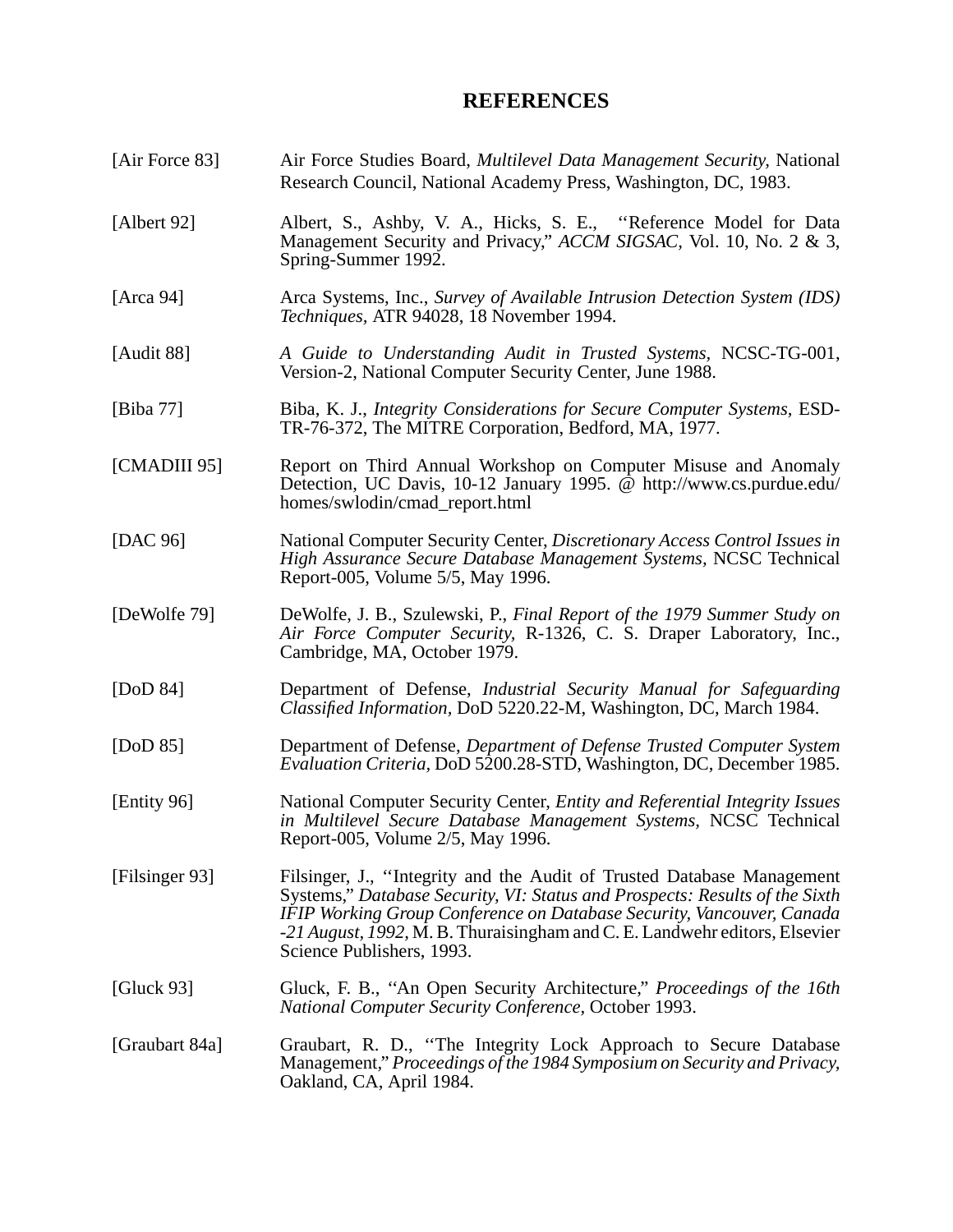| [Graubart 84b] | Graubart, R. D., Duffy, K. J., "Design Overview for Retrofitting Integrity-<br>Lock Architecture onto a Commercial DBMS," Proceedings of the 1985<br>Symposium on Security and Privacy, Oakland, CA, April 1984.    |
|----------------|---------------------------------------------------------------------------------------------------------------------------------------------------------------------------------------------------------------------|
| [Halme 95]     | Halme, L. R., Bauer, R. K., "AIN'T Misbehaving -- A Taxonomy of Anti-<br>Intrusion Techniques," Proceedings of the 19th National Information System<br>Security Conference, October 1995                            |
| [Hamilton 92]  | Hamilton, D., "Application Layer Security Requirements of a Medical<br>Information System," Proceedings of the 15th National Computer Security<br>Conference, October 1992.                                         |
| [Haigh 90]     | Haigh, J. T., O'Brien, R. C., Stachour, P. D., Toups, D. L., "The LDV<br>Approach to Security," Database Security, III: Status and Prospects, ed. D.<br>L. Spooner and C. Landwehr, North-Holland, Amsterdam, 1990. |
| [Hinke $89$ ]  | Hinke, T., et al., "A Layered TCB Implementation versus the Hinke-Schaefer<br>Approach," Database Security III, IFIP Workshop on Database Security,<br>Monterey, CA, 1989.                                          |
| [Hosmer 90]    | Hosmer, H. H., "Handling Security Violations Within an Integrity Lock<br>DBMS," Database Security, III: Status and Prospects:, D. L. Spooner and<br>C. E. Landwehr editors, Elsevier Science Publishers, 1990.      |
| [Hosmer 94]    | Hosmer, H. H., "Security Audit Research in Relational MLS DBMS,"<br>Presented at the Government Workshop on the Status of Multilevel Secure<br>RDBMSs, Southwest Harbor, Maine, June 1994.                          |
| [Hsieh $93$ ]  | Hsieh, D., Lunt, T., Boucher, P., The Sea View Prototype Final Report.<br>Technical Report A012, Computer Science Laboratory, SRI International,<br>Menlo Park, CA, Aug. 1993.                                      |
| [Inference 96] | National Computer Security Center, Inference and Aggregation Issues in<br>Secure Database Management Systems, NCSC Technical Report-005,<br>Volume 1/5, May 1996.                                                   |
| [INFORMIX 94]  | <b>INFORMIX OnLine Secure Final Evaluation Report, CSC-EPL-93/004, C-</b><br>Evaluation Report No. 32/94, Library No. S-241,835, National Computer<br>Security Center, 21 March 1994.                               |
| [Interp 95]    | The Interpreted TCSEC Requirements, National Computer Security Center,<br>Dockmaster Criteria Forum, January 12, 1995.                                                                                              |
| [Jajodia 89]   | Jajodia, S., Gadia, S. K., Bhargava, G., Sibley, E., "Audit Trail Organization<br>in Relational Databases.," Proceedings 3rd IFIP WG 11.3 Working<br>Conference on Database Security, September 1989.               |
| [Jajodia 90]   | Jajodia, S., "Tough Issues: Integrity and Auditing in Multilevel Secure<br>Databases," Proceedings of the 13th National Computer Security<br>Conference, Washington D. C., October 1990.                            |
| [Kang 94]      | Kang, M.H., Froscher, J.N., McDermott, J.P., Costich, O.L., and Peyton, R.<br>"Achieving database security through data replication: the SINTRA                                                                     |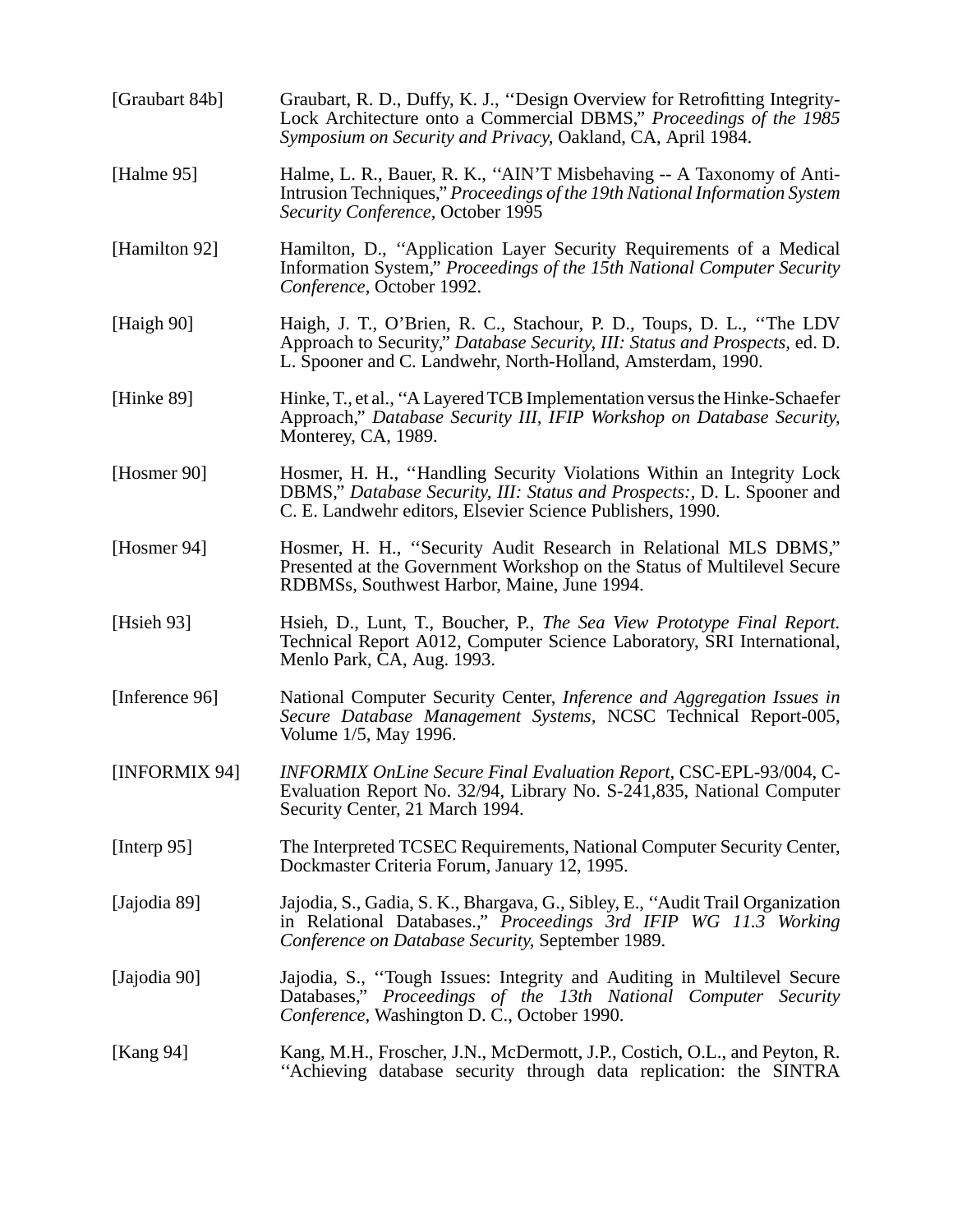|                | prototype". Proceedings of the 17th National Computer Security<br>Conference, Baltimore, MD, September 1994.                                                                                                                                                            |  |  |
|----------------|-------------------------------------------------------------------------------------------------------------------------------------------------------------------------------------------------------------------------------------------------------------------------|--|--|
| [Knode 89]     | Knode, R.B., and Hunt, R.A., "Making Databases Secure with TRUDATA<br>Technology," Proceedings of the Fourth Aerospace Computer Security<br>Applications Conference, December, 1989.                                                                                    |  |  |
| [Kogan $91$ ]  | Kogan, B., Jajodia, S., "An Audit Model for Object-Oriented Databases,"<br>Proceedings of the 7th Annual Computer Security Applications Conference,<br>1991.                                                                                                            |  |  |
| [Lichtinan 90] | Lichtman, A., Kimmins, J., "An Audit Trail Reduction Paradigm Based on<br>Trusted Processes," Proceedings of the 13th National Computer Security<br>Conference, October 1990.                                                                                           |  |  |
| [O'Connect 89] | O'Connor, J. P., et al., Secure Distributed Database Management System<br>Architecture. RADC-TR-89-314, Volume I, December 1989.                                                                                                                                        |  |  |
| [Oracle 94a]   | Oracle Corporation, <i>Trusted Oracle7 Technical Overview</i> , White Paper, Part<br>A14774, January 1994.                                                                                                                                                              |  |  |
| [Oracle 94b]   | Oracle7 and Trusted Oracle7 Final Evaluation Report, CSC-EPL-94/004,<br>C-Evaluation Report No. 07-95, Library No. S242,198, National Computer<br>Security Center, 5 April 1994.                                                                                        |  |  |
| [Picciotto 87] | Picciotto, J., "The Design of an Effective Auditing Subsystem," Proceedings<br>of the IEEE Symposium on Security and Privacy, April 1987.                                                                                                                               |  |  |
| [Poly 96]      | National Computer Security Center, Polyinstantiation Issues in Multilevel<br>Secure Database Management Systems, NCSC Technical Report-005,<br>Volume 3/5, May 1996.                                                                                                    |  |  |
| [Schaefer 89a] | Schaefer, M., Hubbard, B., Sterne, D., Haley, T. K., McAuliffe, J. N., Wolcott,<br>D., "Auditing: A Relevant Contribution to Trusted Database Management<br>Systems," Proceedings of the Fifth Annual Computer Security Applications<br>Conference, Tucson, Az, 1989.   |  |  |
| [Schaefer 89b] | Schaefer, M., Hubbard, B., Sterne, D., Haley, T. K., McAuliffe, J. N., Wolcott,<br>D., Secure DBMS Auditor: Final Technical Report and Functional<br>Specification, TIS Report #278, prepared for RADC by TIS under Contract<br>No. F30602-87-D-0093, 28 December 1989. |  |  |
| [Schaefer 94]  | Schaefer, M., Smith, G., Halme, L., Landoll, D., Assured DAC for Trusted<br>RDBMSs Final Report, ATR-94020, Arca Systems, Columbia, MD,<br>September 1994. (Portions to be reprinted in IFIP 1995)                                                                      |  |  |
| [Schaen 91]    | Schaen, S. I., McKenney, B. W., "Network Auditing: Issues and<br>Recommendations," Proceedings of the 7th Annual Computer Security<br>Applications Conference, 1991.                                                                                                    |  |  |
| [Sibert 88]    | Sibert, W. O., "Auditing in a Distributed System: SunOS MLS Audit Trails,"<br>Proceedings of the 11th National Computer Security Conference, October<br>1988.                                                                                                           |  |  |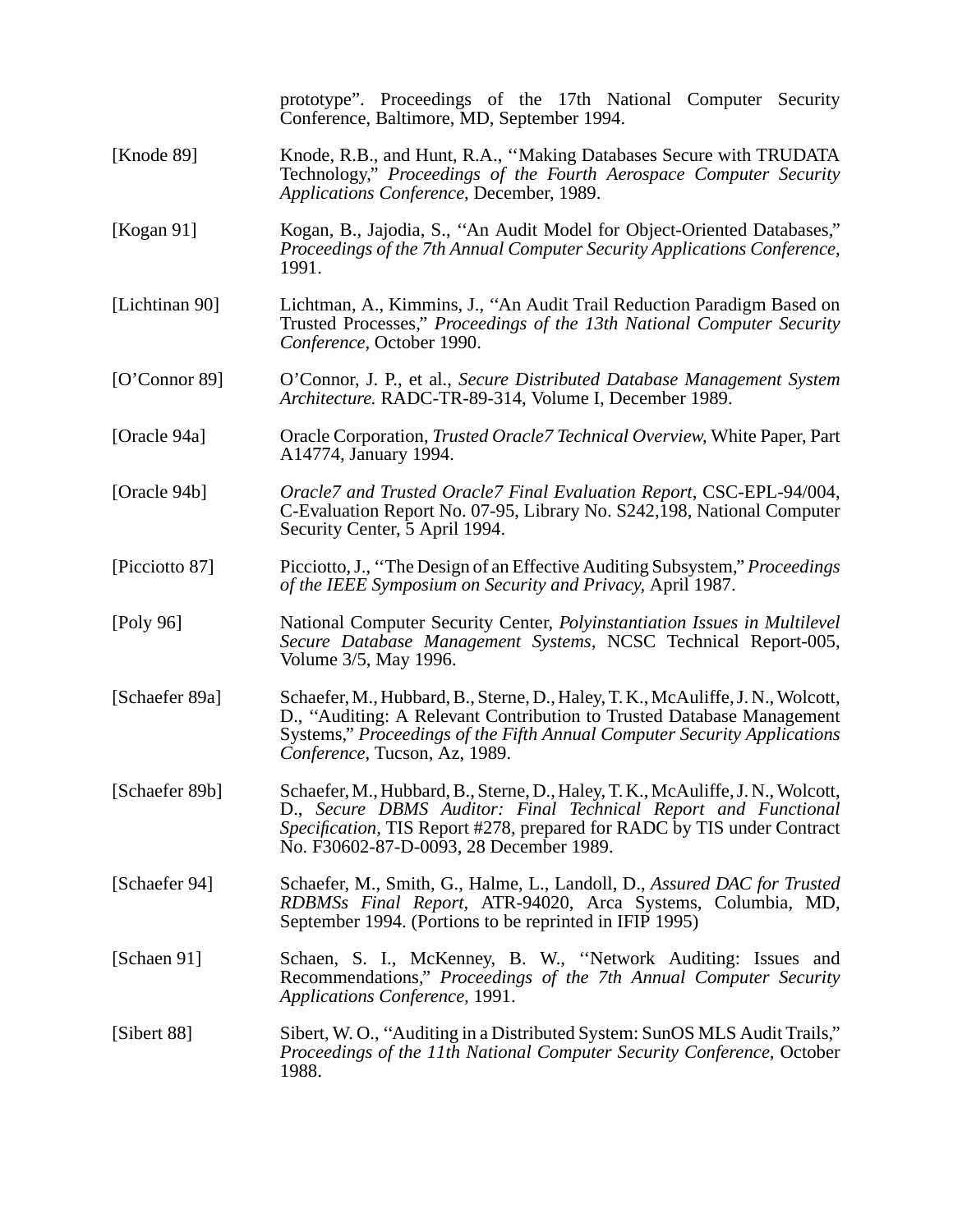| [Stang $93$ ] | Stang, D., Moon, S., Network Security Secrets, IDG Books, 1993.                                                                                                                                                                                     |
|---------------|-----------------------------------------------------------------------------------------------------------------------------------------------------------------------------------------------------------------------------------------------------|
| [Schaefer 94] | Schaefer, M., Smith, G., Halme, L., Landoll, D., Assured DAC for Trusted<br>RDBMSs Final Report, ATR-94020, Arca Systems, Columbia, MD,<br>September 1994. (Portions to be reprinted in IFIP 1995)                                                  |
| [Schaen 91]   | Schaen, S. I., McKenney, B. W., "Network Auditing: Issues and<br>Recommendations," Proceedings of the 7th Annual Computer Security<br>Applications Conference, 1991.                                                                                |
| [Sibert 88]   | Sibert, W.O., "Auditing in a Distributed System: SunOS MLS Audit Trails,"<br>Proceedings of the 11th National Computer Security Conference, October<br>1988.                                                                                        |
| [Stang $93$ ] | Stang, D., Moon, S., Network Security Secrets, IDG Books, 1993. [TDI 91]<br>Trusted Database Management System Interpretation of the Trusted<br>Computer System Evaluation Criteria, NCSC-TG-021, National Computer<br>Security Center, April 1991. |
| [TDI 91]      | Trusted Database Management System Interpretation of the Trusted<br>Computer System Evaluation Criteria, NCSC-TG-021, National Computer<br>Security Center, April 1991.                                                                             |
| [TNI 87]      | Trusted Network Interpretation of the Trusted Computer System Evaluation<br>Criteria, NCSC-TG-D05, Version-I, National Computer Security Center, 31<br>July 1987.                                                                                   |
| [Williams 93] | Williams, J. G., LaPadula, L. J., "Automated Support for External<br>Consistency," The Computer Security Foundations Workshop VI Franconia,<br>IEEE, June 1993.                                                                                     |
|               | [Winkler-Parenty 90] Winkler-Parenty, H. B., "Sybase: The Trusted Subject DBMS," Proceedings<br>of the 13th National Computer Security Conference, Washington, DC, 1990.                                                                            |